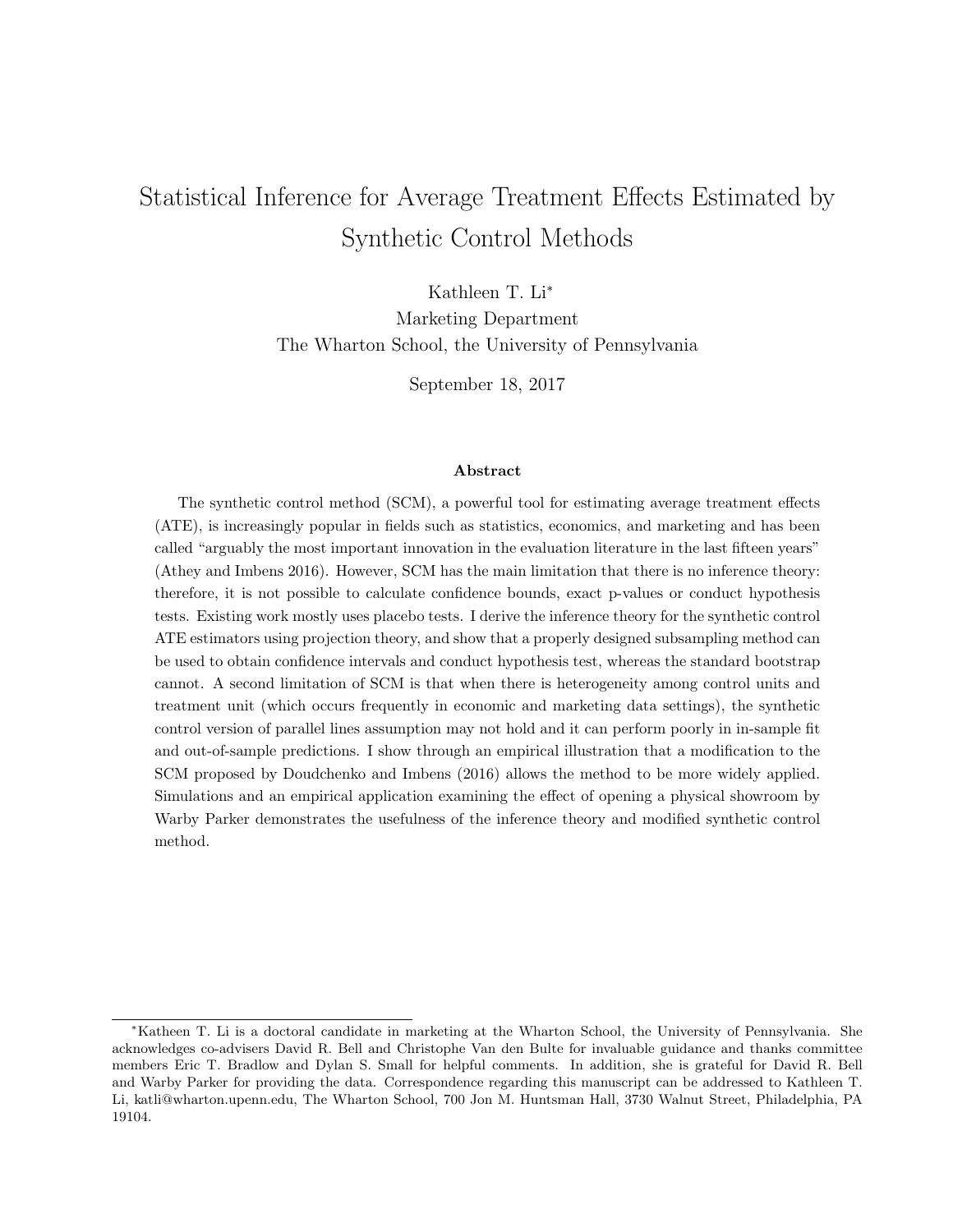## 1 Introduction

Identifying average treatment effects (ATE) from non-experimental data has become one of the most important endeavors of social scientists over the last two decades. It has proven to be one of the most challenging as well. The difficulty lies in accurately estimating the counterfactual outcomes for the treated units in the absence of treatment. Early literature on examining treatment effects focused on evaluating the effectiveness of education and labor market programs (Ashenfelter 1978, Ashenfelter and Card 1985). More recently, marketing and management scientists have used quasiexperimental data to evaluate such treatment effects as Internet information on financing terms for new cars (Busse, Silva-Russo and Zettlemeyer 2006); price reactions to rivals local channel exits (Ozturk, Venkataraman and Chintagunta, 2016), and offline bookstore openings on sales at Amazon (Forman, Ghose and Goldfarb 2009). Others have used Difference-in-Differences (DID) methods to examine various treatment effects, especially in digital environments, such as how online reviews drive sales (Chevalier and Mayzlin 2006); executional strategies for display advertising (Goldfarb and Tucker 2011); online information on consumers' strategic behavior (Mantin and Rubin 2016); and how offline stores drive online sales (Wang and Goldfarb 2017).

DID and the propensity score matching methodologies are perhaps the most popular approaches used to estimate treatment effects. These methods are especially effective when there are large number of treatment and control units over short time periods. One crucial assumption for the DID method is that outcomes of the treated and control units follow parallel paths in the absence of treatment. Violation of this parallel lines assumption in general will result in biased DID estimates. For panel data with a relatively large number of time-series observations, alternative methods may be better suited than DID for estimating counterfactual outcomes. For example, the synthetic control method proposed by the seminal work of Abadie and Gardeazabal (2003), and Abadie, Diamond and Hainmeller (2010) can be used successfully to estimate average treatment effects (ATE). This method has many attractive features: First, it is more general than the conventional difference-in-differences method, because it allows for different control units to have different weights (individual specific coefficients) when estimating the counterfactual outcome of the treated unit. Second, the synthetic control method restricts the weights assigned to the control group to be non-negative (because outcome variables are likely to be positively correlated), it may lead to better extrapolation. Finally, the synthetic control method can be adjusted to work even when the number of time periods is small. Athey and Imbens (2016) described the synthetic control method as arguably the most important innovation in the evaluation literature in the last 15 years.

Abadie, Diamond and Hainmueller have suggested that the potential applicability of the synthetic control method to comparative case studies is very broad (Abadie, Diamond and Hainmueller 2010, page 493). However, this method is not without some limitations. For example, the restriction that the sum of the weights assigned to the controls equal to one implicitly requires that outcomes for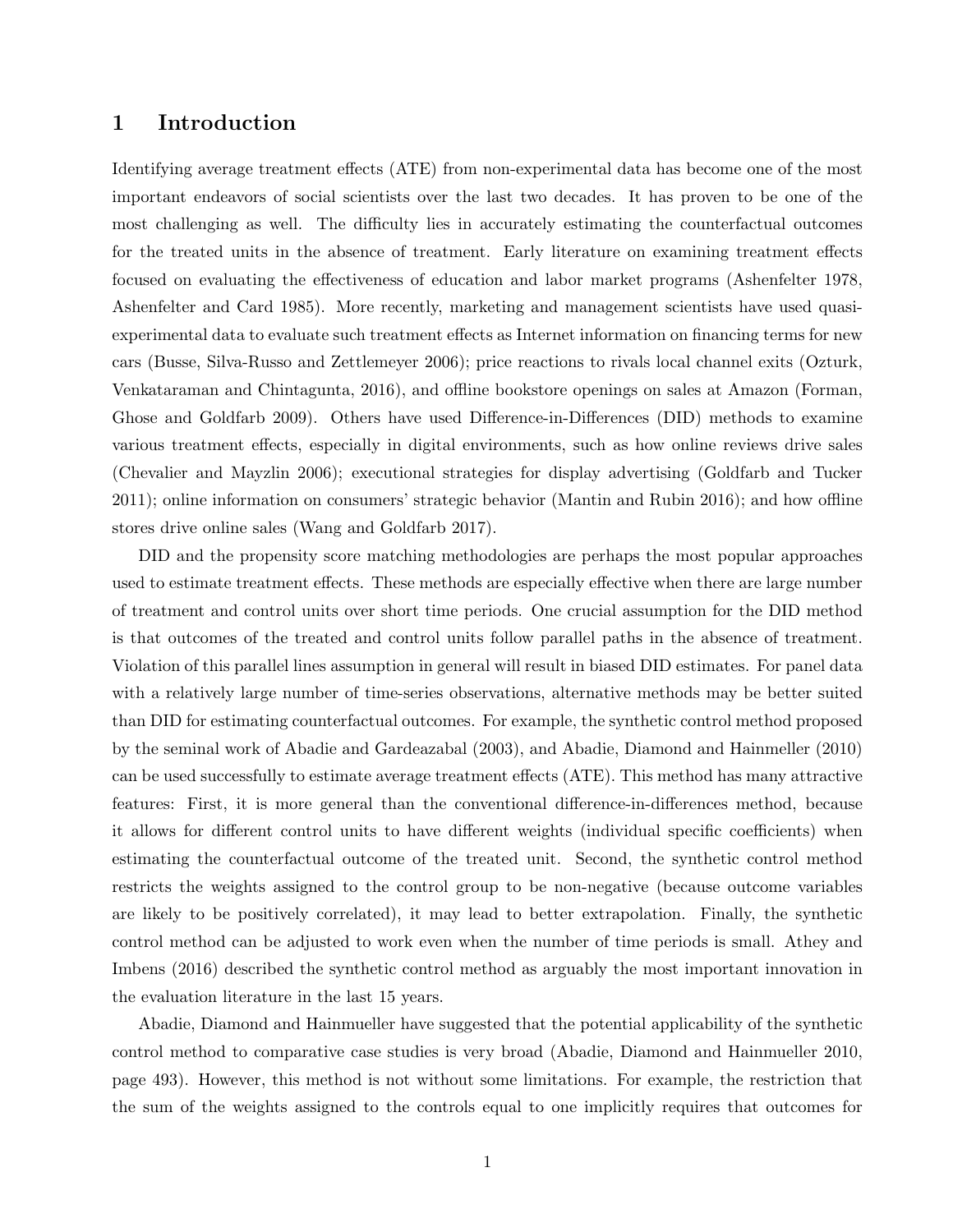the treated unit and a weighted average of control units have followed parallel paths over time in the absence of treatment (e.g., assumption 3.1 in Abadie (2005)). When panel data contains a long time series, the condition that the weights sum up to one can be restrictive and lead to poor fit. This occurs when the 'parallel lines' assumption is violated. For many social science datasets, the 'parallel lines' assumption may not hold. Note that the requirement for outcomes of control and treatment units to follow parallel paths is weaker than requiring random assignment (i.e. random assignment means that control and treatment units are randomly selected from the same population, implying that they follow parallel paths).

In this paper we consider both the standard synthetic control method and a modified synthetic control method suggested by Doudchenko and Imbens (2016). Their proposed modifications are: adding an intercept, and dropping the slope coefficients sum-to-one restriction in a standard synthetic control model. Dropping the latter restriction makes the modified method applicable to a wider range of data settings. That is because when the sample paths of treatment and the weighted sum of the control units (with weights sum to one) are not parallel in the pre-treatment period, the standard synthetic control method may lead to poor in-sample fit. One should not use the method in such a case (e.g., Abadie, Diamond and Hainmueller 2010, page 495). However, we show that even in this case, it is likely that the modified synthetic control can be used to deliver reliable ATE estimation results. That is because the modified synthetic control method can adjust the slope of a linear combination of the control outcomes and make it parallel to the treated unit's outcome sample path (in the absence of treatment). We use simulated and real data to demonstrate the improvement of the modified synthetic control over the standard synthetic method when the treated and control units are drawn from heterogeneous distributions.

Most existing work based on the synthetic control ATE estimator relies on the assumption that the treatment units are random assigned and uses placebo tests to conduct inferences. Hahn and Shi (2016) show that the validity of using placebo tests requires a strong normality distribution assumption for the idiosyncratic error terms under a factor model data generating framework. Conley and Taber (2011), and Ferman and Pinto (2016a, b) propose rigorous inference methods for DID and synthetic control ATE estimators under different conditions. Conley and Taber (2011) assume that there is only one treated unit and a large number of control units, and that the idiosyncratic errors from the treated and the control units are identically distributed (a sufficient condition for this is the random assignment to the treated unit). They show that one can conduct proper inference for the DID ATE estimator by using the control units' information. Their method allows for both the pre and the post-treatment periods to be small. Assuming instead that the pre-treatment period is large and the post-treatment period is small, Ferman and Pinto (2016a, b) show that Andrews' (2003) end-ofsample instability test can be used to conduct inference for ATE estimators without requiring the random assignment to the treated unit assumption. However, when both pre-treatment time period,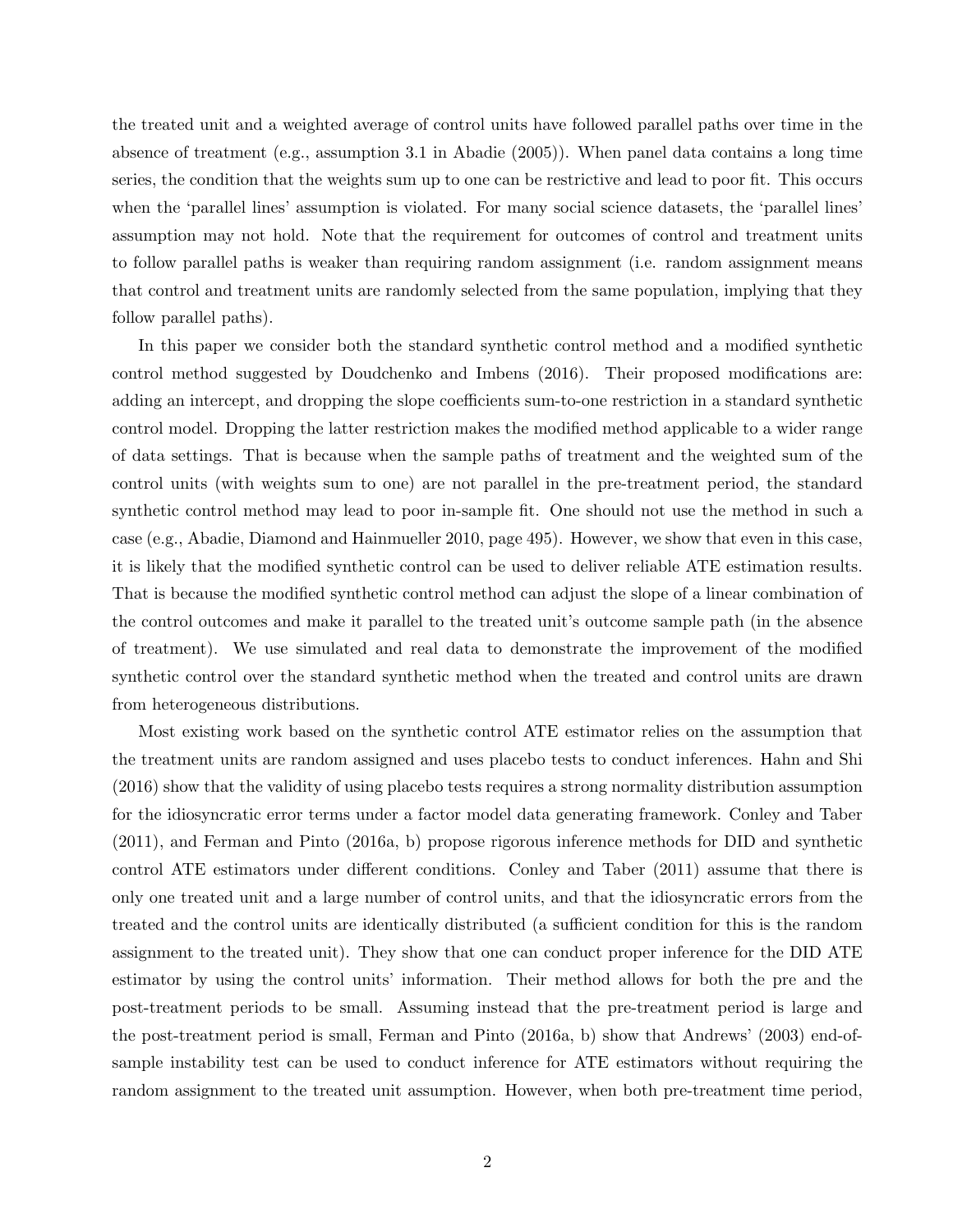$T_1$ , and post-treatment period,  $T_2$ , are large, Andrews' test becomes invalid because an estimation error of order  $\sqrt{T_2/T_1}$  becomes non-negligible. Apparently, without imposing the random assignment assumption (for selecting the treated units), there is no rigorous inference theory for the synthetic control ATE estimator if both the numbers of treated and control units are fixed and finite, but both the pre and post-treatment periods are large. This paper fills that gap. Using the projection theory (e.g., Zarantonello (1971), Fang and Santos (2015)), we derive the asymptotic distributions of the standard and the modified synthetic control ATE estimators under the assumption that both  $T_1$  and  $T_2$  are large. The asymptotic distribution is non-normal and non-standard. Moreover, it is known that the standard bootstrap does not work for the synthetic control estimator (Andrews (2000), Fang and Santos (2015)). Fortunately, we are able to show that a carefully designed subsampling method provides valid inferences. We also apply our new theoretical results to conducting inferences for empirical data. We estimate the effect of WarbyParker.com's showroom (at Columbus, Ohio) opening on its sales. For this data,  $T_1 = 90$  and  $T_2 = 20$ . Using simulations for this  $T_1$ ,  $T_2$  combination, the inference based on our proposed subsampling method yields more accurate estimated confidence intervals than the estimates using Andrews' instability test. The reason is that  $T_2 = 20$  is not negligible compared to  $T_1 = 90$ , rendering Andrews' test improper for our empirical data.

In short, we make three contributions in this paper. First, we show via simulations and an empirical example that a modified synthetic control method, which is robust to 'non-parallel paths' situations, greatly enhances the applicability of the synthetic control method to estimating ATE. Second, under the assumption that there are large pre and post-treatment observations, we derive the asymptotic distribution of the modified synthetic-control-method ATE estimator. The asymptotic distribution is non-normal and non-standard. Third, we propose an easy-to-implement subsampling method and show that it leads to valid inferences. In addition, we provide a simple sufficient condition under which the synthetic control estimator has a unique global solution.

The remaining parts of the paper are organized as follows. In section 2, we discuss two existing methods for estimating ATE: the DID method and the standard synthetic control method. In section 2.3, we consider the modified synthetic control ATE estimator and discuss a condition for the uniqueness of the estimator. In Section 3 we derive the asymptotic distribution of the syntheticcontrol-method-based average treatment effects estimator, while in Section 4 we propose using a simple subsampling method to conduct inference. Section 5 reports simulation results examining the effectiveness of using the subsampling method in inferences. Section 6 presents an empirical application that examines the average treatment effects of opening a physical showroom on WarbyParker.com's sales. Finally, Section 7 concludes the paper.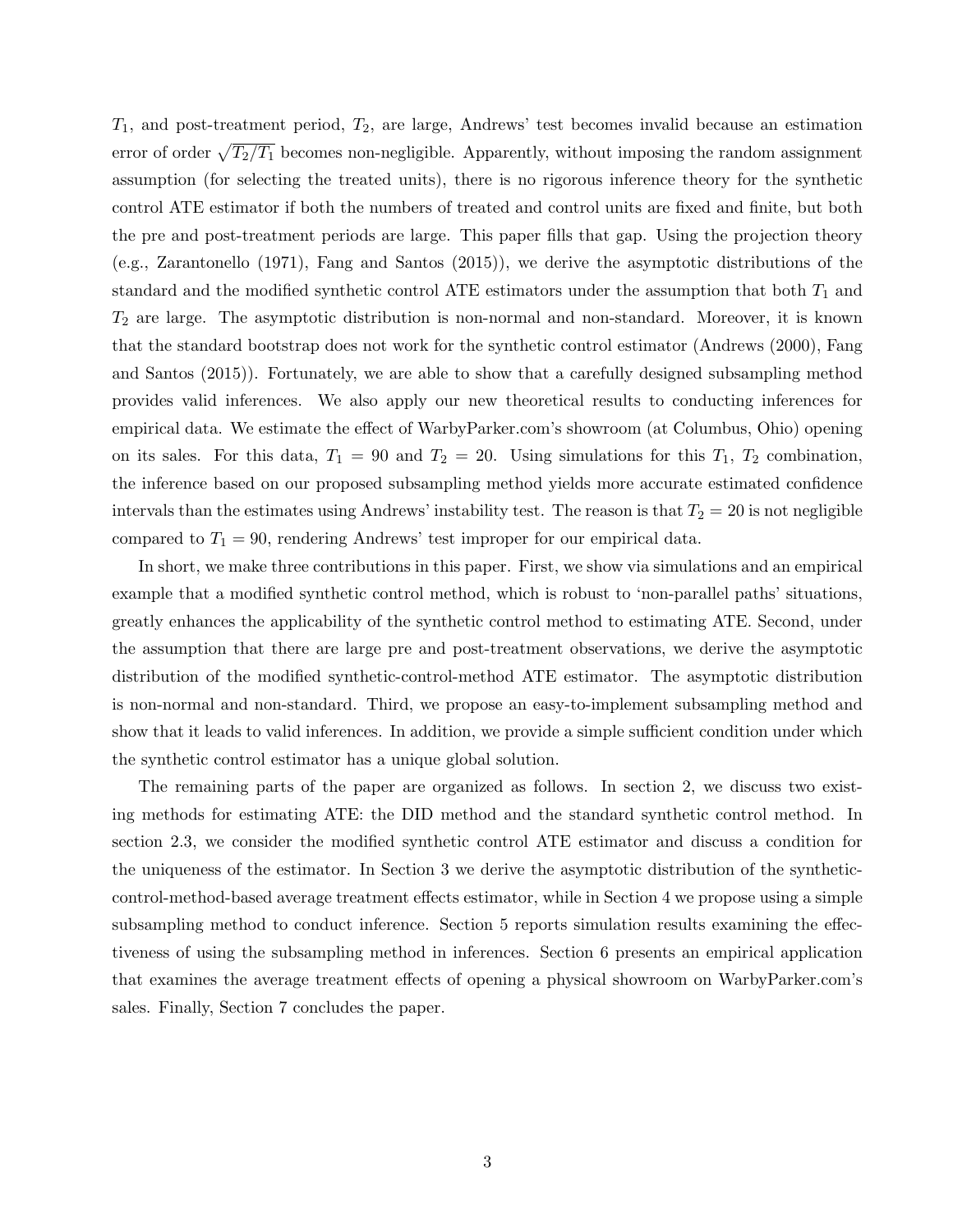## 2 Estimating ATE using panel data

We start by introducing some notation and discussing two methods of estimating average treatment effects using panel data. We first discuss the popular Difference-in-Differences (DID) method and then the synthetic control method of Abadie and Gardeazabal (2003) and Abadie, Diamond and Hainmueller (2010).

Let  $y_{it}^1$  and  $y_{it}^0$  denote unit i's outcome in period t with and without treatment, respectively. The treatment effect from intervention for the  $i^{th}$  unit at time t is defined as

$$
\Delta_{it} = y_{it}^1 - y_{it}^0. \tag{2.1}
$$

However, we do not simultaneously observe  $y_{it}^0$  and  $y_{it}^1$ . The observed data is in the form

$$
y_{it} = d_{it}y_{it}^1 + (1 - d_{it})y_{it}^0,
$$
\n(2.2)

where  $d_{it} = 1$  if the  $i^{th}$  unit is under the treatment at time t, and  $d_{it} = 0$  otherwise.

We consider the case that there is a finite number of treated and control units and the treated units are drawn from heterogenous distributions (i.e., they not randomly assigned). Also, the treatment time occurs at different times to different treated units. In this type of situations, it is reasonable to estimate ATE (over post-treatment period) for each treated unit separately. In this way, one can obtain ATE for each treated unit. If one also wants to obtain ATE over all the treated units, one can average (possibly with different weights) over all individual of the treated group. In contrast, if one averages over treated individuals at the beginning of the estimation stage, then individual ATE information cannot be recovered and the valuable heterogeneous individual ATE information will be lost. For these reasons, in this paper we focus on the case that there is one treated unit that receives a treatment at time  $T_1+1$ . Without loss of generality we assume that this is the first unit. The difficulty in estimating the treatment effects  $\Delta_{1t} = y_{1t}^1 - y_{1t}^0$  is that  $y_{1t}^0$  is not observable for  $t \geq T_1 + 1$ . Assuming that  $y_{1t}$ is correlated with  $y_{jt}$  for  $j > 1$  and that there is no treatment applied to any other units (except the first unit) for all  $t = 1, ..., T_1, T_1 + 1, ..., T$ , we can construct an estimator for the unobserved  $y_{1t}^0$ . Specific methods for estimating  $y_{1t}^0$  are discussed in subsequent sections. For now, let  $\hat{y}_{1t}^0$  be a generic estimator of  $y_{1t}^0$ . Then the treatment effect at time t is estimated by  $\hat{\Delta}_{1t} = y_{1t} - \hat{y}_{1t}^0$   $(t = T_1 + 1, ..., T)$ and the average treatment effect, averaging over the post-treatment period, is estimated by (where  $T_2 = T - T_1$ 

$$
\hat{\Delta}_1 = \frac{1}{T_2} \sum_{t=T_1+1}^T \hat{\Delta}_{1t}.
$$
\n(2.3)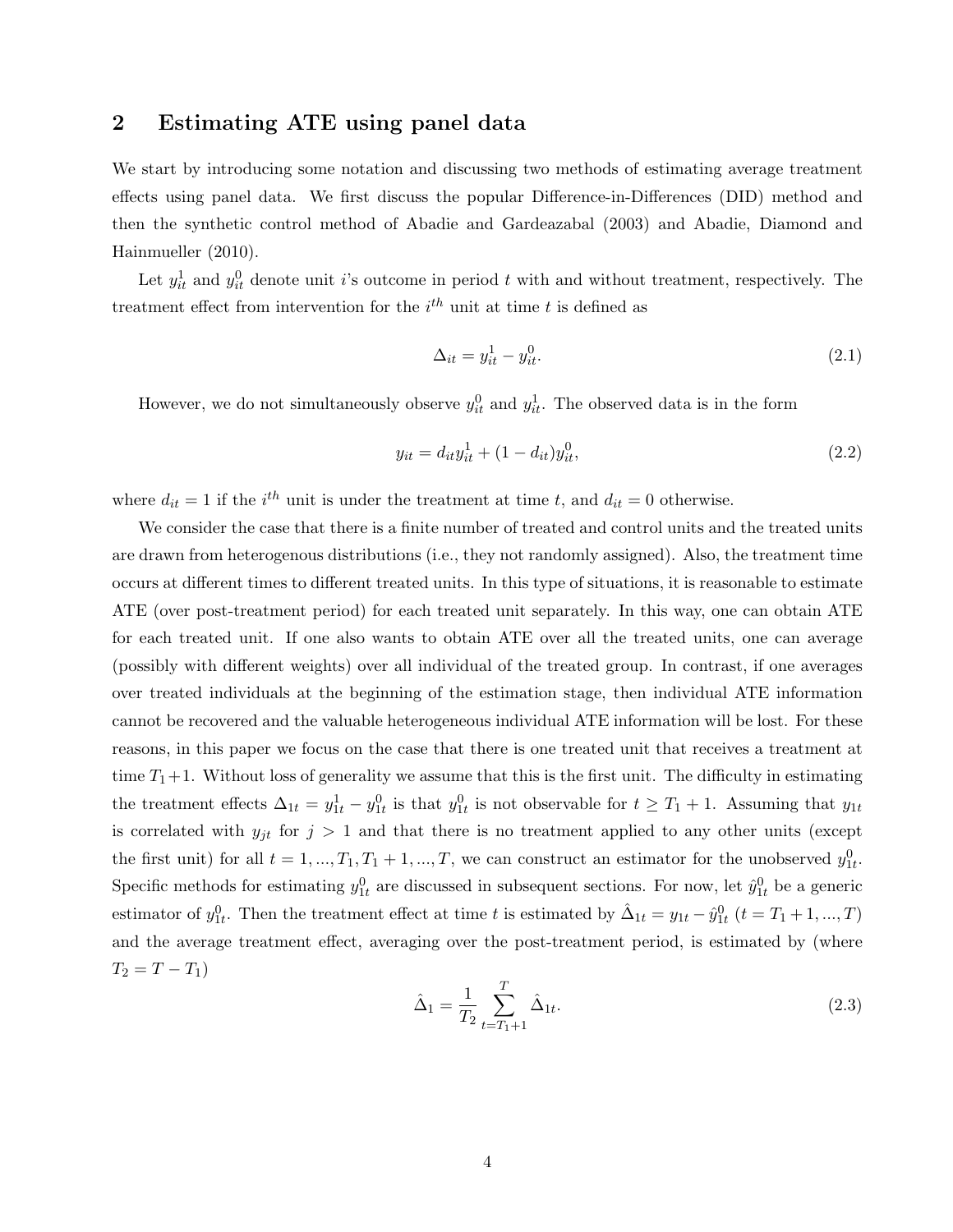#### 2.1 The Difference-in-Differences method

In this section, we discuss the Difference-in-Differences estimation method. Using the same notation as in the previous section,  $y_{1t}$  denotes the outcome of unit 1 at time t. The difference of average outcomes after and before the treatment date is given by

$$
D_{tr} = \frac{1}{T_2} \sum_{t=T_1+1}^{T} y_{1t} - \frac{1}{T_1} \sum_{t=1}^{T_1} y_{1t},
$$
\n(2.4)

where  $T_1$  is the pre-treatment sample size, and  $T_2 = T - T_1$  is the post-treatment sample size. Similarly, the difference of outcomes for the  $N-1$  control units after and before the treatment intervention date is computed by

$$
D_{co} = \frac{1}{N-1} \sum_{j=2}^{N} \left[ \frac{1}{T_2} \sum_{t=T_1+1}^{T} y_{jt} - \frac{1}{T_1} \sum_{t=1}^{T_1} y_{jt} \right].
$$
 (2.5)

The DID average treatment effect is calculated via Difference-in-Differences method:

$$
\Delta_{1,DID} = D_{tr} - D_{co}
$$
\n
$$
= \frac{1}{T_2} \sum_{t=T_1+1}^{T} y_{1t} - \frac{1}{T_1} \sum_{t=1}^{T_1} y_{1t} - \frac{1}{N-1} \sum_{j=2}^{N} \left[ \frac{1}{T_2} \sum_{t=T_1+1}^{T} y_{jt} - \frac{1}{T_1} \sum_{t=1}^{T_1} y_{jt} \right].
$$
\n(2.6)

The intuition behind the DID method is that  $y_{jt}$ ,  $j = 1, ..., N$ , are random draws from a homogenous population. Therefore,  $\bar{y}_{co,t} = \sum_{j=2}^{N} y_{jt}/(N-1)$  may mimic  $y_{1t}$  well in the absence of treatment. In order to improve the fit of using  $\bar{y}_{co,t}$  to approximate  $y_{1t}$ , we add an intercept term  $\delta_1$  to  $\bar{y}_{co,t}$  and use  $\delta_1 + \bar{y}_{\text{co},t}$  to approximate  $y_{1t}$  for  $t \leq T_1$ . Naturally, we estimate  $\delta_1$  using the pre-treatment data by

$$
\hat{\delta}_1 = \bar{y}_1 - \bar{y}_{co} = \frac{1}{T_1} \sum_{t=1}^{T_1} y_{1t} - \frac{1}{T_1} \sum_{t=1}^{T_1} \frac{1}{N-1} \sum_{j=2}^{N} y_{jt},\tag{2.7}
$$

where  $\hat{\delta}_1$  is the least squares estimator of  $\delta_1$  in  $y_{1t} - \bar{y}_{control,t} = \delta_1 + error_t$ . Therefore, the DID fitted/predicted value is given by

$$
\hat{y}_{DID,1t}^{0} = \hat{\delta}_{1} + \frac{1}{N-1} \sum_{j=2}^{N} y_{jt}, \qquad t = 1, ..., T_{1}, T_{1} + 1, ..., T
$$
\n(2.8)

where  $\hat{\delta}_1$  is given in (2.7). Note that  $\hat{y}_{DID,1t}^0$  gives the in-sample fitted value for  $t \leq T_1$ ; and it gives out-of-sample counterfactual estimated curve for  $t \geq T_1 + 1$ .

When there is only one (or only a few) unit that receives a treatment, and there are many control units, the standard inference theory may fail and some modifications are needed. See Ferman an Pinto (2016a) for specific modifications that are needed to give valid inference for the DID estimator defined in (2.6).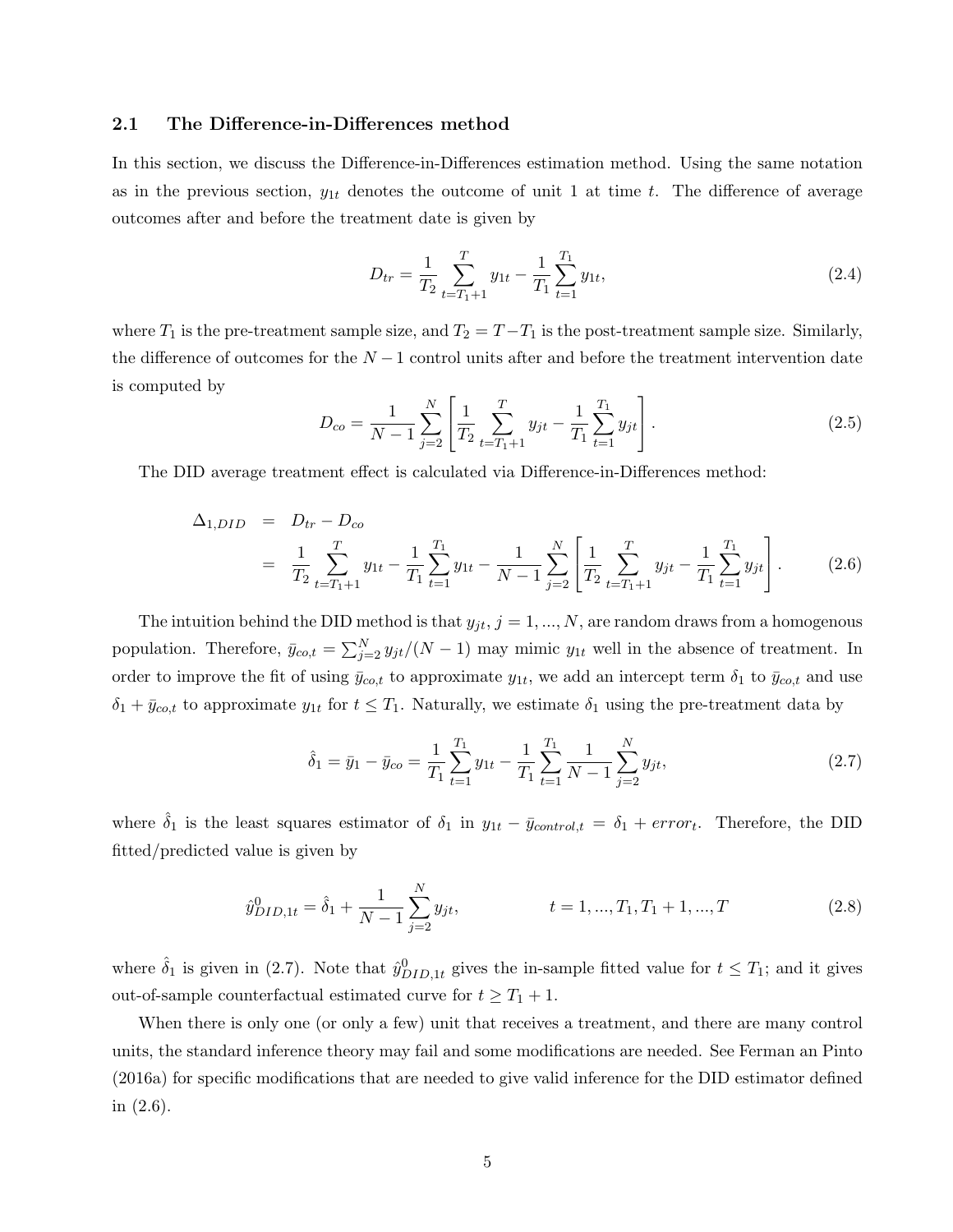#### 2.2 The Synthetic Control method

We continue to examine the scenario where a treatment was administered to the first unit at  $t = T_1 + 1$ . Thus, the remaining  $N-1$  units are control units. In order to use a unified notation to cover both the synthetic control and the modified synthetic control methods, we add an intercept to the standard synthetic control method. Therefore, utilizing the correlation between  $y_{1t}$  and  $y_{jt}$  (say, all outcomes are correlated with some common factors),  $j = 2, ..., N$ , one can estimate the synthetic control counterfactual outcome  $y_{1t}^0$  based on the following regression model.

$$
y_{1t} = x_t'\beta_0 + u_{1t}, \qquad t = 1, ..., T_1,
$$
\n(2.9)

where  $x_t = (1, y_{2t}, ..., y_{Nt})'$  is an  $N \times 1$  vector of the control units' outcome variables,  $\beta_0 = (\beta_{0,1}, ..., \beta_{0,N})$ is an  $N \times 1$  vector of unknown coefficients, and  $u_{1t}$  is a zero mean, finite variance idiosyncratic error term.

Abadie and Gardeazabal (2003) and Abadie, Diamond and Hainmueller (2010) propose a synthetic control method that uses a weighted average of the control units to approximate the sample path of the treated unit. The weights are selected by best fitting the outcome of the treated unit using pre-treatment data, and the weights are non-negative and sum to one. Specifically, one selects  $\beta =$  $(\beta_1, ..., \beta_N)'$  via the following constrained minimization problem:

$$
\hat{\beta}_{T_1, Sym} = \arg \min_{\beta \in \Lambda_{Syn}} \sum_{t=1}^{T_1} \left[ y_{1t} - x_t' \beta \right]^2, \tag{2.10}
$$

where

$$
\Lambda_{Syn} = \{ \beta \in \mathcal{R}^N : \ \beta_j \ge 0 \text{ for } j = 2, ..., N \text{ and } \sum_{j=2}^N \beta_j = 1 \}. \tag{2.11}
$$

With  $\hat{\beta}_{T_1, Sym}$  defined as the minimizer to (2.10), the synthetic control fitted/predicted curve is

$$
\hat{y}_{1t,Syn}^0 = x_t'\hat{\beta}_{T_1,Syn}, \qquad t = 1, ..., T_1, T_1 + 1, ..., T.
$$
\n(2.12)

Note that  $\hat{y}_{1t,Syn}^0$  is the in-sample fitted curve for  $t = 1, ..., T_1$ , and  $\hat{y}_{1t,Syn}^0$  gives the predicted counterfactual outcome of  $y_{1t}^0$  for  $t = T_1 + 1, ..., T$ . The ATE is estimated by

$$
\hat{\Delta}_{1,Syn} = \frac{1}{T_2} \sum_{t=T_1+1}^{T} (y_{1t} - \hat{y}_{1t,Syn}^0).
$$

It can be shown that, when the number of control units is larger than the pre-treatment period, an unique weight vector  $\beta$  that minimizes (2.10) may not exist. In such cases, it is necessary to regulate the weights such as imposing non-negativity and sum to one restrictions. The rationale of imposing non-negativity restriction is that in most applications,  $y_{jt}$ 's are positively correlated with each other,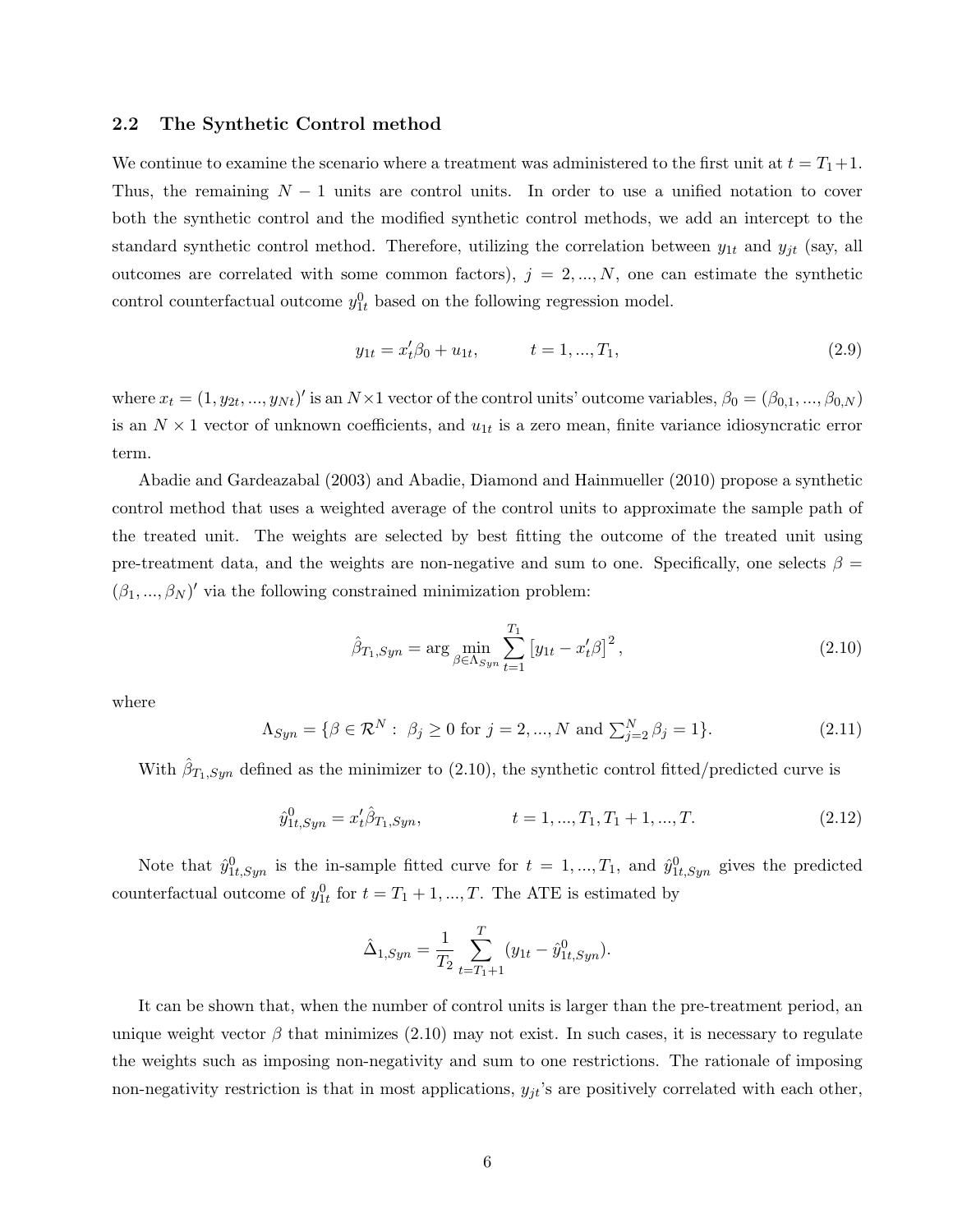and therefore they tend to move up or down together. The add-to-one restriction  $\sum_{j=2}^{N} \beta_j = 1$ introduced by Abadie, Diamond and Hainmueller (2010) implicitly assumes that a weighted average outcomes for the control units and the treated unit's outcome would have followed parallel paths over time in the absence of treatment. The restriction that the slope coefficients sum to one can improve the out-of-sample extrapolation when the "parallel lines" assumption holds. However, in general, the zero intercept and the slope coefficient sum to one restrictions should be considered on their merit rather than a rule as discussed in Doudchenko and Imbens (2016).

Since our main interest is to forecast  $y_{1t}^0$  for  $t \geq T_1 + 1$  rather than in-sample-fit, as long as  $T_1$ is moderately large, we recommend using  $N < T_1$  control units in estimating  $\hat{y}_{1t}^0$ . There are at least two reasons for doing this: (i) When treated and control outcomes are generated by a fixed number of common factors, it can be shown that using a finite number of control units give more accurate predicted counterfactual outcome than using a large number of control units. This reason is quite intuitive as it is well known that using too many regressors in a forecasting model leads to large prediction variance; (ii) when  $N > T_1$ ,  $\hat{\beta}_{T_1, Sym}$  cannot be uniquely determined in general. In practice when one faces a large number of control units, one can use AIC, BIC, LASSO (Bradley, Hastie, Johnstone and Tibshirani 2004), or the best subset selection method proposed by Doudchenko and Imbens (2016) to select significant control units.

Abadie, Diamond and Hainmueller (2010) also suggest using covariates to improve the fit when relevant covariates are available. Adding covariates to the model is straightforward. To focus on the main issue of the paper, we will focus on the case without any relevant covariates and discuss how to add relevant covariances in the empirical application section 6. When the treatment unit's outcome and a weighted average of the control units' outcome do not follow parallel pathes in the absence of treatment, the standard synthetic control method may lead to biased estimation results. In section 6 we show that a real data example exhibits this behavior. If one mis-applies the standard synthetic control method to such a case, one would obtain a severely biased estimation result. This belongs to a scenario that Abadie, Diamond and Hainmueller (2010, page 495) cautioned that one should not apply the standard synthetic control method. However, we will show in Section 6 that the modified estimation method can substantially reduce the estimation bias, giving a reliable ATE estimation result for this empirical data.

#### 2.3 The Modified Synthetic Control method

For many non-experimental data used in economics, marketing and other social science fields, the treated unit and the control units may exhibit substantial heterogeneity and the treated unit's outcome and a weighted average (with weights sum to one) of the control units' outcomes may not follow parallel paths in the absent of treatment. In this section, we consider simple modifications as advocated by Doudchenko and Imbens (2016). Specifically, we add an intercept and remove the coefficients sum to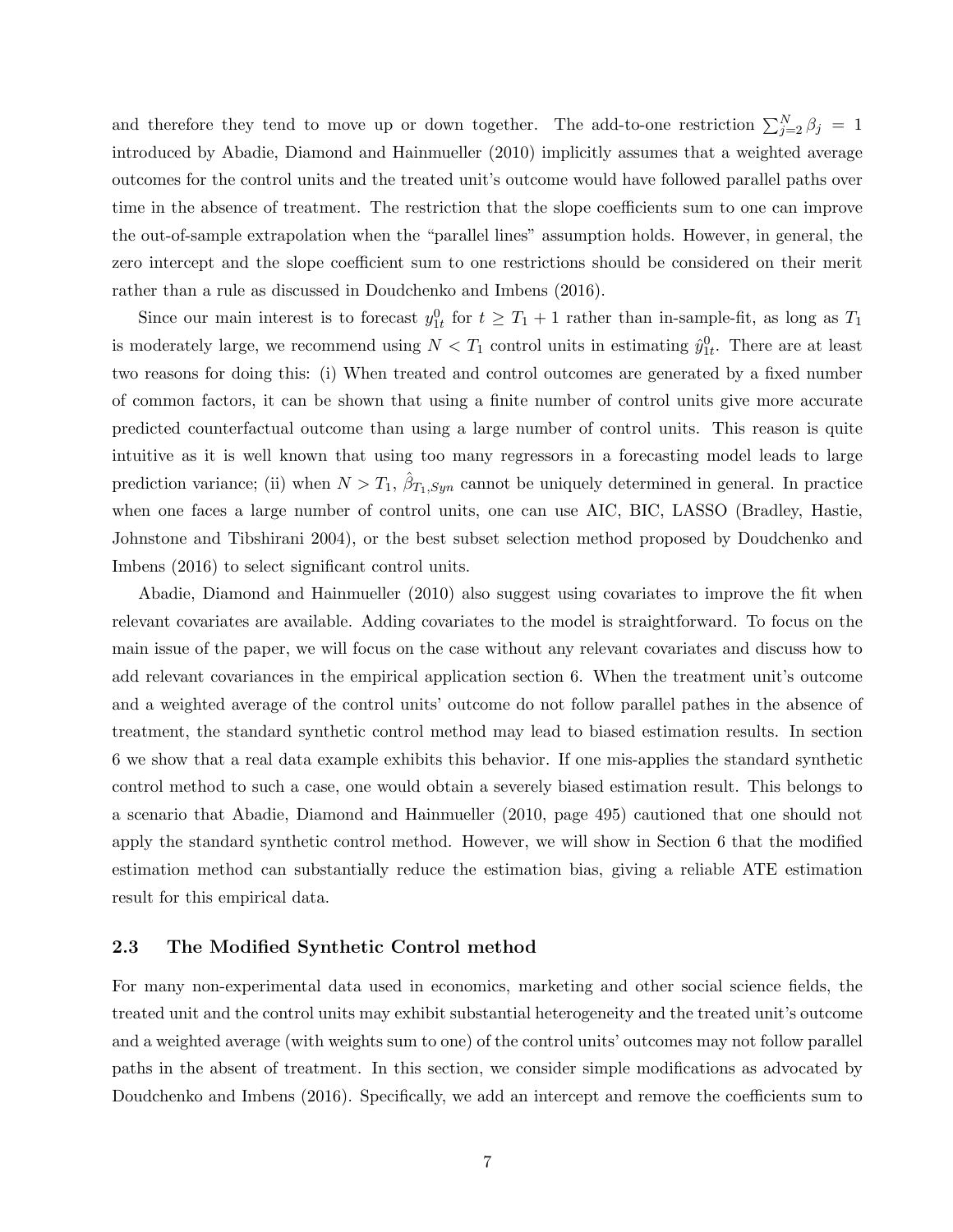one restriction in a standard synthetic control model, i.e., we still keep the non-negative constraints:  $\beta_j \geq 0$  for  $j = 2, ..., N$ , but drop the restriction  $\sum_{j=2}^{N} \beta_j = 1$ . When the sum of the estimated weights (coefficients) is far from one, we suggest not to impose the add-to-one restriction. Therefore, the modified synthetic control method is the same as (2.10) except that the add-to-one restriction on the slope coefficients is removed, i.e., one solves the following (constrained) minimization problem:

$$
\hat{\beta}_{T_1, Msyn} = \arg \min_{\beta \in \Lambda_{Msyn}} \sum_{t=1}^{T_1} \left[ y_{1t} - x_t^{\prime} \beta \right]^2,\tag{2.13}
$$

where  $x_t = (1, y_{2t}, ..., y_{Nt})'$ ,  $\beta$  is an  $N \times 1$  vector of parameters, and

$$
\Lambda_{Msyn} = \{ \beta \in \mathcal{R}^N : \ \beta_j \ge 0 \text{ for } j = 2, ..., N \}. \tag{2.14}
$$

Let X be the  $T_1 \times N$  matrix with its  $i^{th}$  row given by  $x'_t = (1, y_{2t}, ..., y_{Nt})$ , we show in Appendix A that when X has full column rank (which requires that  $T_1 \geq N$ ), the synthetic control minimizers  $\hat{\beta}_{T_1,Syn}$  and  $\hat{\beta}_{T_1, Msyn}$  are uniquely defined.

With  $\hat{\beta}_{T_1,Msyn}$  defined above, the counterfactual outcome is estimated by  $\hat{y}_{1t}^0 = x_t \hat{\beta}_{T_1,Msyn}$  for  $t = T_1 + 1, ..., T$ , and the ATE is estimated by

$$
\hat{\Delta}_{1,Msyn} = \frac{1}{T_2} \sum_{t=T_1+1}^{T} \left[ y_{1t} - \hat{y}_{1t}^0 \right].
$$
\n(2.15)

### 3 Distribution Theory for the Synthetic Control ATE Estimator

#### 3.1 Placebo Tests

Abadie and Gardeazabal (2003) and Abadie, Diamond and Hainmueller (2010) offer no formal inference theory. Instead, they conduct placebo tests. Placebo tests evaluate the significance of estimates by answering the question: under the null hypothesis of no treatment effect, how often would we obtain an ATE estimate of a certain large magnitude purely by chance? Essentially, a placebo test involves demonstrating that the effect does not exist when it is not expected to exist. In the case of the synthetic control method, we first apply the synthetic control method to the treatment unit and calculate the treatment effect. Then, we pretend that one of the control units (that did not receive treatment) is the treatment unit and apply the synthetic control method. In this case, we expect the "treatment effect" to be close to zero. This can be done iteratively for all the control units to obtain the "treatment effect". By plotting the treatment effects for the treatment unit and control units together, we should see that the treatment effect for the true treatment unit has the greatest magnitude.

Abadie and Gardeazabal (2003) provide placebo test plots for California (treatment unit) and 38 control units. However, there were several control units whose treatment effects were of greater magnitude than California. In order to address this concern, Abadie and Gardeazabal (2003) argue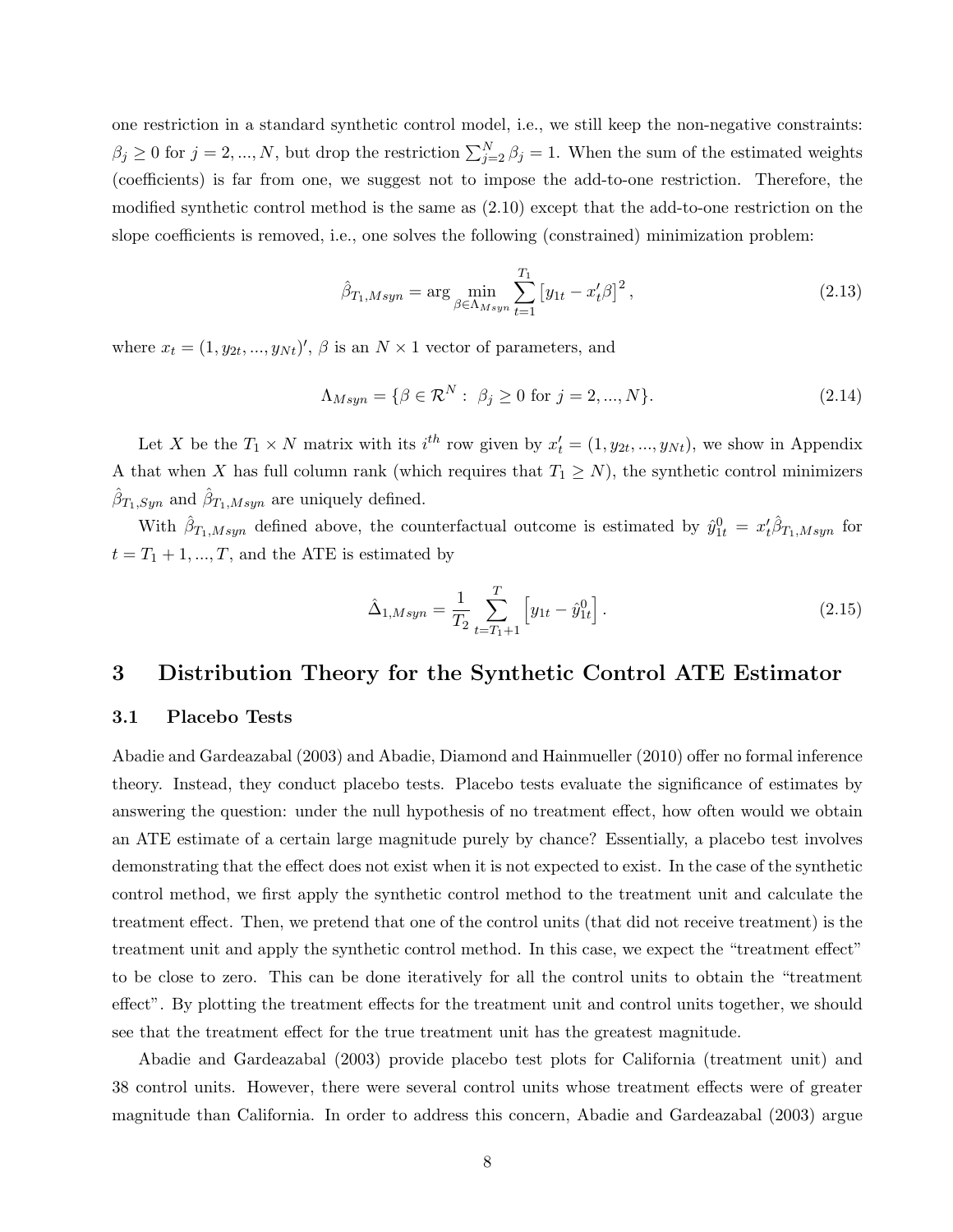that for certain control units, synthetic control method does not fit well enough in-sample (as measured by the pre-intervention mean squared prediction error, MSPE). Therefore, they show three additional placebo tests plots discarding states with MSPE twenty times higher, five times higher, and two times higher than California, respectively. As expected, the placebo test plots look progressively better. However, in practice, it is difficult to decide what the MSPE cutoff should be. In addition, placebo tests can only provide correct confidence intervals under quite stringent conditions (Hahn and Shi 2016) and it can only be used to test a zero ATE versus a non-zero ATE. To date, the majority of papers that use synthetic control also use placebo tests.

We provide the formal inference theory and show that a carefully designed subsampling method can be used to obtain confidence bounds and conduct hypothesis tests. To develop the inference theory, we use the theory of projections onto convex sets. In the next few sections, we first formally present the synthetic control method and modified synthetic control method as an optimization problem over a convex set and derive the asymptotic distributions facilitating formal inferences.

#### 3.2 A projection of the unconstrained estimator

To study the distribution theory of the synthetic control ATE estimator, we will first show that one can express the constrained estimator as a projection of the unconstrained (the ordinary least squares) estimator onto a constrained set. Then we use the theory of projection onto convex sets to derive the asymptotic distribution of the synthetic control ATE estimator.

Let  $\hat{\beta}_{OLS}$  denote the ordinary least squares estimator of  $\beta_0$  using data  $\{y_{1t}, x_t\}_{t=1}^{T_1}$ . We show in Appendix A that the constrained estimator  $\hat{\beta}_{T_1} = \arg \min_{\beta \in \Lambda} \sum_{t=1}^{T_1} (y_{1t} - x_t^{\prime} \beta)^2$  can be obtained as a projection of  $\hat{\beta}_{OLS}$  onto the convex set  $\Lambda$ , where  $\Lambda = \Lambda_{Sym}$  or  $\Lambda = \Lambda_{Msyn}$ .

We first define some projections. For  $\theta \in \mathcal{R}^N$ , we define two versions of projection of  $\theta$  onto a convex set  $\Lambda$  as follows:

$$
\Pi_{\Lambda, T_1} \theta = \arg \min_{\lambda \in \Lambda} (\theta - \lambda)' (X' X / T_1) (\theta - \lambda), \tag{3.1}
$$

$$
\Pi_{\Lambda}\theta = \arg\min_{\lambda \in \Lambda} (\theta - \lambda)' E(x_t x_t') (\theta - \lambda). \tag{3.2}
$$

Here we use the notation  $\Pi_{\Lambda}$  to denote a projection onto the set  $\Lambda$ . Note that the first projection  $\Pi_{\Lambda,T_1}$  is with respect to a random norm  $||a||_X = \sqrt{a'(X'X/T_1)a}$ , while the second projection  $\Pi_{\Lambda}$  is with respect to a non-random norm  $||a||_E = \sqrt{a'E(x_tx_t')a}$ , i.e.,  $\Pi_{\Lambda,T_1}\theta = \arg \min_{\lambda \in \Lambda} ||\lambda - \theta||_X^2$  and  $\Pi_\Lambda \theta = \arg \min_{\lambda \in \Lambda} ||\lambda - \theta||_E^2$ . The first projection will be used to connect  $\hat{\beta}_{T_1}$  and  $\hat{\beta}_{OLS}$ , and the second projection relates the limiting distributions of  $\sqrt{T_1}(\hat{\beta}_{T_1} - \beta_0)$  and  $\sqrt{T_1}(\hat{\beta}_{OLS} - \beta_0)$ .

With the above definition of the projection operator  $\Pi_{\Lambda,T_1}$ , we show in Appendix A that

$$
\hat{\beta}_{T_1} = \arg\min_{\beta \in \Lambda} (\hat{\beta}_{OLS} - \beta)'(X'X/T_1)(\hat{\beta}_{OLS} - \beta)
$$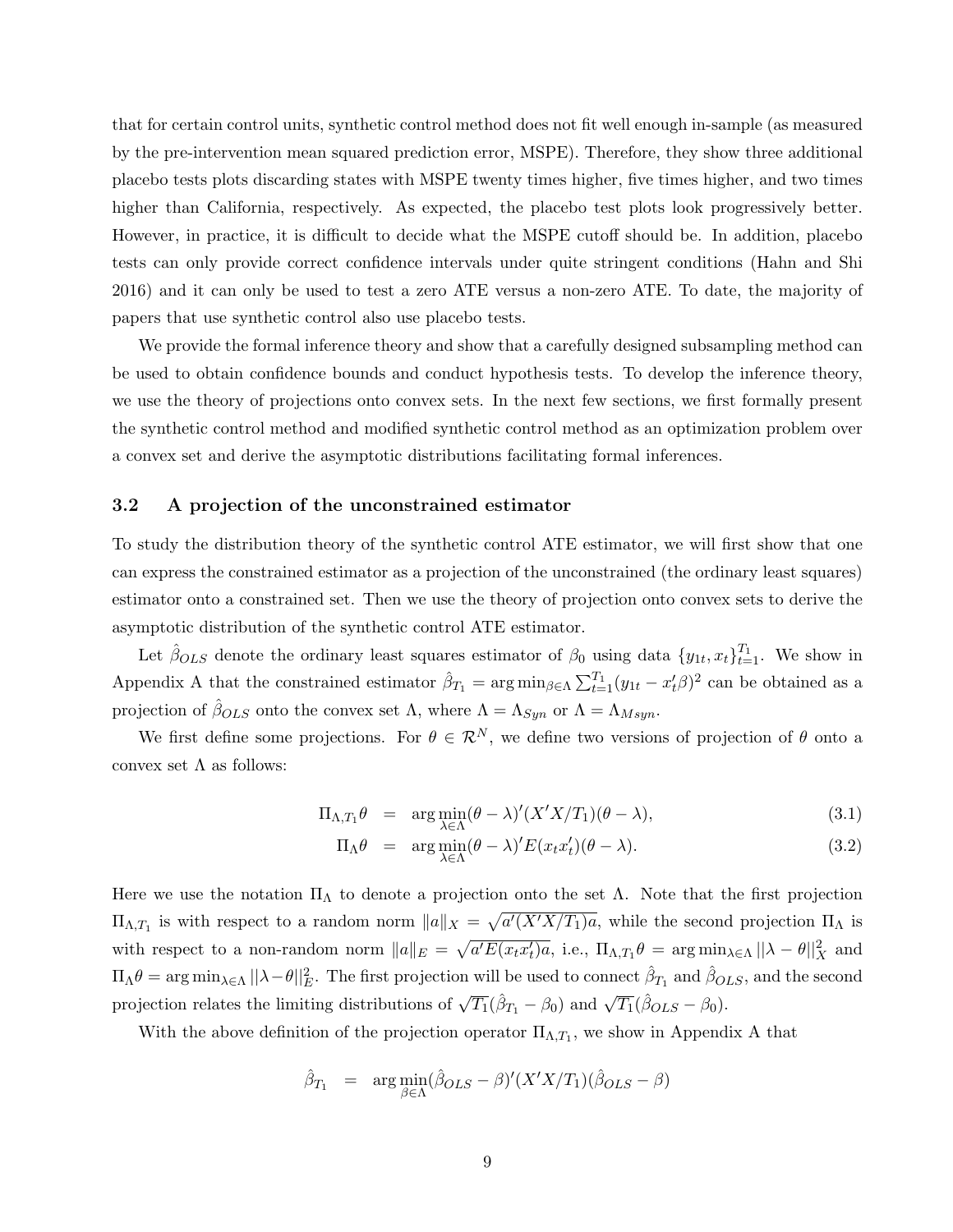$$
= \arg\min_{\beta \in \Lambda} ||\beta - \hat{\beta}_{OLS}||_{X}^{2}
$$

$$
= \Pi_{\Lambda, T_1} \hat{\beta}_{OLS}.
$$
(3.3)

Equation (3.3) says that the constrained estimator is a projection of the unconstrained estimator onto the constrained set Λ.

It is easy to check that when  $X'X/T_1$  is a diagonal matrix, then there is a simple closed form solution to the constrained minimization problem (3.3). We consider a simple model without an intercept, and with two control units. For the modified synthetic control method, the constrained set is  $\Lambda = \Lambda_{Msyn} = \mathcal{R}^2_+$ , the first quadrant of the 2-dimensional plane. When the weight matrix is diagonal, say  $X'X/T_1 = \begin{pmatrix} 2 & 0 \\ 0 & 3 \end{pmatrix}$  and that  $\hat{\beta}_{OLS} = (1, -1)'$ . Then the objective function is  $(\beta (\hat{\beta}_{OLS})'(X'X/T_1)(\beta - \hat{\beta}_{OLS}) = 2(\beta_1 - \hat{\beta}_{OLS,1})^2 + 3(\beta_2 - \hat{\beta}_{OLS,2})^2$ , then it is easy to see that the closed form solution is  $\hat{\beta}_{T_1,j} = \hat{\beta}_{OLS,j}$  if  $\hat{\beta}_{OLS,j} \geq 0$ ; and  $\hat{\beta}_{T_1,j} = 0$  if  $\hat{\beta}_{OLS,j} < 0$  for  $j = 1, 2$ , i.e., the projection simply keeps the positive component as it is, and maps the negative component to zero. However, when  $X'X/T_1$  is not a diagonal matrix, there does not exist such a simple non-iterative closed form solution. Nevertheless, we show in Appendix A that when  $X'X/T_1$  is positive definite, the objective is globally convex and there is a unique solution to the constrained minimization problem. Consider a non-diagonal matrix  $X'X/T_1 = \begin{pmatrix} 2 & 1 \\ 1 & 2 \end{pmatrix}$ , then for  $\hat{\beta}_{OLS} = (1, -1)'$ , the constrained minimizer is  $(\hat{\beta}_{T_1,1}, \hat{\beta}_{T_1,2}) = (0.5, 0)$ . Figure 1 shows that the objective function is a convex function and its unique minimizer occurs at  $(0.5, 0)$ . We know that when  $\beta_{OLS}$  lies outside the constrained set  $\Lambda$ , the constrained estimator  $\hat{\beta}_{T_1}$  will take value at the boundary of  $\Lambda$ . Therefore, we can plot a 2-dimensional curve by fixing  $\hat{\beta}_{T_1,2} = 0$  to see clearly that  $\hat{\beta}_{T_1,1}$  takes value 0.5 as figure 2 shows. Note that when  $X'X/T_1$  is non-diagonal, the projection no longer simply keeps the positive component as it is and maps negative component to zero. Or in other words, the projection does not map  $(1, -1)$  to the closest point in  $\Lambda = \mathcal{R}_+^2$  (which would be  $(1,0)$ ), but due to the non-zero off-diagonal element in  $X'X/T_1$ , the projection maps  $(1, -1)$  to  $(0.5, 0)$ .

Figure 1: The constrained LS objective function

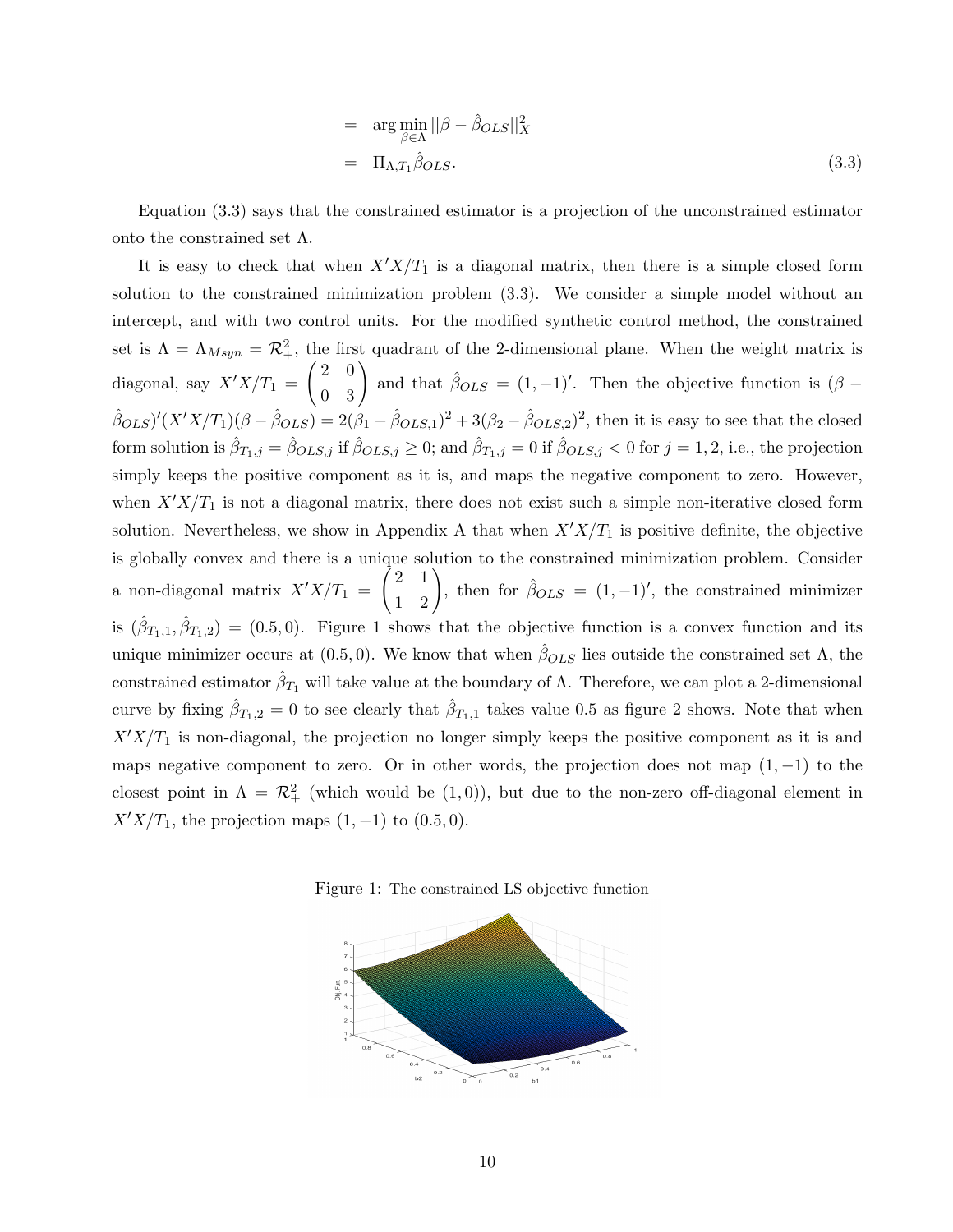Figure 2: The objective function with  $b_2 = 0$ 



To derive the asymptotic distribution of  $\sqrt{T_1}(\hat{\beta}_{T_1} - \beta_0)$  (hence, for  $\hat{\Delta}_1$ ), we need first to examine the asymptotic (as  $T_1 \rightarrow \infty$ ) range of  $\sqrt{T_1}(\hat{\beta}_{T_1} - \beta_0)$ . We will show that this asymptotic range depends on both  $\Lambda$  and  $\beta_0$ . Therefore, we will use the notation  $T_{\Lambda,\beta_0}$  to denote the asymptotic range of  $\sqrt{T_1}(\hat{\beta}_{T_1} - \beta_0)$ .

We note that even both  $\hat{\beta}_{T_1}$  and  $\beta_0$  take values at the constrained set  $\Lambda$ ,  $\sqrt{T_1}(\hat{\beta}_{T_1} - \beta_0)$  does not necessarily take values in  $\Lambda$ , the range of  $\sqrt{T_1}(\hat{\beta}_{T_1} - \beta_0)$  depends on  $\Lambda$  as well as how many components of the  $\beta_0$  vector taking value 0, i.e., it depends on how many non-negativity constraints are binding. We illustrate this point via a simple example.

# 3.3 Examples of  $T_{\Lambda,\beta_0},$  the asymptotic range of  $\sqrt{T_1}(\hat{\beta}_{T_1}-\beta_0)$

## **3.3.1** An example of  $T_{\Lambda_{Sun},\beta_0}$

We consider a simple case to illustrate the asymptotic range  $T_{\Lambda_{Syn},\beta_0}$  for the standard synthetic control problem. For expositional simplicity, we consider a simple model of two control units and without an intercept:  $y_{1t} = x'_t \beta_0 + u_{1t} = x_{1t} \beta_{0,1} + x_{2t} \beta_{0,2} + u_{1t}$  with  $\beta_0 = (\beta_{0,1}, \beta_{0,2})' \in \mathcal{R}_+^2$  and  $\beta_{0,1} + \beta_{0,2} = 1$ . The constrained set can be written as  $\Lambda_{Syn} = \{\beta_0 \in \mathcal{R}_+^2, \beta_{0,1} \in [0,1] \text{ and } \beta_{0,2} = 1 - \beta_{0,1}\}.$ 

To characterize  $T_{\Lambda_{syn},\beta_0}$  for  $\beta_0 \in \Lambda_{Syn}$ , we consider the following three inclusive cases: (i)  $\beta_{0,1} = 0$ and  $\beta_{0,2} = 1$ ; (ii)  $\beta_{0,1} = 1$  and  $\beta_{0,2} = 0$ ; (iii)  $\beta_0 \in (0,1)$  and  $\beta_{0,2} = 1 - \beta_{0,1}$ . It is easy to check that for case (i), we have  $\hat{\beta}_{T_1,1} - \beta_{0,1} = \hat{\beta}_{T_1,1} \in [0,1]$ . Hence,  $\sqrt{T_1}(\hat{\beta}_{T_1,1} - \beta_{0,1}) = \sqrt{T_1} \hat{\beta}_{T_1,1} \in$ √  $\overline{T_1}[0,1] =$ [0,  $\sqrt{T_1}$   $\to$   $[0, \infty)$  =  $\mathcal{R}_+$  as  $T_1 \to \infty$ . Similarly, we have  $\sqrt{T_1}(\hat{\beta}_{T_1,2} - \beta_{0,2}) = \sqrt{T_1}(\hat{\beta}_{T_1,1} - 1)$   $\in$ √  $\overline{T_1}[-1,0] = [ \sqrt{T_1}$ , 0]  $\rightarrow$   $(-\infty, 0] = \mathcal{R}_-$  as  $T_1 \rightarrow \infty$ . Hence, the asymptotic range of  $\sqrt{T_1}(\hat{\beta} - \beta_0)$  for case (i) is  $T_{\Lambda_{Syn},\beta_0,(i)} = \mathcal{R}_+ \times \mathcal{R}_-$ , which is the fourth quadrant. Similarly, for case (ii), one can easily show that  $T_{\Lambda_{Sun},\beta_0, (ii)} = \mathcal{R}_-\times\mathcal{R}_+$ , the second quadrant. Finally, for case (iii), since  $\beta_j - \beta_{0,j}$  can be either positive or negative for  $j = 1, 2$ , hence,  $\sqrt{T_1}(\beta_j - \beta_{0,j})$  covers the whole real line as  $T_1 \to \infty$ . Therefore, we have  $T_{\Lambda_{syn},\beta_0, (iii)} = \mathcal{R}^2$ , the whole plane.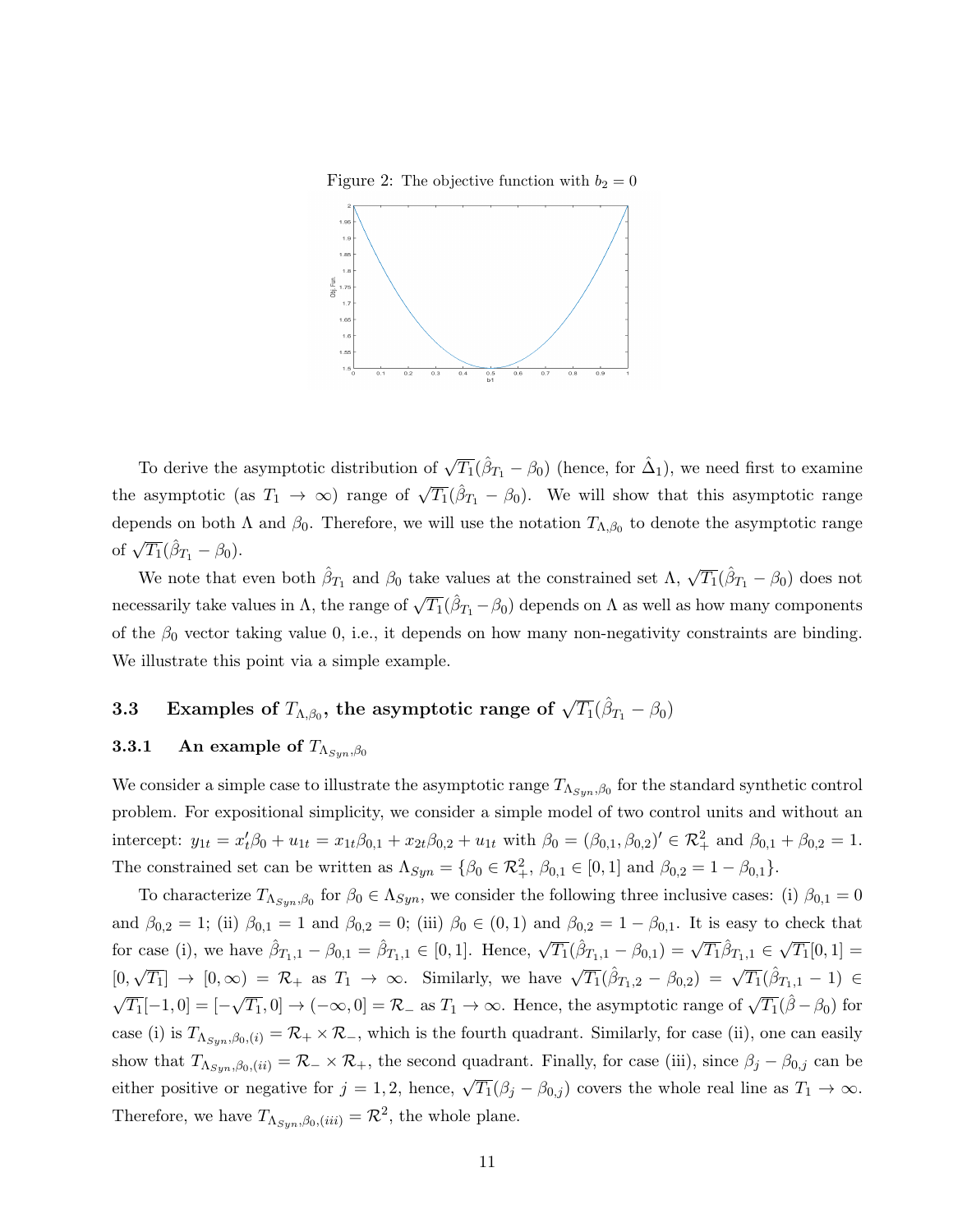#### **3.3.2** An example of  $T_{\Lambda_{Msum},\beta_0}$

We consider the same model as discussed in section 3.3.1 except that we now consider the modified synthetic control method:  $y_{1t} = x'_t \beta_0 + u_{1t} = x_{1t} \beta_{0,1} + x_{2t} \beta_{0,2} + u_{1t}$  with  $\beta_0 = (\beta_{0,1}, \beta_{0,2})' \in \mathcal{R}_+^2$ . To characterize  $T_{\Lambda_{Msyn},\beta_0}$  for  $\beta_0 \in \Lambda_{Msyn} = \mathcal{R}_+^2$ , we consider four cases: (i)  $\beta_0 = (0,0)'$ ; (ii)  $\beta_0 = (0,\beta_{0,2})$ with  $\beta_{0,2} > 0$ ; (iii)  $\beta_0 = (\beta_{0,1}, 0)$  with  $\beta_{0,1} > 0$ ; and (iv)  $\beta_0 = (\beta_{0,1}, \beta_{0,2})$  with  $\beta_{0,j} > 0$  for  $j = 1, 2$ . For case (i) we have  $\sqrt{T_1}(\hat{\beta}_{T_1,j} - \beta_{0,j}) = \sqrt{T_1}\hat{\beta}_{T_1,j} \in [0, +\infty)$  for  $j = 1, 2$ . Hence,  $T_{\Lambda_{Msyn},\beta_0,(i)} = \mathcal{R}_+ \times \mathcal{R}_+$ , which is the first quadrant. For case (ii), it is easy to see that  $\sqrt{T_1}(\hat{\beta}_{T_1,1} - \beta_{0,1}) = \sqrt{T_1}\hat{\beta}_{T_1,1} \in [0, +\infty)$ , and  $\sqrt{T_1}(\hat{\beta}_{T_1,2} - \beta_{0,2}) \in$ √  $\overline{T_1}[-\beta_{0,2}, +\infty) \rightarrow (-\infty, +\infty) = \mathcal{R} \text{ as } T_1 \rightarrow \infty. \text{ Hence, } T_{\Lambda_{Msyn},\beta_0, (ii)} =$  $\mathcal{R}_+ \times \mathcal{R}$ , which is the union of the first and the fourth quadrants. Similarly, it is easy to check that  $T_{\Lambda_{Msum},\beta_0, (iii)} = \mathcal{R} \times \mathcal{R}_+$ , the union of the first and the second quadrants. Finally, for case (iv), because  $\hat{\beta}_{T_1,j} - \beta_{0,j}$  can be either positive or negative for  $j = 1, 2, \sqrt{T_1}(\hat{\beta}_{T_1,j} - \beta_{0,j}) \to \mathcal{R}$  as  $T_1 \to \infty$ . Hence,  $T_{\Lambda_{Msum},\beta_0,(iv)} = \mathcal{R} \times \mathcal{R}$ , the whole plane.

**Remark 3.1** Through the above examples one can see that  $T_{\Lambda,\beta_0}$  gives the asymptotic range of  $\sqrt{T_1}(\hat{\beta}_{T_1} \beta_0$ ). Hence, it is quite intuitive to expect that the limiting distribution of  $\sqrt{T_1}(\hat{\beta}_{T_1} - \beta_0)$  can be represented as a projection of the limiting distribution of  $\sqrt{T_1}(\hat{\beta}_{OLS} - \beta_0)$  onto  $T_{\Lambda,\beta_0}$ .

We show in the next subsection that the intuition stated in remark 3.1 is indeed correct.

#### 3.4 The asymptotic theory: the stationary data case

We term the set  $T_{\Lambda,\beta_0}$  as the asymptotic range of  $\sqrt{T_1}(\hat{\beta}_{T_1} - \beta_0)$  based on intuitive argument. In the projection theory, the set  $T_{\Lambda,\beta_0}$  is termed as the tangent cone of  $\Lambda$  at  $\beta_0$ . We give a formal definition of a tangent cone as well as some explanation to the term 'tangent' in appendix B.

**Theorem 3.2** Let  $Z_1$  denote the limiting distribution of  $\sqrt{T_1}(\hat{\beta}_{OLS} - \beta_0)$ , then under the assumptions 1 to 4 presented in Appendix A, we have

$$
\sqrt{T_1}(\hat{\beta}_{T_1} - \beta_0) \stackrel{d}{\rightarrow} \Pi_{T_{\Lambda,\beta_0}} Z_1.
$$
\n(3.4)

Note that Theorem 3.2 states that the limiting distribution of the constrained estimator can be represented as a projection of the unconstrained (least squares) estimator onto the tangent cone  $T_{\Lambda,\beta_0}$ .

With the help of Theorem 3.2, we derive the asymptotic distribution of  $\sqrt{T_2}(\hat{\Delta}_1 - \Delta_1)$  as follows.

**Theorem 3.3** Under the same conditions as in Theorem 3.2, we have

$$
\sqrt{T_2}(\hat{\Delta}_1 - \Delta_1) \stackrel{d}{\rightarrow} -\phi E(x'_t) \Pi_{T_{\Lambda, \beta_0}} Z_1 + Z_2, \tag{3.5}
$$

where  $\hat{\Delta}_1 = \hat{\Delta}_{1, Sym}$  or  $\hat{\Delta}_{1, Msyn}$ ,  $\Delta_1 = E(\Delta_{1t})$ ,  $\phi = \lim_{T_1, T_2 \to \infty} \sqrt{T_2/T_1}$ ,  $Z_1$  is defined in Theorem 3.2,  $Z_2$  is independent with  $Z_1$  and distributed as  $N(0, \Sigma_2)$ ,  $\Sigma_2 = E(v_{1t}^2)$ ,  $v_{1t} = \Delta_{1t} - E(\Delta_{1t}) + u_{1t}$ ,  $u_{1t}$ has zero mean and is defined in  $(2.9)$ .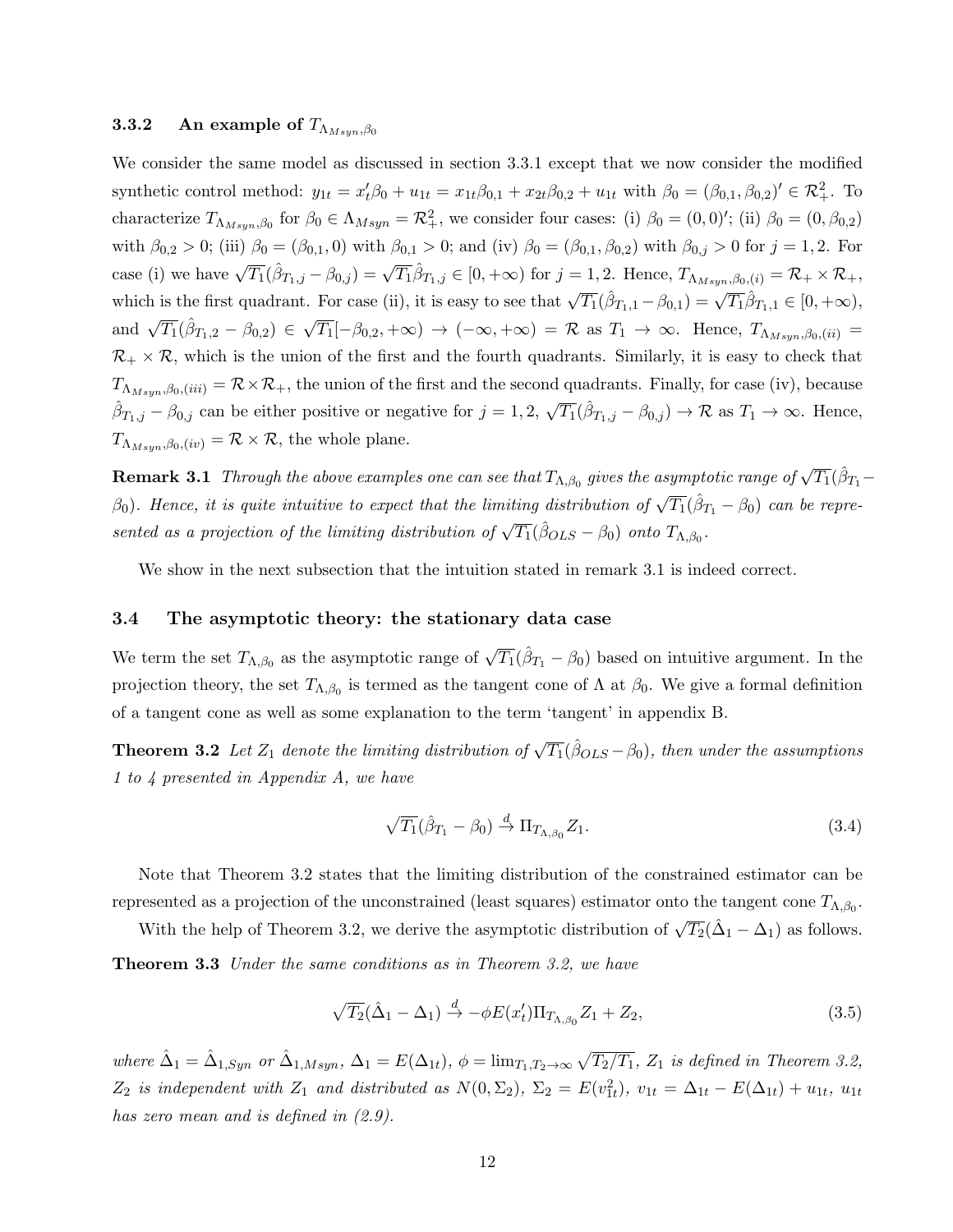The proof of Theorem 3.3 is given in Appendix B.

Although one can use projection theory to characterize the asymptotic distribution of  $\sqrt{T_1}(\hat{\Delta}_1 \Delta_1$ ), the inference is not straightforward as one has to know  $\beta_0$  in order to calculate the tangent cone  $T_{\Lambda,\beta_0}$ . Fortunately, we will show in section 4 that a carefully designed subsampling method can be used to conduct valid inference. In particular, one does not need to know  $\beta_0$  when using the subsampling method for inferences.

#### 3.5 The Trend-Stationary data case

Up to now we only consider the stationary data case. However, many datasets, especially for panel data with a long time dimension, exhibit some trending behaviors. For example, sales of a new product tends to go up as more people get to know the product. In this subsection we extend the stationary data result to the trend-stationary data case.

#### 3.5.1 ATE estimation with Trend Stationary Data

From the previous analysis, we know that the synthetic control estimator is a projection of the unconstrained least squares estimator onto the constrained set Λ; and the asymptotic theory of  $\sqrt{T_1}(\hat{\beta}_{T_1}-\beta_0)$ is the projection of the asymptotic distribution of  $\sqrt{T_1}(\hat{\beta}_{OLS} - \beta_0)$  onto the tangent cone  $T_{\Lambda,\beta_0}$ . Therefore, we will first study the asymptotic distribution of the unconstrained least squares estimator using the pre-treatment data.

The trend-stationary data generating process can also be motivated using a factor model framework. Let  $\{y_{it}^0\}$ , for  $i = 1, ..., N$  and  $t = 1, ..., T$ , be generated by some common factors with one of the factor being a time trend and the remaining factors being weakly dependent stationary variables. Following Hsiao, Ching and Wan (2012) we assume that  $y_t^0 = (y_{1t}^0, y_{2t}^0, ..., y_{Nt}^0)'$  is generated via a factor model

$$
y_t^0 = \delta_0 + Bf_t + \epsilon_t,\tag{3.6}
$$

where  $\delta_0 = (\delta_{01}, ..., \delta_{0N})'$  is an  $N \times 1$  vector of intercepts, B is an  $N \times K$  factor loading matrix,  $f_t = (f_{1t},...,f_{Kt})'$  is a  $K \times 1$  vector of common factors,  $\epsilon_t = (\epsilon_{1t},...,\epsilon_{Nt})'$  is an  $N \times 1$  vector of idiosyncratic errors. We assume that  $f_{1t} = t$  and all other factors are stationary variables. Also,  $\epsilon_t$ is a zero mean, weakly dependent stationary process with finite fourth moment. Hence,  $y_t^0$  follows a trend-stationary process.

Hsiao, Ching and Wan (2012), and Li and Bell (2017) show that, under the condition that  $rank(B) = K$ , one can replace the unobservable factor  $f_t$  by  $x_t = (1, y_{2t}, ..., y_{Nt})'$  to estimate the counterfactual outcome  $y_{1t}^0$ . Specifically, one can estimate the following regression model

$$
y_{1t} = x_t' \delta + u_{1t}, \qquad (t = 1, ..., T_1), \qquad (3.7)
$$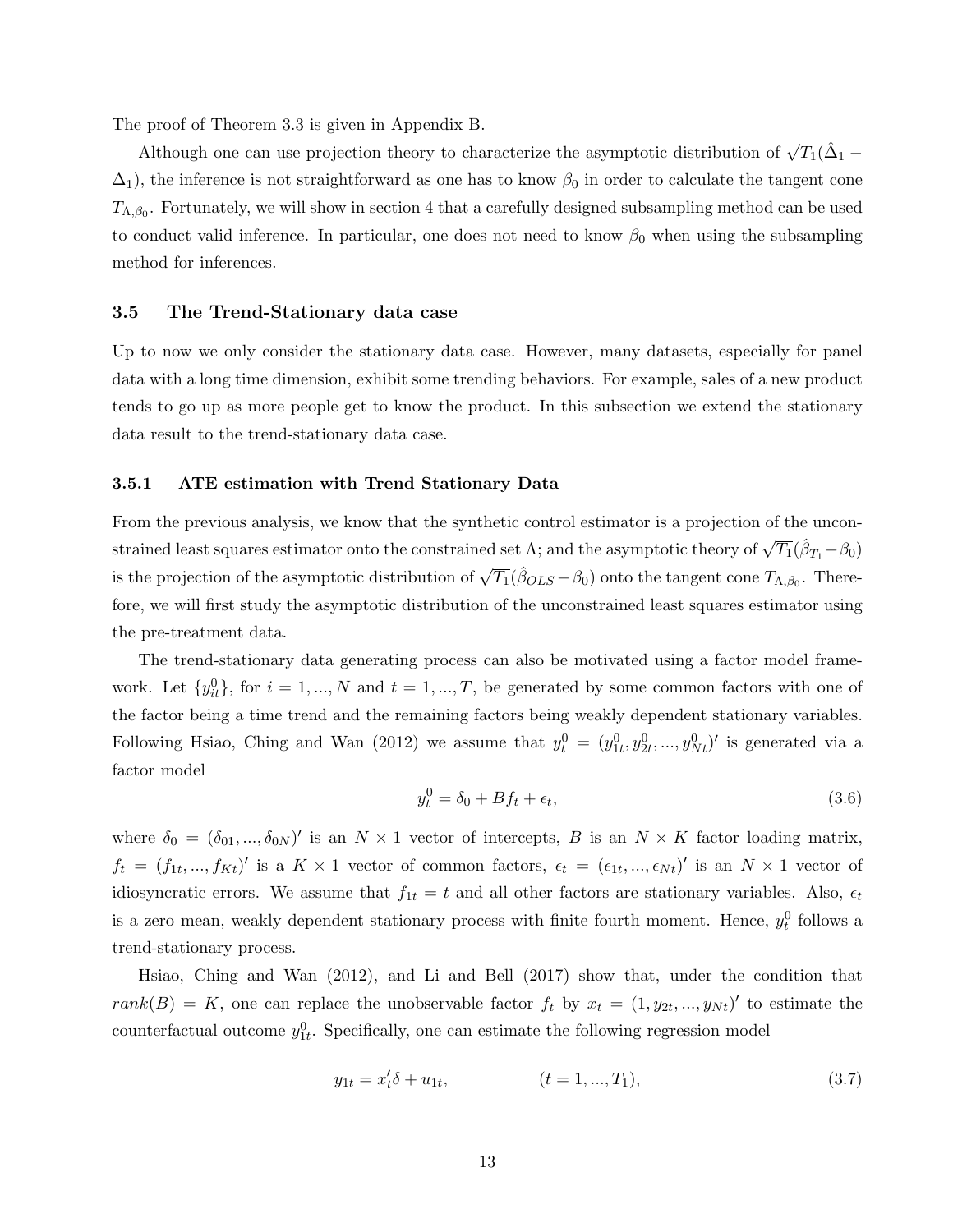where  $x_t = (1, y_{2t}, ..., y_{Nt})'$  and  $\delta = (\delta_1, ..., \delta_N)'$ .

To facility the asymptotic analysis, below we consider the time trend component explicitly. We write  $y_{jt} = c_{0,j} + c_{1,j}t + \eta_{jt}$ , where  $\eta_{jt}$  is a weakly dependent stationary process (de-trended from  $y_{jt}$  for  $j = 2, ..., N$ . Let  $\tilde{y}_t = (y_{2t}, ..., y_{Nt})'$  and  $\tilde{\delta} = (\delta_2, ..., \delta_N)'$ . Then in vector notation, we have  $\tilde{y}_t = \tilde{c}_0 + \tilde{c}_1 t + \tilde{\eta}_t$ ,  $\tilde{c}_0 = (c_{0,2}, ..., c_{0,N})'$ ,  $\tilde{c}_1 = (c_{1,2}, ..., c_{1,N})'$  and  $\tilde{\eta} = (\eta_{2t}, ..., \eta_{Nt})'$ . Then we can write  $\tilde{y}'_t \tilde{\delta} = (\tilde{c}_0 + \tilde{c}_1 t + \tilde{\eta}_t)' \tilde{\delta}$ . Hence, we can re-write (3.7) as

$$
y_{1t} = \delta_1 + \tilde{y}'_t \tilde{\delta} + u_{1t}
$$
  
=  $\alpha_0 t + \beta_1 + \tilde{\delta}' \tilde{\eta}_t + u_{1t}$   
=  $\alpha_0 t + z'_t \beta_0 + u_{1t}$   $t = 1, ..., T_1,$  (3.8)

where  $\alpha_0 = \tilde{c}_1 \tilde{\delta}$ ,  $\beta_1 = \delta_1 + \tilde{c}_0 \tilde{\delta}$ ,  $\beta_0 = (\beta_1, \tilde{\delta}')'$  and  $z_t = (1, \tilde{\eta}')' \equiv (1, \eta_{2t}, \dots, \eta_{Nt})'$ .

Let  $\hat{\alpha}_{T_1}$  and  $\hat{\beta}_{T_1}$  be the constrained least squares estimators of  $\alpha_0$  and  $\beta_0$  subject to  $\beta_j \geq 0$ for  $j = 2, ..., N$  and  $\sum_{j=2}^{N} \beta_j = 1$  for the synthetic control estimator; or dropping the sum to one restriction for the modified synthetic control estimator using the pre-treatment data. We estimate  $y_{1t}^0$ by  $\hat{y}_{1t}^0 = \hat{\alpha}_{T_1} t + z_t' \hat{\beta}_{T_1}$  and estimate the ATE is estimated by

$$
\hat{\Delta}_1 = \frac{1}{T_2} \sum_{t=T_1+1}^T \hat{\Delta}_{1t},\tag{3.9}
$$

where  $\hat{\Delta}_{1t} = y_{1t} - \hat{y}_{1t}^0$ .

#### 3.5.2 Asymptotic Theory with Trend Stationary Data

To derive the asymptotic distribution of  $\sqrt{T_2}(\hat{\Delta}_1 - \Delta_1)$ , we need first present the theory for the unconstrained least squares estimator of  $\gamma_0 = (\alpha_0, \beta'_0)'$ . Let  $\hat{\gamma}_{OLS}$  denote the ordinary least squares estimator of  $\gamma_0$ . Define  $M_{T_1} =$ √  $\overline{T_1}diag(T_1, 1, ..., 1)$ , which is an  $(N + 1) \times (N + 1)$  diagonal matrix with its first diagonal element equals to  $T_1^{3/2}$  $\frac{1}{2}$  and all other diagonal elements equal to  $\sqrt{T_1}$ . Then, it is well established that (e.g., Hamilton (1994))

$$
M_{T_1}(\hat{\gamma}_{OLS} - \gamma_0) \stackrel{d}{\to} N(0, \Omega),\tag{3.10}
$$

where  $\Omega$  is a  $(N + 1) \times (N + 1)$  positive definite matrix whose explicit definition can be found in Hamilton (1994, Chapter 16).

We still use  $\Lambda$  to denote constrained sets for  $\hat{\gamma}_{T_1}$  for trend-stationary data case. Now  $\gamma$  is an  $(N+1) \times 1$  vector whose first component is the time trend coefficient, the second component is the intercept. Hence, the constrained sets for the standard and the modified synthetic control models are

$$
\Lambda_{Syn} = \{ \gamma \in \mathcal{R}^{N+1} : \gamma_j \ge 0 \text{ for } j = 3, ..., N+1, \sum_{j=3}^{N+1} \gamma_j = 1 \};
$$
\n(3.11)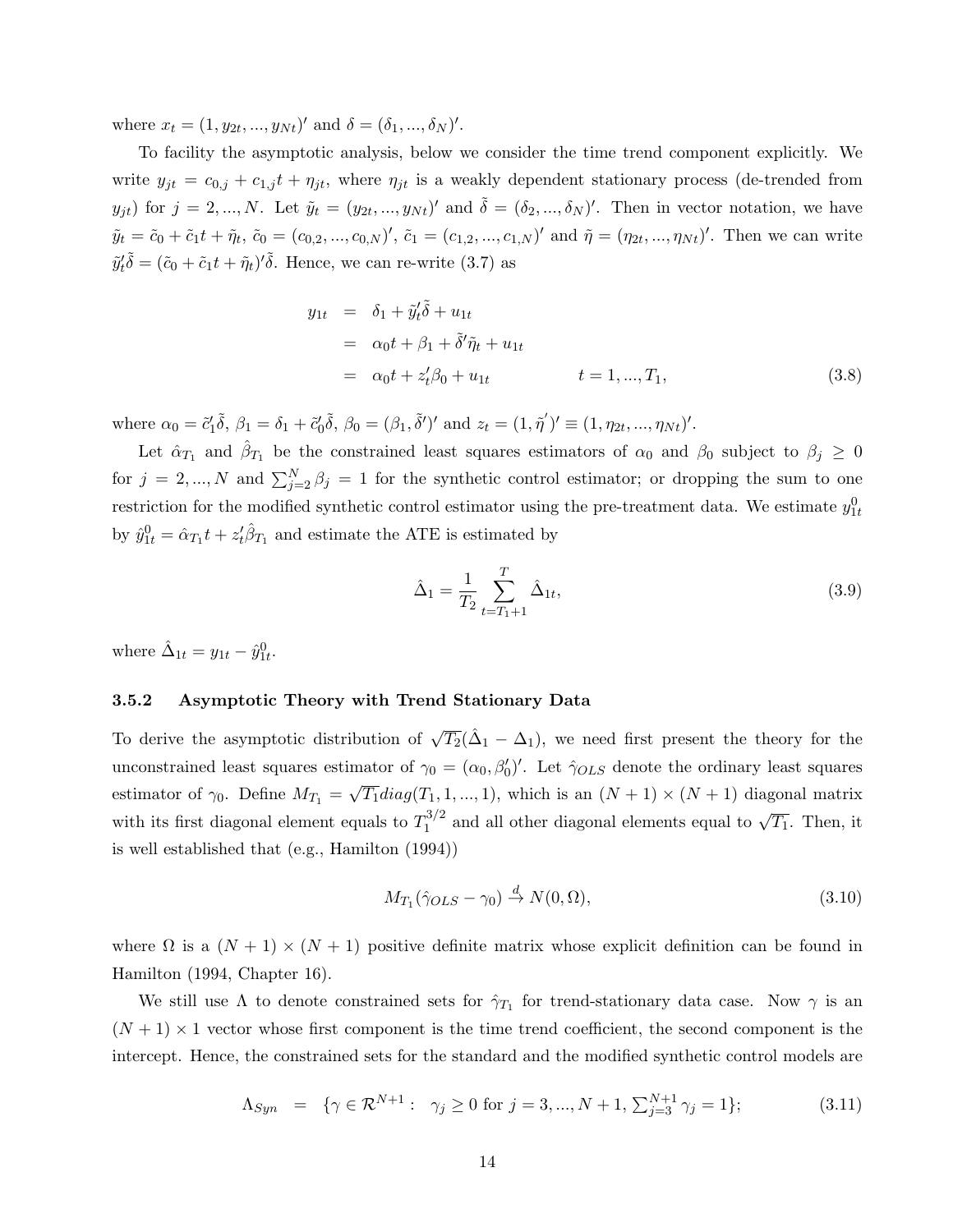$$
\Lambda_{Msyn} = \{ \gamma \in \mathcal{R}^{N+1} : \gamma_j \ge 0 \text{ for } j = 3, ..., N+1 \}. \tag{3.12}
$$

Define the synthetic control estimator

$$
\hat{\gamma}_{T_1} = \arg\min_{\gamma \in \Lambda} \sum_{t=1}^{T_1} (y_{1t} - w'_t \gamma)^2,
$$
\n(3.13)

where  $w_t = (t, z'_t)'$ ,  $\Lambda = \Lambda_{Syn}$  or  $\Lambda_{Msyn}$ . Then similar to Theorem 3.2, we have

**Theorem 3.4** Let  $Z_3$  denote the limiting distribution of  $\sqrt{T_1}(\hat{\gamma}_{OLS} - \gamma_0)$  as described in (3.10), then under the assumptions D1 to D3 presented in the supplementary Appendix D, we have

$$
\sqrt{T_1}(\hat{\gamma}_{T_1} - \gamma_0) \stackrel{d}{\rightarrow} \Pi_{T_{\Lambda,\gamma_0}} Z_3,\tag{3.14}
$$

where  $T_{\Lambda,\gamma_0}$  is the tangent cone of  $\Lambda$  evaluated at  $\gamma_0$ ,  $Z_3$  is the weak limit of  $M_{T_1}(\hat{\gamma}_{OLS}-\gamma_0)$  as described in (3.10).

With Theorem 3.4 we can derive the asymptotic distribution of  $\sqrt{T_2}(\hat{\Delta}_1 - \Delta_1)$ .

Theorem 3.5 Under the same conditions as in Theorem 3.2, we have

$$
\sqrt{T_2}(\hat{\Delta}_1 - \Delta_1) \stackrel{d}{\rightarrow} -c'\Pi_{T_{\Lambda,\gamma_0}} Z_3 + Z_2, \tag{3.15}
$$

where  $\hat{\Delta}_1$  is defined in (3.9),  $\Delta_1 = E(\Delta_{1t}), c = (\sqrt{\phi}(2+\phi)),$ √  $\overline{\phi}E(z'_t)$ ',  $\phi = \lim_{T_1, T_2 \to \infty} \sqrt{T_2/T_1}$ , Z<sub>3</sub> is the limiting distribution of  $M_{T_1}(\hat{\gamma}_{OLS}-\gamma_0)$  as defined in (3.10),  $Z_2$  is independent with  $Z_3$ , and it is normally distributed with zero mean and variance  $\Sigma_2 = E(v_{1t}^2)$ ,  $v_{it} = \Delta_{1t} - \Delta_1 + u_{1t}$ .

The proof of Theorem 3.5 is similar to the proof of Theorem 3.3 and is thus omitted.

### 4 Inference Theory

In this section we discuss inference methods for the ATE estimator  $\hat{\Delta}_1$ . For expositional simplicity, we will only discuss inferences for the stationary data case. For trend-stationary data, one can first de-trend the data, then using the inference method discussed in this section for the de-trended data. In section 4.1 we consider the case that both  $T_1$  and  $T_2$  are large, while in section 4.2 we deal with the small  $T_2$  case.

#### 4.1 Subsampling method

As discussed in the above section, the inference theory for the synthetic control estimator is complicated. The asymptotic distribution of  $\hat{\beta}_{T_1}$  depends on whether  $\beta_{0,j} = 0$  or  $\beta_{0,j} > 0$  for  $j = 2, ..., N$ . When  $\beta_{0,j} > 0$  for all  $j = 2, ..., N$ , asymptotically, the constraints are non-binding and the asymptotic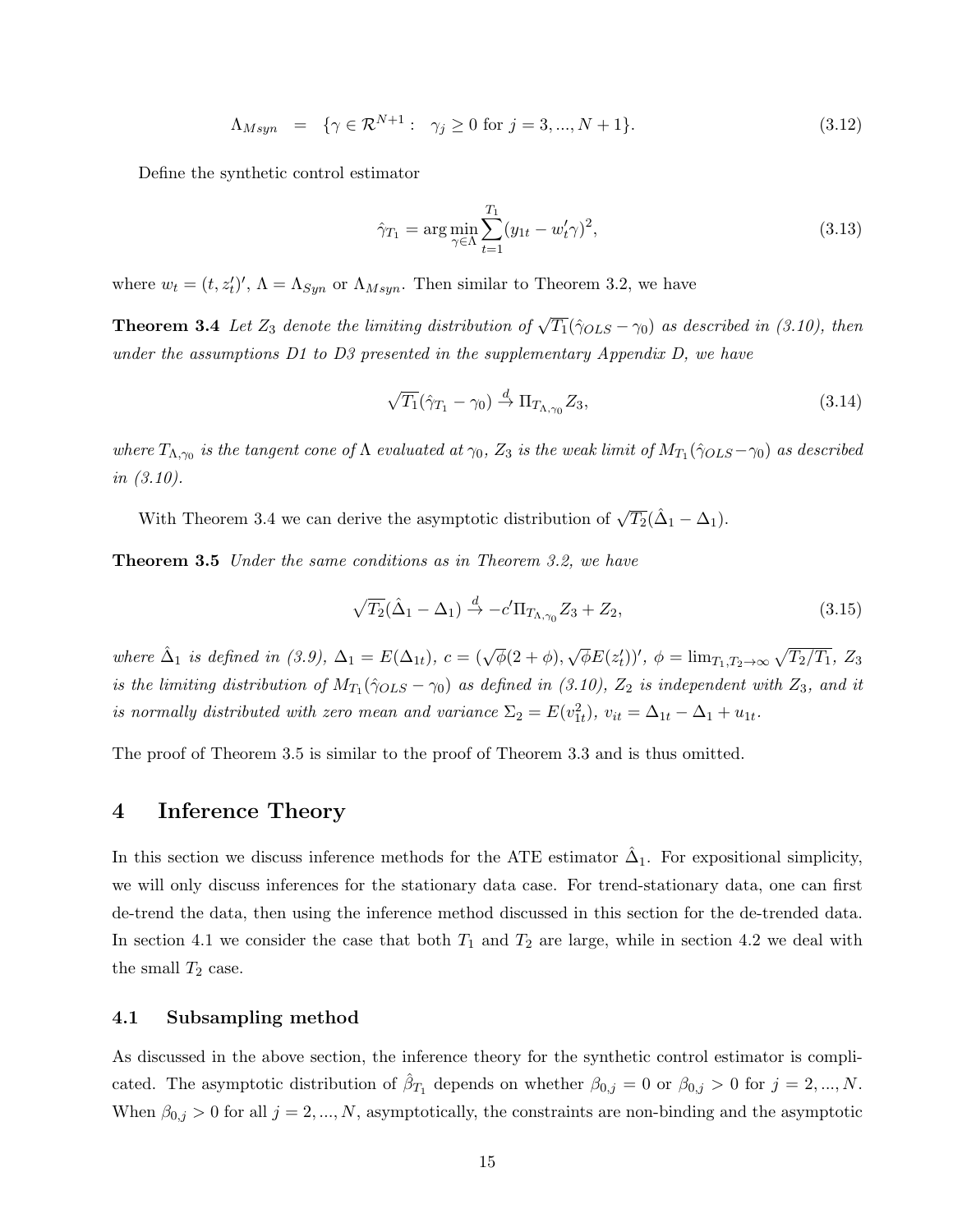theory of the constrained estimator is the same as that of the unconstrained ordinary least squares estimator. However, when the constraints are binding for some  $j \in \{2, ..., N\}$ , the asymptotic distribution of the constrained estimator is much more complex (e.g., (3.4)). The asymptotic distribution of the synthetic control coefficient estimators depends on whether the true parameters take value at the boundary or not. In practice we do not know which constraints are binding and which are not, making it more difficult to use the asymptotic theory for inference. Moreover, it is known that when parameters fall to the boundary of the parameter space, the standard bootstrap method does not work (e.g., Andrews (2000), Fang and Santos (2015)). We resolve this difficulty by proposing a carefully designed and easy-to-implement subsampling method. The proposed subsampling method works whether constraints are binding, partially binding or non-binding. That is, the subsampling method is adaptive in the sense that we do not need to know whether constraints are binding and if they are binding, we do not need to know bindings are on which coefficients.<sup>1</sup>

We use m to denote the subsample size. We will show that  $\hat{\Delta}_1$  can be decomposed into two terms, one term is related to the constrained estimator  $\hat{\beta}_{T_1}$ , the second term is unrelated to  $\hat{\beta}_{T_1}$  but depends on  $T_2$ , it can be shown that a brute-force application of the subsampling method will not work in general. The correct method is to first isolate the term  $\sqrt{T_1}(\hat{\beta}_{T_1} - \beta_0)$  from other terms, and apply the subsampling method only to  $\sqrt{T_1}(\hat{\beta}_{T_1} - \beta_0)$ .

For the whole sample period, the outcome  $y_{1t}$  is generated by

$$
y_{1t} = x_t^{\prime} \beta_0 + d_t \Delta_{1t} + u_{1t}, \qquad t = 1, ..., T_1, T_1 + 1, ..., T,
$$
\n
$$
(4.1)
$$

where  $d_t$  is the post-treatment time period dummy so that  $d_t = 0$  if  $t \leq T_1$  and  $d_t = 1$  if  $t \geq T_1 + 1$ .

Substituting  $(4.1)$  into  $(3.5)$  we obtain

$$
\hat{A} \stackrel{def}{=} \sqrt{T_2} (\hat{\Delta}_1 - \Delta_1)
$$
\n
$$
= \frac{1}{\sqrt{T_2}} \sum_{t=T_1+1}^T (y_{1t} - \hat{y}_{1t}^0 - \Delta_1)
$$
\n
$$
= \frac{1}{\sqrt{T_2}} \sum_{t=T_1+1}^T (x_t'\beta_0 + \Delta_{1t} + u_{1t} - x_t'\hat{\beta}_{T_1} - \Delta_1)
$$
\n
$$
= -\sqrt{\frac{T_2}{T_1}} \left[ \frac{1}{T_2} \sum_{t=T_1+1}^T x_t' \right] \sqrt{T_1} (\hat{\beta}_{T_1} - \beta_0) + \frac{1}{\sqrt{T_2}} \sum_{t=T_1+1}^T (\Delta_{1t} - \Delta_1 + u_{1t})
$$
\n
$$
= -\sqrt{\frac{T_2}{T_1}} \left[ \frac{1}{T_2} \sum_{t=T_1+1}^T x_t' \right] \sqrt{T_1} (\hat{\beta}_{T_1} - \beta_0) + \frac{1}{\sqrt{T_2}} \sum_{t=T_1+1}^T v_{1t}, \tag{4.2}
$$

<sup>1</sup>Hong and Li (2017) show that numerical differentiation bootstrap method can consistently estimate the limiting distribution in many cases where the conventional bootstrap is known to fail. One can also use Hong and Li's (2017) method to conduct inference for the synthetic control estimator. In this paper we focus on the simple subsampling method.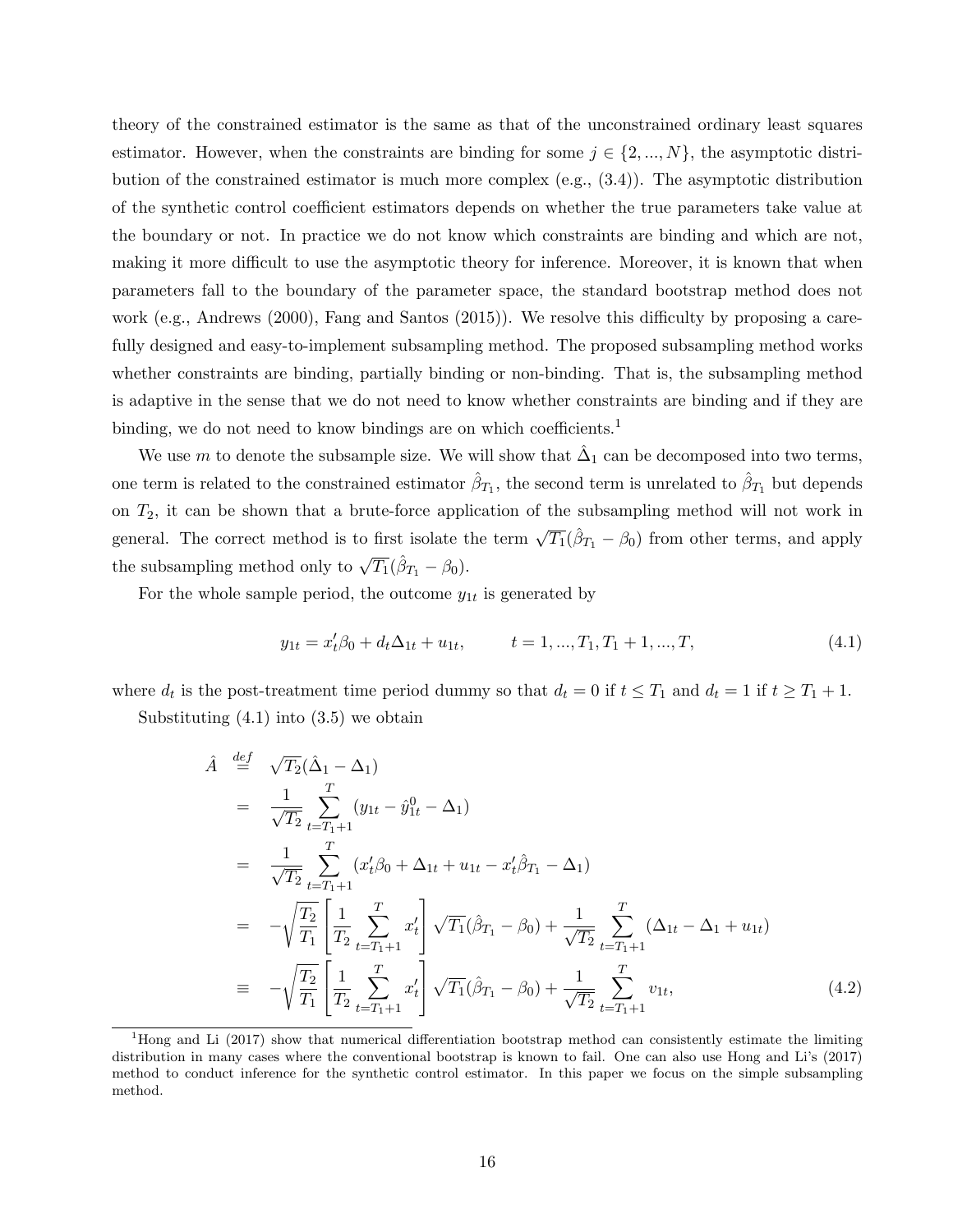where  $v_{1t} = \Delta_{1t} - \Delta_1 + u_{1t}$ .

Now we impose an additional assumption that  $u_{1t}$  and  $v_{1t}$  are both serially uncorrelated. This assumption greatly simplifies the subsampling method that will be discussed below. This assumption can be tested easily in practice. When this assumption is violated, more sophisticated method such as block subsampling method can be used to deliver valid inferences.

Expression (4.2) suggests that we only need to apply the subsampling method to the term  $\sqrt{T_1}(\hat{\beta}_{T_1} \beta_0$ ) because only this term is related to the constrained estimator. We now describe the subsampling steps. In Appendix B we show that, when  $v_{1t}$  is serially uncorrelated, one can consistently estimate  $\Sigma_2$  by  $\hat{\Sigma}_2 = \frac{1}{T^2}$  $\frac{1}{T_2} \sum_{t=T_1+1}^{T} \hat{v}_{1t}^2$ , where  $\hat{v}_{1t} = \hat{\Delta}_{1t} - \hat{\Delta}_{1}$ . We generate  $v_{1t}^* \sim$  iid  $N(0, \hat{\Sigma}_2)$  for  $t = T_1 + 1, ..., T$ . Next, let m be the subsample size that satisfies the condition that  $m \to \infty$  and  $m/T_1 \to 0$  as  $T_1 \to \infty$ . For  $t = 1, ..., m$ , we randomly draw  $(y_{1t}^*, x_t^*)$  from  $\{y_{1t}, x_t\}_{t=1}^{T_1}$  with replacement (subsampling).<sup>2</sup> Then we use the subsample  $\{y_{1t}^*, x_t^*\}_{t=1}^m$  to estimate  $\beta_0$  by the constrained least squares method, i.e.,  $\hat{\beta}_m^* = \arg \min_{\beta \in \Lambda} \sum_{t=1}^m (y_{1t}^* - x_t^{*'} \beta)^2$ . The subsampling/bootstrap version of the statistic  $\overline{A}$  is given by

$$
\hat{A}^* = -\sqrt{\frac{T_2}{T_1}} \left[ \frac{1}{T_2} \sum_{t=T_1+1}^T x_t' \right] \sqrt{m} (\hat{\beta}_m^* - \hat{\beta}_{T_1}) + \frac{1}{\sqrt{T_2}} \sum_{t=T_1+1}^T v_{1t}^*.
$$
\n(4.3)

We repeat the above process for a large number of times, say, J times. Using  $\{\hat{A}_{j}^{*}\}_{j=1}^{J}$ , we can obtain confidence intervals for A.

Specifically, we sort the bootstrap statistics  $\hat{A}^*_{(1)} \leq \hat{A}^*_{(2)} \leq ... \leq \hat{A}^*_{(J)}$ . Then the  $1 - \alpha$  confidence interval for  $\Delta_1$  is given by

$$
[\hat{\Delta}_1 - T_2^{-1/2} \hat{A}_{((1-\alpha/2)J)}^* , \ \hat{\Delta}_1 - T_2^{-1/2} \hat{A}_{((\alpha/2)J)}^* ]. \tag{4.4}
$$

We show that the above method indeed gives consistent estimation of the confidence intervals for  $\Delta_1$  in the next Theorem.

**Theorem 4.1** Under the same conditions as in Theorem 3.3, also assuming that  $m \to \infty$  and  $m/T_1 \to$ 0 as  $T_1 \to \infty$ , then for any  $\alpha \in (0,1)$ , the  $(1-\alpha)$  confidence interval of  $\Delta_1$  can be consistently estimated  $by \, [\hat{\Delta}_1 - T_2^{-1/2} \hat{A}^*_{((1-\alpha/2)J)} , \, \, \hat{\Delta}_1 - T_2^{-1/2} \hat{A}^*_{((\alpha/2)J)}].$ 

The subsampling method is a powerful tool for inference. It works under quite general conditions even when the regular bootstrap method does not work as in the case of the synthetic control ATE estimator. Politis, Romano and Wolf (1999)) provide proofs/arguments showing that 'subsampling method works' under very weak regularity conditions.

<sup>&</sup>lt;sup>2</sup>Choosing a subsample size m out of the original  $T_1$  data with or without replacement are asymptotically equivalent under mild conditions including  $m/T_1 \to 0$ ,  $m \to \infty$  as  $T_1 \to \infty$ , see Bickel et al. (1997). One advantage of using the 'with replacement' method is that, when bootstrap method works, the subsampling method also works when  $m = T_1$ ; while the 'without replacement' method breaks down when  $m = T_1$ .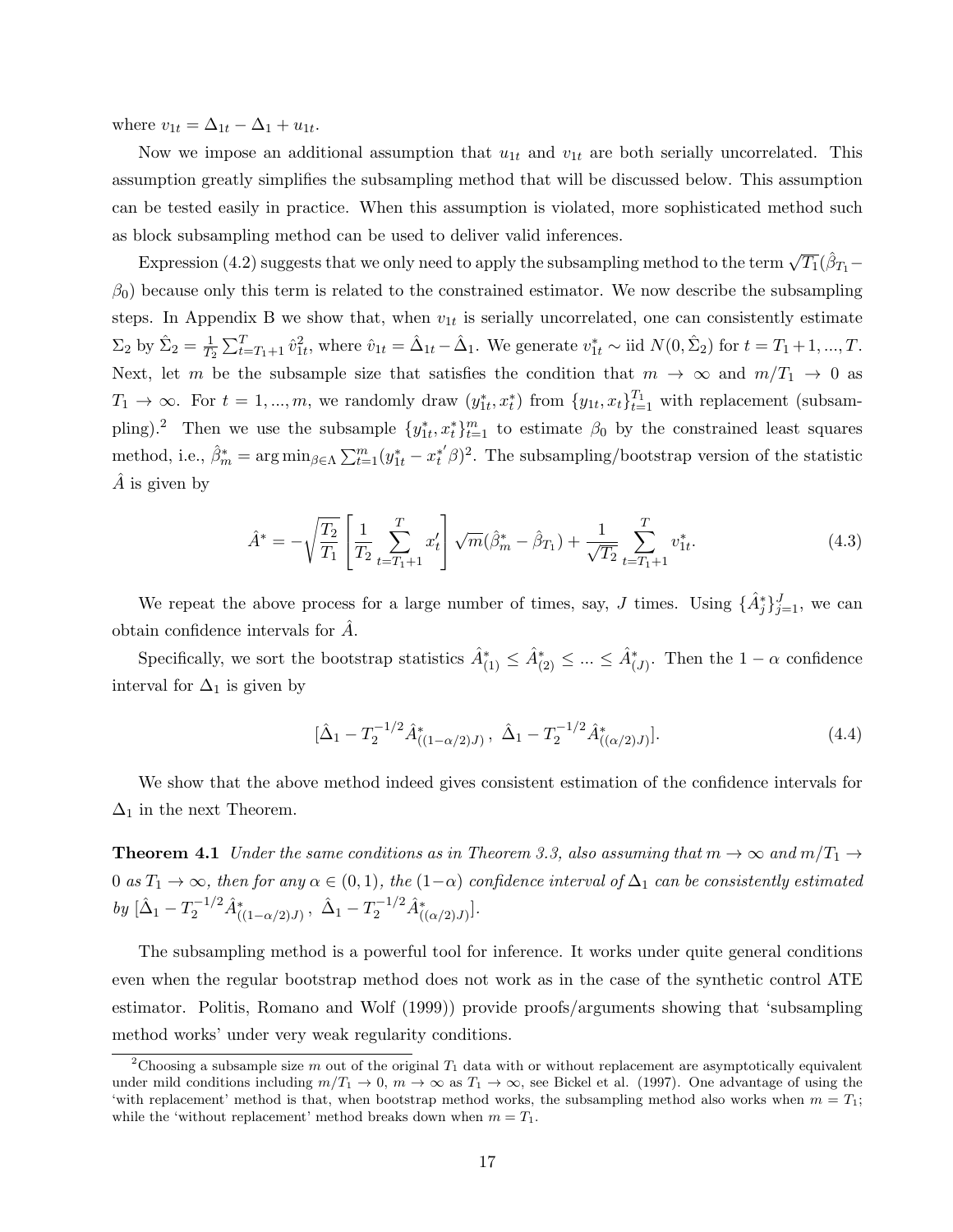**Remark 4.2** Note that even we random draw  $(y_t^*, x_t^*)$  from  $\{y_s, x_s\}_{s=1}^{T_1}$  for  $t = 1, ..., m$ , we do not require that  $\{y_s, x_s\}_{s=1}^{T_1}$  to be a serially uncorrelated process. In fact, they can have arbitrary serial correlation, say  $\{y_{jt}\}_{j=1}^N$  is generated by some serially correlated common factors, we only need that idiosyncratic error  $u_{1t}$  in (2.9) is serially uncorrelated. This can be easily tested given data. In section 5 we generate  $y_{jt}$  using a three factor model, where the three factors follow AR, ARMA and MA processes, respectively. Simulations show that the above proposed subsampling method works well. When  $u_{1t}$  is serially correlated, we conjecture that one can replace the random subsampling method by block subsampling method. We leave the formal justification of using block subsampling method as a future research topic.

Remark 4.3 In the literature of subsampling method, the choice of subsample size m is a key issue. Bickel and Sakov (2008) propose a data-driven method to select m. In general, too small an m or too large an m do not work well, when m falls into an appropriate interval, the performance should be stable and acceptable. For our model, because  $\beta_{0,j} > 0$  for some  $j \in \{2, ..., N\}$ , and that the statistic

$$
\sqrt{T_2}(\hat{\Delta}_1 - \Delta_1) = -\sqrt{\frac{T_2}{T_1}} \left[ \frac{1}{T_2} \sum_{t=T_1+1}^T x_t' \right] \sqrt{T_1}(\hat{\beta}_{T_1} - \beta_0) + \frac{1}{\sqrt{T_2}} \sum_{t=T_1+1}^T v_{1t},\tag{4.5}
$$

also contains a term  $T_2^{-1} \sum_{t=T_1+1}^{T} v_{1t}$ , where  $v_{1t} = \Delta_{1t} - \Delta_1 + u_{1t}$ , which is not related to  $\hat{\beta}_{T_1}$ . It turns out that the subsampling method works well for a wider range of m. We will discuss more on this issue at Section 5.3 and at the supplementary Appendix E.

#### 4.2 Inference theory when  $T_2$  is small

The asymptotic theories presented in section 4.1 assume that both  $T_1$  and  $T_2$  are large. However, in practice, many datasets have  $T_2$  much smaller than  $T_1$ . When  $T_2$  is small, Ferman and Pinto (2016a) propose using Andrews' (2003) end-of-sample instability test to conduct inference for DID and synthetic control ATE estimators. In this subsection we discuss using Andrews's test to conduct inferences for the ATE estimator based on the synthetic control method.

When  $T_1$  is large and  $T_2$  is small, the first term on the right-hand-side of  $(4.2)$  has an order  $O_p(\sqrt{T_2/T_1}) = O_p(T_1^{-1/2})$  $\binom{-1/2}{1}$  becomes negligible, then we have

$$
\hat{A} = \frac{1}{\sqrt{T_2}} \sum_{t=T_1+1}^{T} (y_{1t} - \hat{y}_{1t}^0 - \Delta_1) = \frac{1}{\sqrt{T_2}} \sum_{t=T_1+1}^{T} v_{1t} + o_p(1),
$$
\n(4.6)

where  $v_{1t} = \Delta_{1t} - \Delta_1 + u_{1t}$  has zero mean and finite variance.

One can test the null hypothesis of a constant treatment effects  $H_0$ :  $\Delta_{1t} = \Delta_{1,0}$  for some prespecified value  $\Delta_{1,0}$  for  $t = T_1 + 1, ..., T$ , against, say, a one-sided positive treatment effects  $H_1$ :  $\Delta_1 = E(\Delta_{1t}) > \Delta_{1,0}$  for  $t = T_1 + 1, ..., T$ . Following Andrews (2003), we can use the following test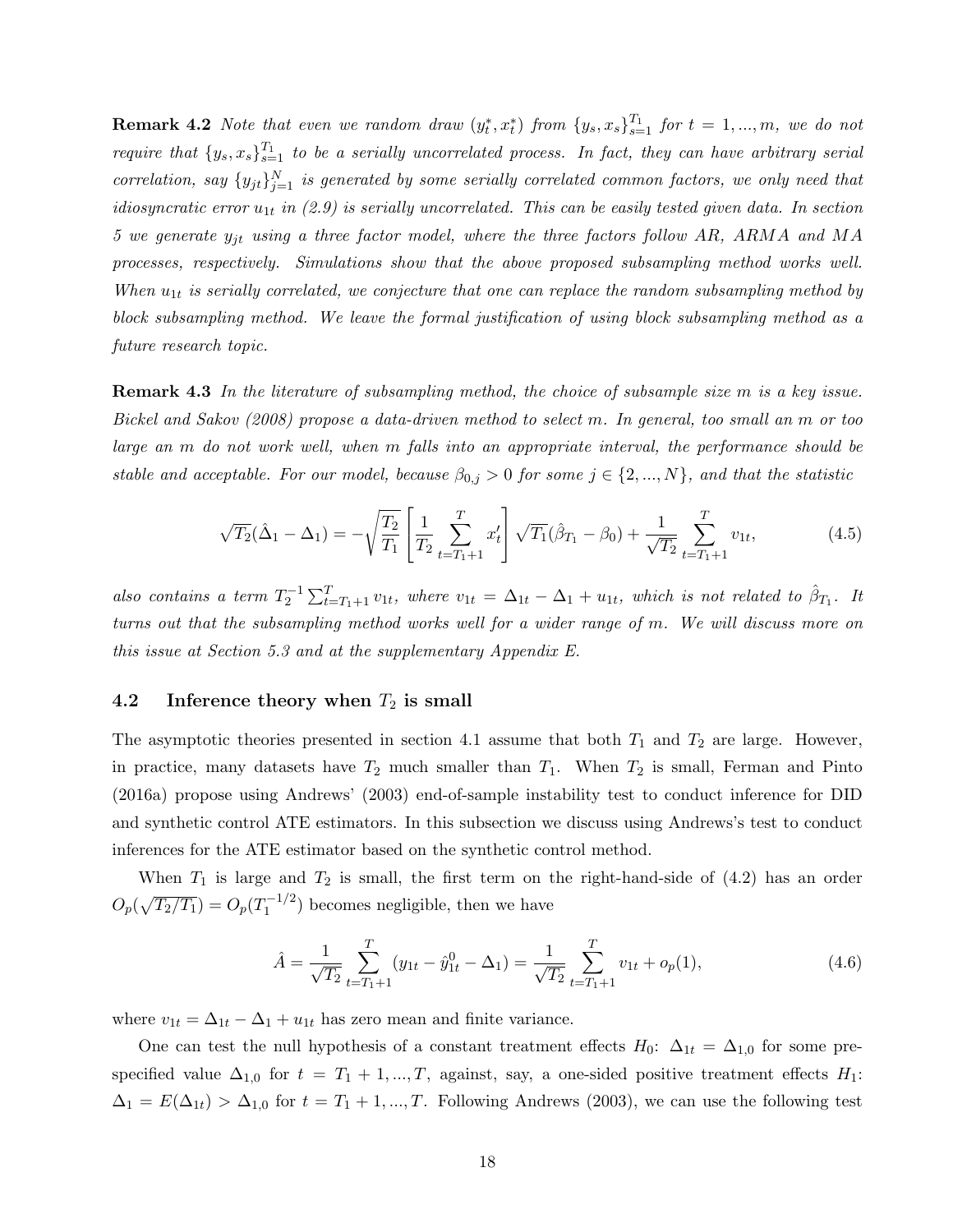statistic

$$
\hat{B}_{T_2} = \frac{1}{\sqrt{T_2}} \sum_{t=T_1+1}^{T} (y_{1t} - \hat{y}_{1t}^0 - \Delta_{1,0}) = \frac{1}{\sqrt{T_2}} \sum_{t=T_1+1}^{T} v_{1t,0} + o_p(1),
$$
\n(4.7)

where  $v_{1t,0} = \Delta_{1t} - \Delta_{1,0} + u_{1t}$ . Under  $H_0$  we have  $v_{1t,0} = u_{1t}$  has zero mean, and it has a positive mean under  $H_1$ .

To conduct inference based on the test statistic  $\hat{B}_{T_2}$ , we compute the following quantity

$$
\hat{B}_{T_2,j} \stackrel{def}{=} \frac{1}{\sqrt{T_2}} \sum_{t=j}^{T_2+j-1} \hat{u}_{1t} = \frac{1}{\sqrt{T_2}} \sum_{t=j}^{T_2+j-1} u_{1t} + O_p(T_1^{-1/2}), \qquad \text{for } j = 1, ..., T_1 + 1 - T_2,
$$
 (4.8)

where for  $t = 1, ..., T_1$ ,  $\hat{u}_{1t} = y_{1t} - \hat{y}_{1t}^0 = x'_t(\beta_0 - \hat{\beta}_{T_1}) + u_{1t} = u_{1t} + O_p(T_1^{-1/2})$  $\hat{\beta}_{T_1} - \beta_0 =$  $O_p(T_1^{-1/2}$  $\sum_{1}^{1}$ . The empirical distribution of  $\{\hat{B}_{2,j}\}_{j=1}^{T_1+1-T_2}$  can be used to obtain critical values for the test statistic  $\hat{B}_{T_2}$  under the null hypothesis  $H_0$ :  $\Delta_{1t} = \Delta_{1,0}$  for all  $t = T_1 + 1, ..., T$ . If  $\hat{B}_{T_2}$  is at the tail of this empirical distribution, we reject the null hypothesis and accept the alternative hypothesis.

Remark 4.4 We can only test a constant treatment effects for each post-treatment period using Andrews' test, i.e., we can only test  $\Delta_{1,t} = \Delta_{1,0}$  for all  $t = T_1 + 1, ..., T$ . We cannot test  $\Delta_1 = \Delta_{1,0}$ because under this null hypothesis, we will have  $\Delta_{1,t} - \Delta_1 = \Delta_{1t} - \Delta_{1,0}$  has a zero mean and a finite variance, we cannot use pre-treatment data to estimate the variance of  $\Delta_{1t}$ . Therefore, Andrews' method become invalid when treatment effects varies with t.

**Remark 4.5** Andrews' test will have good estimated sizes for large  $T_1$ . However, it is not a consistent test because  $T_2$  is small. The power of the test depends on the strength of the treatment effects under  $H_1$ . The power of the test should increase with  $T_2$ , but when  $T_2$  is large, an estimation error of order  $\sqrt{T_2/T_1}$  may become non-negligible, rendering Andrews' test invalid in our context, see section 5.3 for a more detailed discussion on this issue.

#### 5 Monte Carlo simulations

In this section we first consider the case of large  $T_1$  and  $T_2$  and examine the performance of subsampling method inferences through simulations, then we consider the case of large  $T_1$  and small  $T_2$  and examine the performance of Andrews' (2003) end-of-sample instability test.

#### 5.1 A three factor data generating process

We conduct simulation studies using the same data generating process as in Hsiao, Ching and Wan (2012) and Du and Zhang (2015). We consider a 3-factor model as follows.

$$
f_{1t} = 0.8f_{1t-1} + \epsilon_{1t},
$$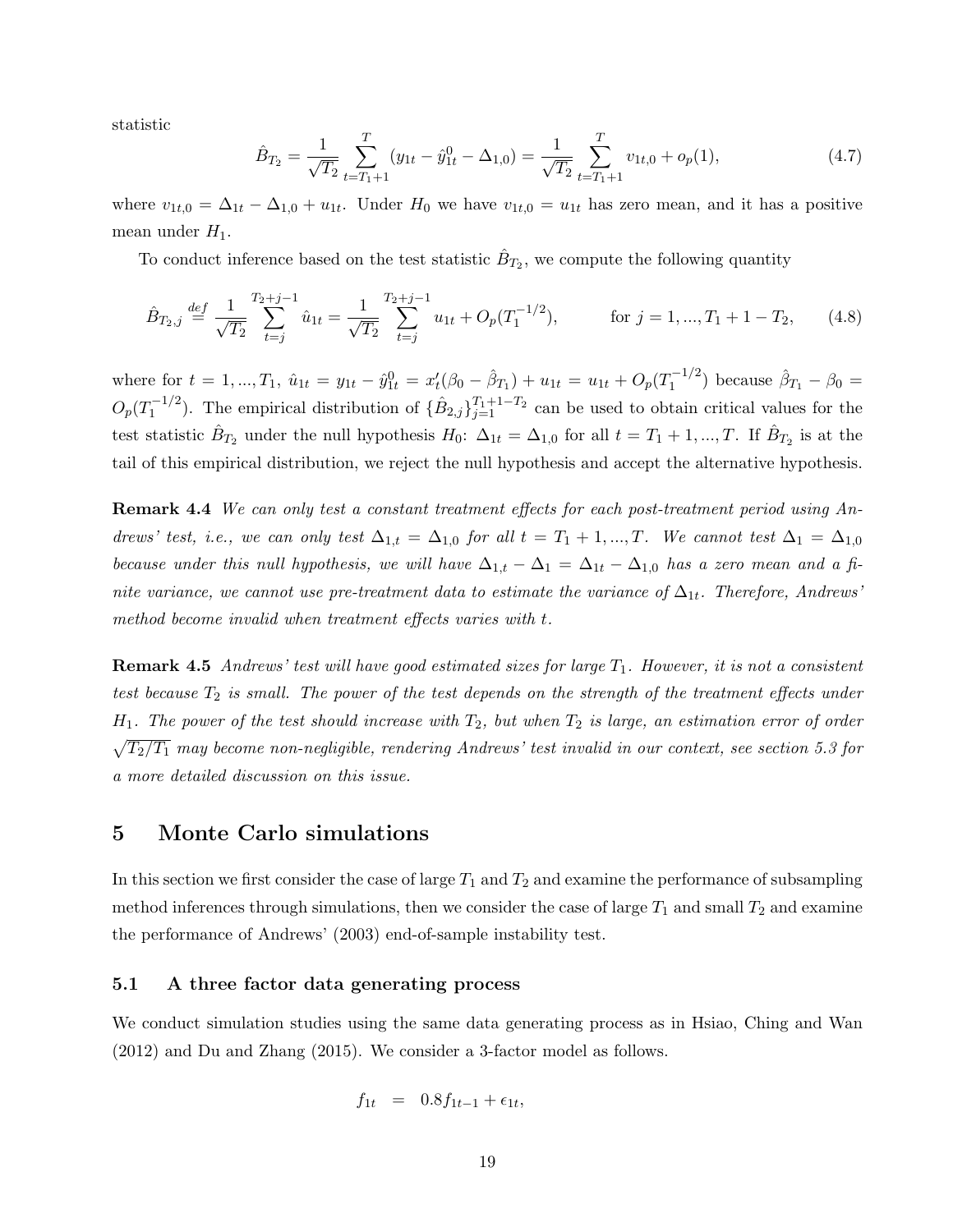$$
f_{2t} = -0.6f_{1t-1} + \epsilon_{2t} + 0.8\epsilon_{2t-1},
$$
  

$$
f_{3t} = \epsilon_{3t} + 0.9\epsilon_{3t-1} + 0.4\epsilon_{3t-2},
$$

where  $\epsilon_{it}$  is iid  $N(0, 1)$ . Let  $y_t^0$  denote the  $N \times 1$  vector of outcome variables without treatment. It is generated via the factor model

$$
y_t^0 = a + Bf_t + u_t, \qquad t = 1, ..., T \qquad (5.1)
$$

where  $y_t^0 = (y_{1t}^0, y_{2t}^0, ..., y_{Nt}^0)$ ',  $a = (a_1, a_2, ..., a_N)$ ' and  $u_t = (u_{1t}, u_{2t}, ..., u_{Nt})$ ' are all  $N \times 1$  vectors,  $B = (b_1, b_2, ..., b_N)'$  is the  $N \times 3$  loading matrix where  $b_j$  is a  $3 \times 1$  loading vector for unit j,  $f_t$  is the 3 × 1 common factors:  $f_t = (f_{1t}, f_{2t}, f_{3t})'$ . We choose  $(a_1, a_2, ..., a_N) = (1, 1, ..., 1), \epsilon_{jt}$  iid  $N(0, \sigma^2)$ with  $\sigma^2 = 0.5$ .

We use a set up similar to our Warby Parker empirical data by setting  $T_1 = 90, T_2 = 20, T =$  $T_1 + T_2 = 110$  and  $N = 11$  (with 10 control units). For factor loadings, we use  $b_1$  to denote the  $3 \times 1$ vector of loadings for the first unit (the treated unit); use  $\tilde{b}_2 = (b_2, ..., b_{s+1})$  denote  $3 \times s$  loading matrix for units  $j = 2, ..., s + 1$   $(1 \le s \le N - 2)$ ; finally we use  $\tilde{b}_3 = (b_{s+1}, ..., b_N)$  denote the  $3 \times (N - 1 - s)$ loading matrix for the last  $N - s - 1$  units. We fix  $s = 6$  and consider the following two sets for factor loadings:

\n
$$
DGP1: \quad b_1 = 1_{3 \times 1}; \quad b_j = 1_{3 \times 1} \text{ for } j = 2, \ldots, 7; \text{ and } b_j = 0_{3 \times 1} \text{ for } j = 8, \ldots, 11,
$$
\n

\n\n $DGP2: \quad b_1 = 2(1_{3 \times 1}); \quad b_j = 1_{3 \times 1} \text{ for } j = 2, \ldots, 7; \text{ and } b_j = 0_{3 \times 1} \text{ for } j = 8, \ldots, 11,$ \n

where  $1_{3\times1}$  and  $0_{3\times1}$  denote  $3\times1$  vectors of ones and zeros, respectively.

Note that for both DGP1 and DGP2, 6 out of 10 control units have non-zero loadings and the remaining 4 control units have zero loadings. Also note that for DGP1, all non-zero factor loadings are set to be ones so that the treated and the control units (with non-zero loadings) are drawn from a common distribution. While for DGP2, loadings for the treated unit all equal to 2, and the controls units' loadings (with non-zero loadings) are all equal to 1. Thus, the treated and control units are drawn from two heterogeneous distributions.

We generate the following treatment effects  $\Delta_{1t}$ :

$$
\Delta_{1t} = \alpha_0 \left[ \frac{e^{z_t}}{1 + e^{z_t}} + 1 \right], \qquad t = T_1 + 1, ..., T,
$$
\n(5.2)

where  $z_t = 0.5z_{t-1} + \eta_t$  and  $\eta_t$  is iid  $N(0, 0.5^2)$ .

Note that for post-treatment period,  $y_{1t} = y_{1t}^1 = y_{1t}^0 + \Delta_{1t}$ , where  $y_{1t}^0$  are generated as described earlier and  $\Delta_{1t}$  is generated by (5.2). There is a zero, or a positive treatment effects corresponding to  $\alpha_0 = 0$  and  $\alpha_0 > 0$ , respectively.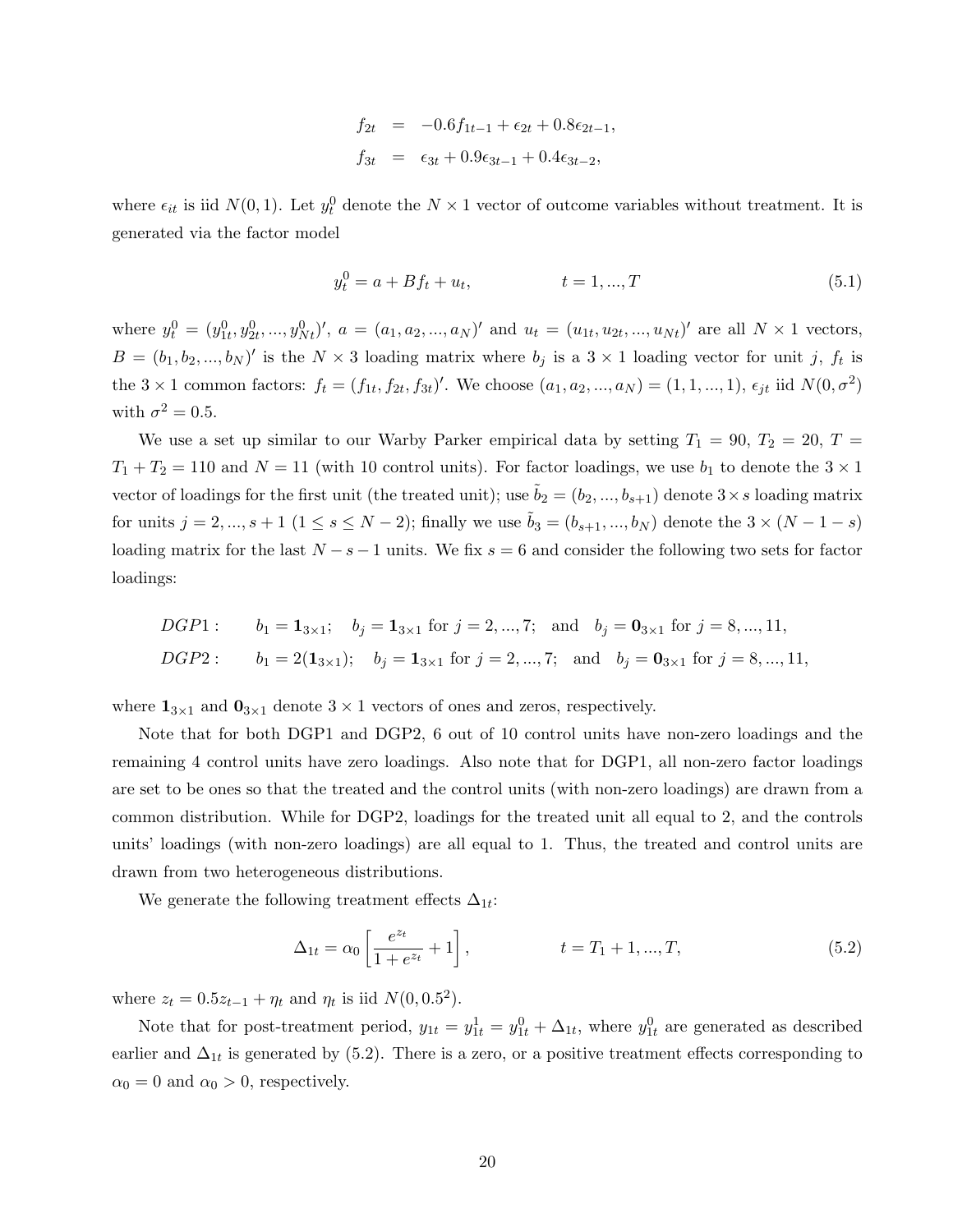#### 5.2 Simulations results for coverage probabilities

In this section we report estimated coverage probabilities. Since we have  $N = 11$  parameters in the regression model, we need to select subsample size  $m > N$ . We select  $m = 20, 40, 60, 80$  and 90. Note that  $T_1 = 90$  so that we include the case where the subsample size m equals the full sample size. The reason for considering  $m = T_1$  was discussed in remark 4.3.

Table 1 reports estimated coverage probabilities for DGP1 based on 1000 simulations, and 400 subsamplings within each simulation. The top panel corresponds to no treatment effects ( $\alpha_0 = 0$ ) while the bottom panel corresponds to the case of a positive treatment effects with  $\alpha_0 = 1$  in (5.2). From Table 1 we observe that both the standard synthetic control and the modified synthetic control methods give estimated coverage probabilities that are close to their nominal levels for all values of  $m$ including  $m = T_1 = 90$ . The reason that the subsampling method works well for a wide range of m was discussed in remark 4.3. See also the supplementary Appendix E for further explanations. Finally, we observe that the estimation results are not sensitive to different values of  $\alpha_0$  (the magnitude of the treatment effects).

|        | DGP1 with $\alpha_0 = 0$ (zero treatment) |       |                   |       |                            |                                               |       |       |       |       |
|--------|-------------------------------------------|-------|-------------------|-------|----------------------------|-----------------------------------------------|-------|-------|-------|-------|
|        | Synthetic control                         |       |                   |       | Modified synthetic control |                                               |       |       |       |       |
| m      | 20                                        | 40    | 60                | 80    | 90                         | 20                                            | 40    | 60    | 80    | 90    |
| 50%    | 0.499                                     | 0.492 | 0.462             | 0.500 | 0.482                      | 0.517                                         | 0.489 | 0.488 | 0.507 | 0.493 |
| 80%    | 0.767                                     | 0.786 | 0.762             | 0.788 | 0.778                      | 0.785                                         | 0.798 | 0.786 | 0.800 | 0.790 |
| $90\%$ | 0.883                                     | 0.890 | 0.879             | 0.889 | 0.885                      | 0.894                                         | 0.879 | 0.882 | 0.885 | 0.883 |
| 95%    | 0.940                                     | 0.934 | 0.940             | 0.945 | 0.936                      | 0.942                                         | 0.945 | 0.940 | 0.945 | 0.938 |
|        |                                           |       |                   |       |                            | DGP1 with $\alpha_0 = 1$ (positive treatment) |       |       |       |       |
|        |                                           |       | Synthetic control |       |                            | Modified synthetic control                    |       |       |       |       |
| m      | 20                                        | 40    | 60                | 80    | 90                         | 20                                            | 40    | 60    | 80    | 90    |
| 50%    | 0.497                                     | 0.510 | 0.509             | 0.466 | 0.483                      | 0.497                                         | 0.510 | 0.509 | 0.466 | 0.483 |
| 80\%   | 0.805                                     | 0.775 | 0.784             | 0.778 | 0.782                      | 0.805                                         | 0.775 | 0.784 | 0.778 | 0.782 |
| 90%    | 0.903                                     | 0.868 | 0.891             | 0.877 | 0.884                      | 0.903                                         | 0.868 | 0.891 | 0.877 | 0.884 |
| 95%    | 0.944                                     | 0.931 | 0.950             | 0.929 | 0.934                      | 0.944                                         | 0.931 | 0.950 | 0.929 | 0.934 |

Table 1: Coverage probabilities for DGP1 (a common distribution)

Table 2 reports estimated coverage probabilities for DGP2 based on 1000 simulation, and 400 subsamplings within each simulation. From Table 2 we observe that the standard synthetic control method give biased estimation results. The estimated coverage probabilities are much smaller than the corresponding nominal values. The reason for this biased estimation result is that for DGP2, the treated and the control units are drawn from different distributions because they have different factor loadings. In contrast to the standard synthetic control approach, the modified synthetic control method give good estimated coverage probabilities. This verifies that the modified synthetic control method is robust to data drawn from heterogeneous distributions. Like the case of DGP1, the results are not sensitive to different values of  $\alpha_0$ .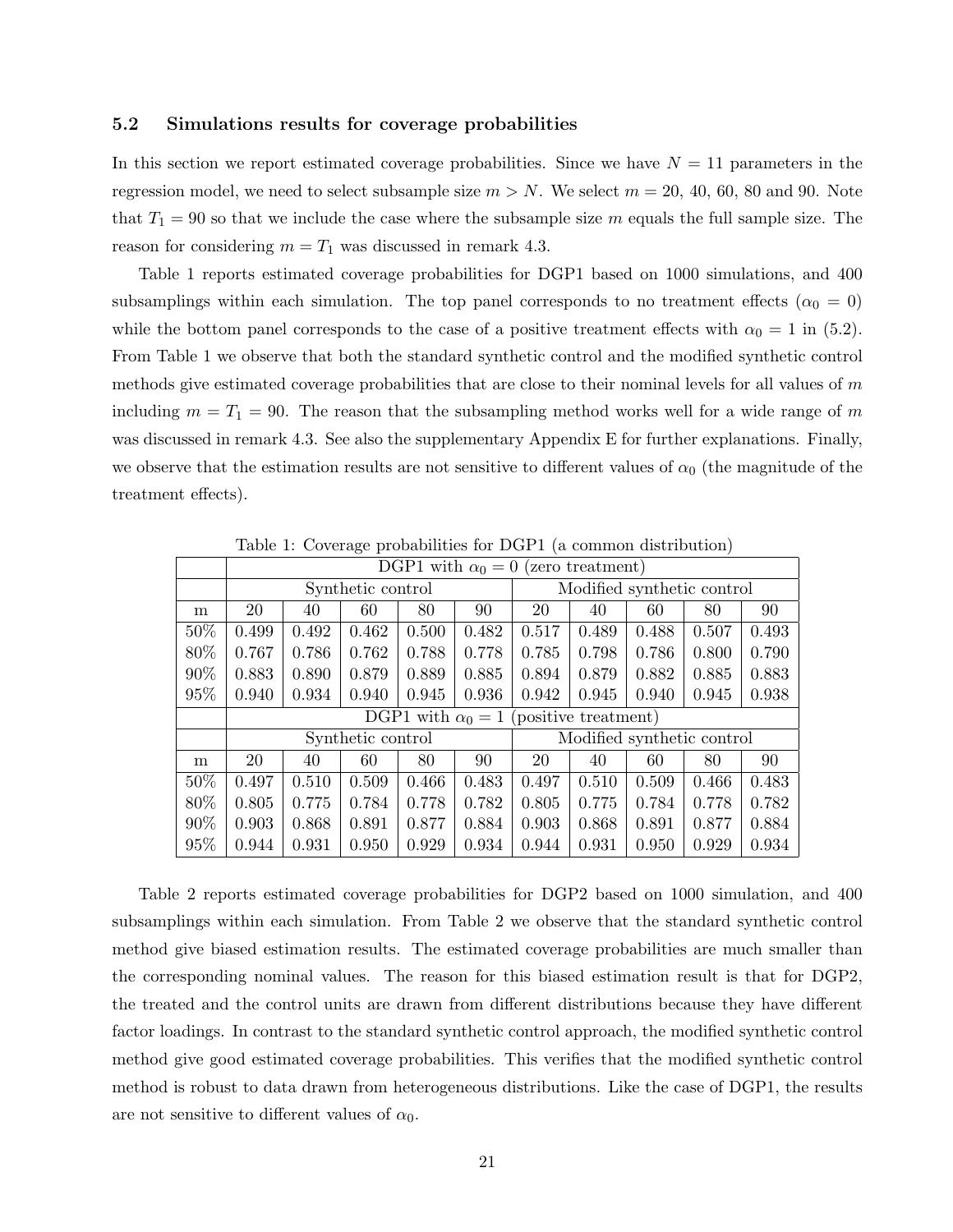|     | DGP2 with $\alpha_0 = 0$ (zero treatment) |       |                   |       |                            |                                               |       |       |       |       |
|-----|-------------------------------------------|-------|-------------------|-------|----------------------------|-----------------------------------------------|-------|-------|-------|-------|
|     | Synthetic control                         |       |                   |       | Modified synthetic control |                                               |       |       |       |       |
| m   | 20                                        | 40    | 60                | 80    | 90                         | 20                                            | 40    | 60    | 80    | 90    |
| 50% | 0.294                                     | 0.308 | 0.314             | 0.292 | 0.306                      | 0.474                                         | 0.458 | 0.492 | 0.474 | 0.470 |
| 80% | 0.526                                     | 0.534 | 0.522             | 0.510 | 0.540                      | 0.776                                         | 0.756 | 0.770 | 0.742 | 0.738 |
| 90% | 0.658                                     | 0.630 | 0.638             | 0.632 | 0.666                      | 0.884                                         | 0.854 | 0.876 | 0.844 | 0.866 |
| 95% | 0.752                                     | 0.710 | 0.720             | 0.720 | 0.754                      | 0.936                                         | 0.924 | 0.930 | 0.908 | 0.926 |
|     |                                           |       |                   |       |                            | DGP2 with $\alpha_0 = 1$ (positive treatment) |       |       |       |       |
|     |                                           |       | Synthetic control |       |                            | Modified synthetic control                    |       |       |       |       |
| m   | 20                                        | 40    | 60                | 80    | 90                         | 20                                            | 40    | 60    | 80    | 90    |
| 50% | 0.306                                     | 0.278 | 0.276             | 0.278 | 0.286                      | 0.508                                         | 0.486 | 0.468 | 0.478 | 0.482 |
| 80% | 0.522                                     | 0.478 | 0.510             | 0.472 | 0.496                      | 0.802                                         | 0.764 | 0.796 | 0.796 | 0.770 |
| 90% | 0.634                                     | 0.614 | 0.620             | 0.580 | 0.594                      | 0.888                                         | 0.890 | 0.894 | 0.894 | 0.884 |
| 95% | 0.710                                     | 0.716 | 0.710             | 0.678 | 0.668                      | 0.948                                         | 0.944 | 0.940 | 0.950 | 0.944 |

Table 2: Coverage probabilities for DGP2 (a heterogenous distribution)

## 5.3 Inferences when  $T_2$  is small

In this section we consider case of large  $T_1 = 100$ , 200 and small  $T_2 = 3$ , 5. We use Andrews' (2003) end-of-sample instability test discussed in section 4.2 to test the null hypothesis  $H_0: \Delta_{1t} = 0 (\Delta_{1,0} = 0)$ against the one-sided alterative  $H_1: \Delta_{1t} > 0$  for all  $t = T_1 + 1, ..., T$ . The data is generated by the three factor model (DGP1) as discussed in section 5.1, and the treatment effects is generated via (5.2) with  $\alpha_0 = 0$  under  $H_0$ , and  $\alpha_0 = 0.5$ , 1 under  $H_1$ . The number of simulation is 10,000. The simulations results are reported in Table 3.

|       | $H_0$ : $\alpha_0 = 0$   |           |        |           |        |        |  |  |  |
|-------|--------------------------|-----------|--------|-----------|--------|--------|--|--|--|
|       |                          | $T_2 = 3$ |        | $T_2 = 5$ |        |        |  |  |  |
| $T_1$ | $5\%$                    | 10%       | 20%    | $5\%$     | 10%    | 20%    |  |  |  |
| 100   | 0.0849                   | 0.1362    | 0.2366 | 0.0935    | 0.1497 | 0.2440 |  |  |  |
| 200   | 0.0652                   | 0.1161    | 0.2191 | 0.0711    | 0.1250 | 0.2273 |  |  |  |
|       | $H_1$ : $\alpha_0 = 0.5$ |           |        |           |        |        |  |  |  |
|       |                          | $T_2 = 3$ |        | $T_2 = 5$ |        |        |  |  |  |
| $T_1$ | $5\%$                    | 10%       | 20%    | $5\%$     | 10%    | 20%    |  |  |  |
| 100   | 0.2892                   | 0.4076    | 0.6656 | 0.3492    | 0.4753 | 0.6985 |  |  |  |
|       | $H_1: \alpha_0 = 1$      |           |        |           |        |        |  |  |  |
|       |                          | $T_2 = 3$ |        | $T_2 = 5$ |        |        |  |  |  |
| $T_1$ | $5\%$                    | 10%       | 20%    | $5\%$     | 10\%   | 20%    |  |  |  |
| 100   | 0.5416                   | 0.6573    | 0.7937 | 0.6994    | 0.7939 | 0.8853 |  |  |  |

Table 3: Coverage probabilities for DGP1 (Andrews' instability test)

Andrews' (2003) test is expected to give good estimated sizes when  $T_1$  is large. As expected, we see from Table 3 that the test is over sized for  $T_1 = 100$ , its estimated sizes improve as  $T_1$  increase to 200. Another result worth noticing from Table 3 is that, if we fix  $T_1$ , the estimated sizes deteriorate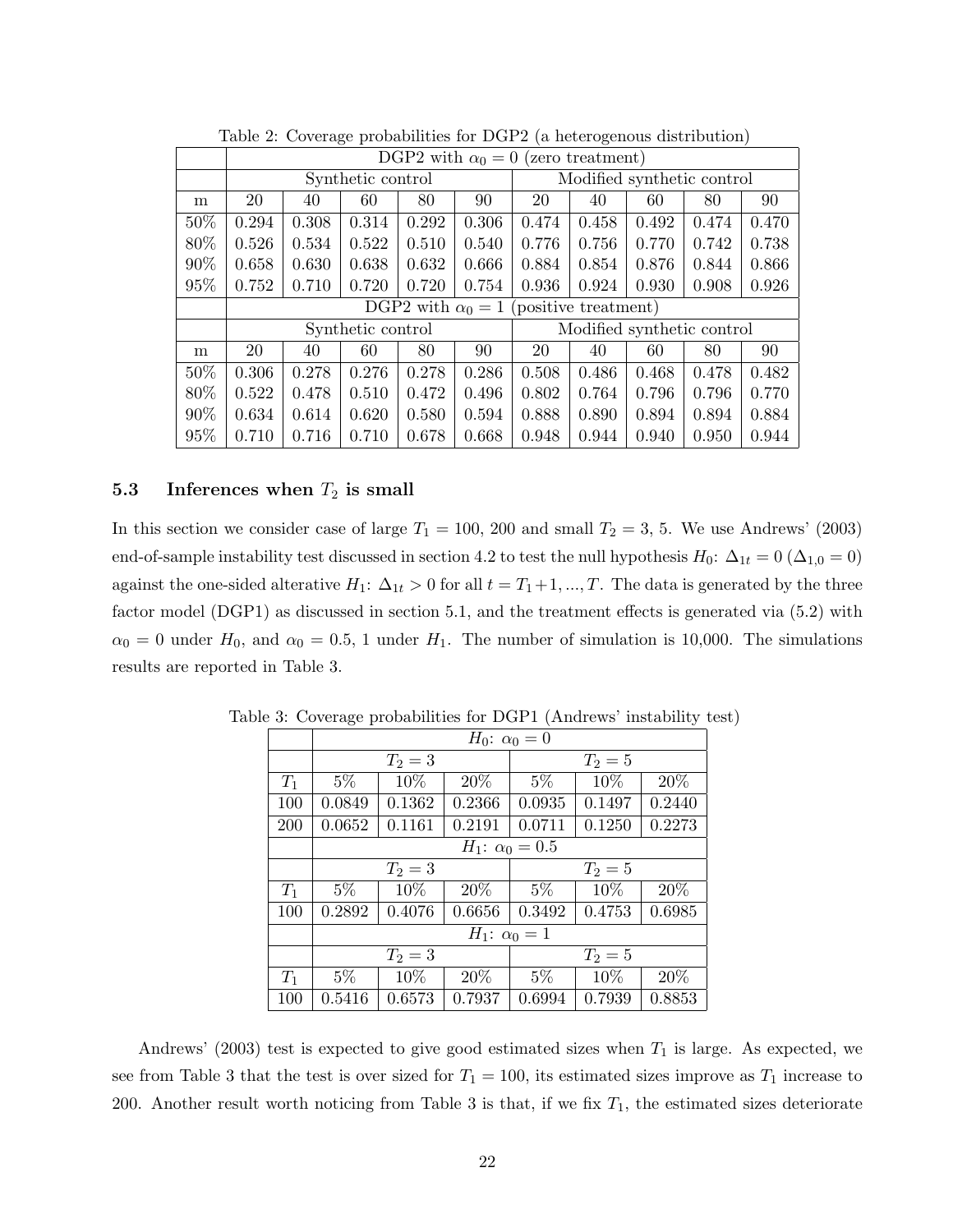as  $T_2$  increases. That is understandable because this test is designed for large  $T_1$  and small  $T_2$ .

As Andrews (2003) pointed out, this statistic is not a consistent test for small values of  $T_2$ .<sup>3</sup> Note that a large  $T_1$  helps to give better estimated sizes, it does not increase the power of the test. Therefore, we only consider  $T_1 = 100$  for power calculation because for  $T_1 = 200$  or even larger  $T_1$ , the powers of the test are similar. When  $T_1$  is large, the power of the test increases with  $T_2$  and also depends on the magnitude of  $\sum_{t=T_1+1}^{T}(\Delta_{1t} - \Delta_{1,0})$  under  $H_1$ . From Table 3 we see that the estimated power increases with  $T_2$  as well as with  $\alpha_0$  (the magnitude of  $\Delta_{1t}$ ). However, a large  $T_2$  adversely affects the estimated sizes of Andrews' test.

We also conducted simulations of Andrews' test under DGP1 using  $T_1 = 90$  and  $T_2 = 20$  (same  $T_1$ ) and  $T_2$  as in our empirical data). Based on 10,000 simulations with  $\alpha_0 = 0$ , the estimated sizes are 0.1660 and 0.1964 for nominal levels 5% and 10%, respectively. We see that for  $T_2 = 20, T_1 = 90$  is not large enough for the test to have good estimated sizes, because an error term of order  $\sqrt{T_2/T_1}$  is not negligible which causes Andrews' test invalid in our context. Therefore, the end-of-sample stability testing and the subsampling testing procedures are complement to each other. The former can be used when  $T_2$  is small, while the later is preferred when  $T_2$  is not small.

**Remark 5.1** Here for our synthetic control ATE estimator with panel data, large  $T_2$  invalidates Andrews' test due an error term of order  $\sqrt{T_2/T_1}$  becoming non-negligible. This differs from the time series model considered by Andrews (2003), where when  $T_2$  is also large, testing a possible structure break at  $T_1$  becomes a simple and standard problem.

## 6 An Empirical Application

In this section we present an empirical application to illustrate the usefulness of the modified synthetic control method in practice. In the application, we calculate the ATE based on the modified synthetic control method and the confidence intervals using the subsampling method.

#### 6.1 Warby Parker and ATE estimation

We have data from WarbyParker.com whose mission is to provide high quality products at lower prices (\$95 instead of \$300+range). In February 2010, WarbyParker.com opened its first physical showroom at the New York City headquarter. Later, they opened more showrooms in several cities hoping that opening physical showrooms can significantly promote sales. They opened a showroom in Columbus, Ohio on October 11, 2011. In this section, we want to evaluate how the showroom opening in Columbus affects Columbus' average weekly sales (the average treatment effect) in the post-treatment period. As discussed in section 2 on estimating treatment effects using panel data,

<sup>&</sup>lt;sup>3</sup>A test is said to be a consistent test if, when the null hypothesis is false, the probability of rejecting the (false) null hypothesis converges to one as sample size goes to infinity  $(T_2 \to \infty)$ .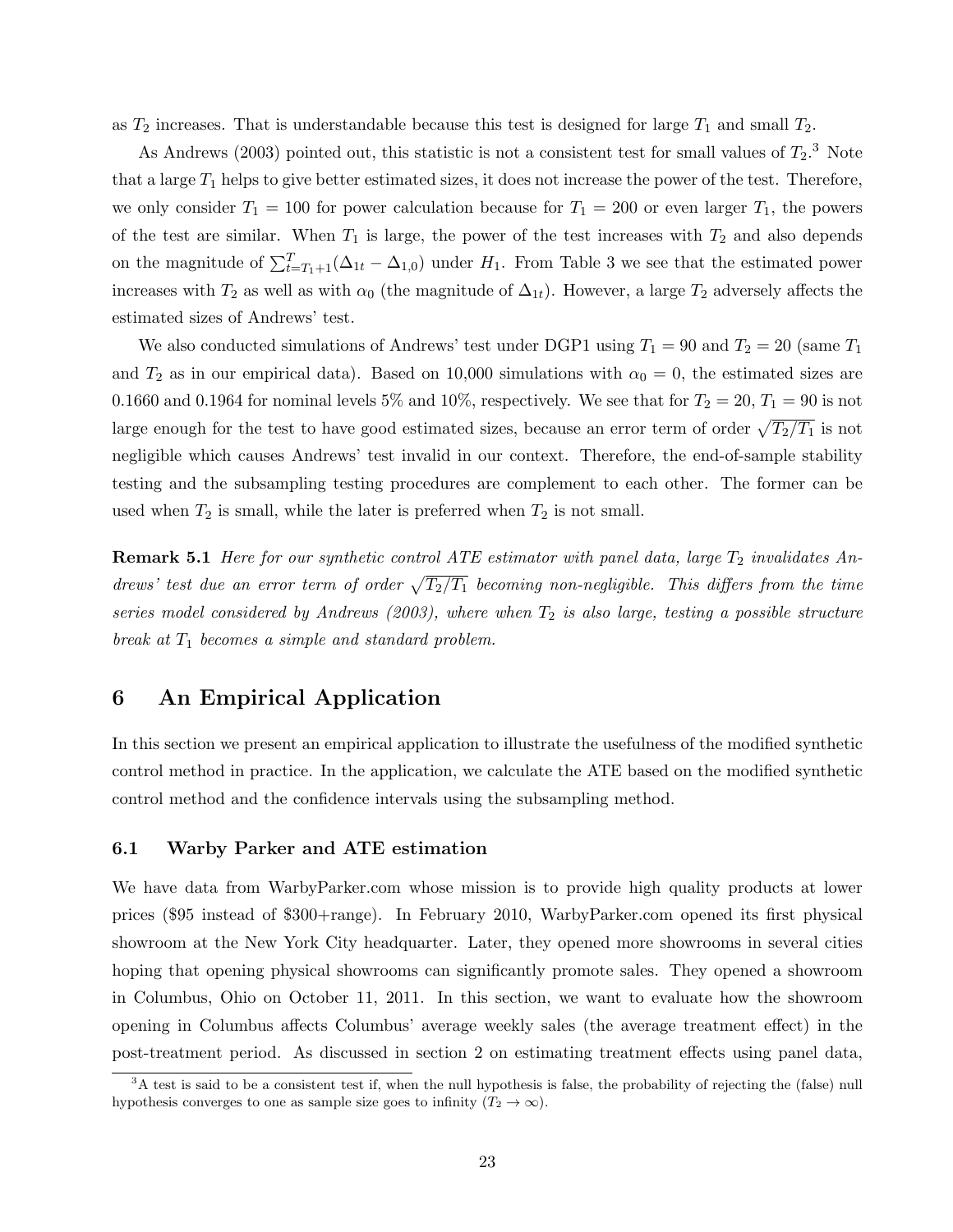we estimate the counterfactual sales for Columbus by letting the sales of Columbus be the dependent variable, and the control cities' sales (sales in cities without showrooms) be the explanatory variables. Hence, we run a constrained regression, i.e., we regress weekly sales of Columbus on sales of control cities to obtain the estimated coefficients under the restriction that the coefficients are non-negative. Then, using these estimated coefficients, together with the post-treatment period sales for the control group cities, we compute the counterfactual of what sales would be for Columbus in the absence of the showroom opening. The 10 largest cities (by population) that do not have showrooms were selected as the control group cities. These cities are: Atlanta, Chicago, Dallas, Denver, Houston, Minneapolis, Portland, San Diego, Seattle and Washington.

First, we would like to show that "parallel lines" assumption is violated for this data. Hence, DID and the standard synthetic control methods should not be used to estimate ATE for this data.



In figure 3, the solid line denotes Columbus' weekly sales (in dollars) while the dashed line is fitted curve using the DID method which is computed using (2.8). The vertical line denotes the time of showroom opening (occurred at  $T_1 = 90^{th}$  week). We see that the DID fitted curve and the real data have different upward trends. This is a case that DID method should not be used to estimate ATE. However, if one mis-applies the DID method to estimate ATE, one would obtain a severely biased estimation result. The DID fitted curve underestimates Columbus' sales for the first half sample (from  $t = 1$  to about  $t = T_1/2$ ) and overestimates the sales for the second half sample (from  $t = T_1/2 + 1$  to  $t = T_1$ ). As a result, DID would overestimate the out-of-sample counterfactual outcome (for  $t \geq T_1+1$ ). Consequently, DID would underestimate the average treatment effects.

The problem with the DID method when applied to Columbus' data is that the average of the 10 control cities' sale sand Columbus' sales exhibit different upward trends during the pre-treatment period data (in the absence of treatment). Therefore, the simple average of these control cities' sales predicted Columbus' counterfactual sales poorly. The validity of the DID method relies on the assumption that the Columbus' sales and the average of control cities' sales follow parallel paths in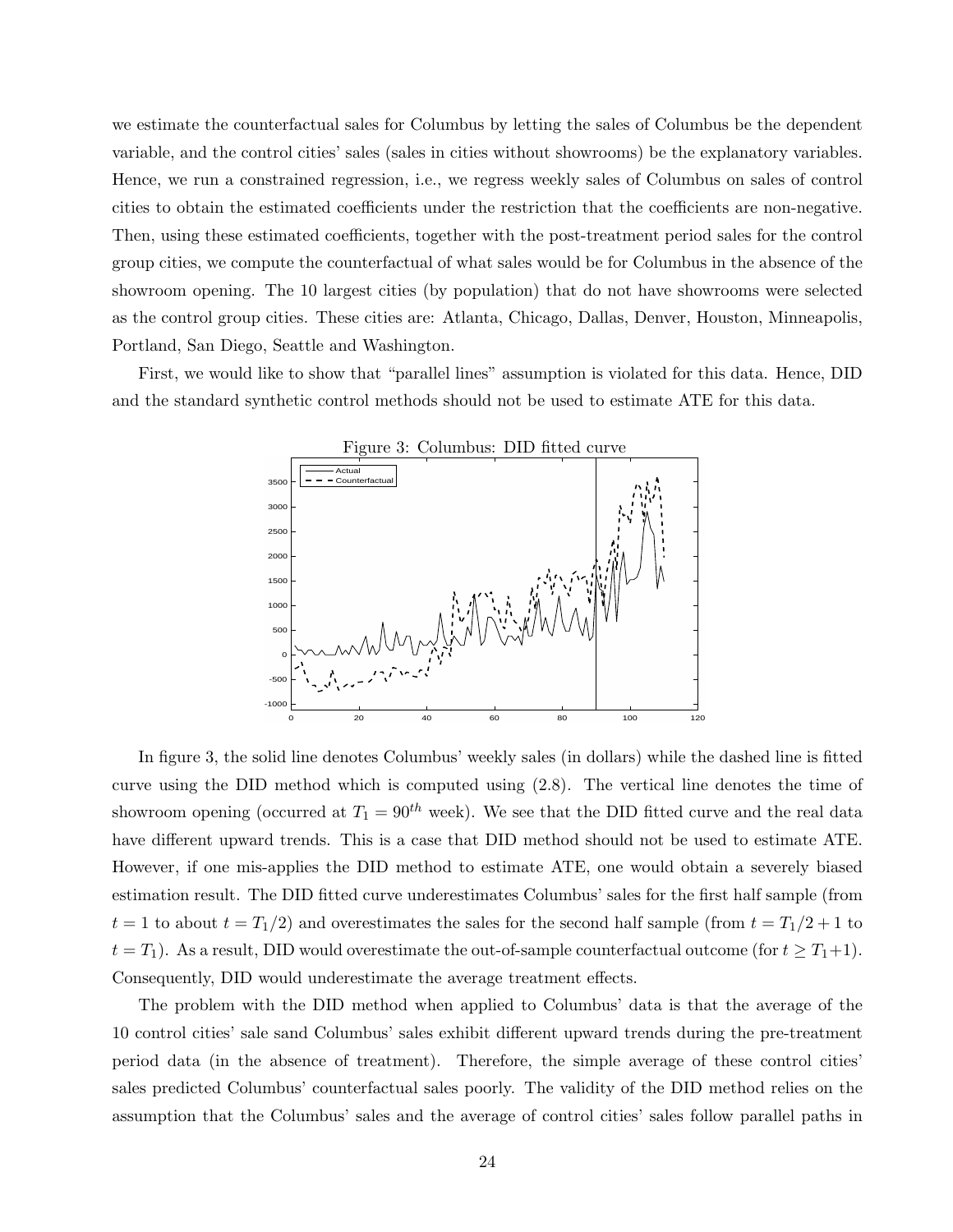the absence of treatment (for pre-treatment period). This assumption is violated for the data we have.

Next, we examine the standard synthetic control method. Figure 4 plots Columbus' actual sales (solid line) and the in-sample-fit and out-of-sample counterfactual forecast (dotted line) curve computed using (2.12). From figure 4, we see that the synthetic control method's in-sample-fit is also poor as it underestimates the actual sales for the first half of the in-sample data and overestimates the actual sales for the second half of the in-sample data. In this case, one should not use the standard synthetic control method to estimate ATE. Nevertheless, we can also see that if one mis-applies the synthetic control method to this data set, one would overestimate the counterfactual outcome which would result in an underestimation of ATE. The reason for this is that without the restriction that coefficients-add-to-one, the sum of the slope coefficients is 0.234. The standard synthetic control method imposes the slope coefficients to add to one, which inflates the slope of fitted curve to be larger than the slope of the actual data. The estimated intercept moves the fitted curve down parallel in an attempt to make the fitted curve and the actual data have the same sample mean (for pre-treatment period data). This leads to the fitted curve to be below the actual data for the first half of the sample data and above the actual data for the second half of the sample data. Hence, it leads to a significant overestimation of the out-of-sample counterfactual sales, which in turn leads to a severely downward biased estimated ATE.



The above analysis suggests that restricting the slope coefficients to add to one is the reason for a large estimation bias of the standard synthetic control method. Therefore, we relax the weights add-to-one condition, i.e., we only keep the non-negativity of the weights but drop the add-to-one restriction. Applying this 'modified synthetic control method' to Columbus' data, we obtain that the estimated weights add up to 0.234 which is substantially less than one. The estimation results are plotted in Figure 5. The results in figure 5 show a much improved in-sample-fit. Unlike Figures 3 and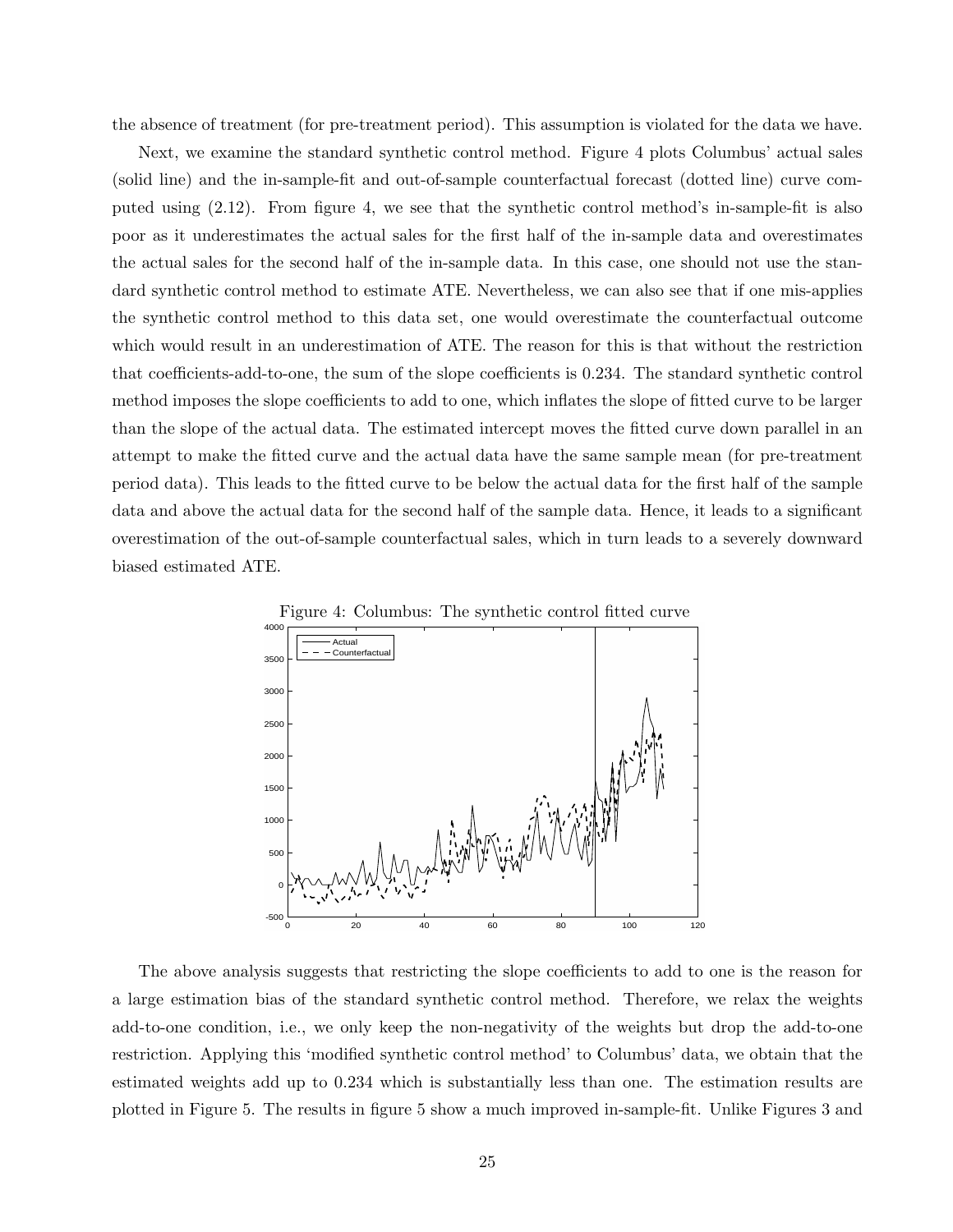

Figure 5: Columbus: Modified synthetic control ATE estimation

4, the fitted curve in figure 5 does not appear to have any systematic estimation bias (for  $1 \le t \le T_1$ ). Our estimation result shows that opening a showroom in Columbus on November 10, 2011 leads to an average 67% increase in weekly sales. In the next subsection we show that the estimated positive ATE is statistically highly significant.

#### 6.2 Confidence intervals for the ATE

In this section we use the subsampling method discussed in Section 4 to estimate confidence intervals (CI) for the ATE  $(\Delta_1)$ . Since our proposed subsampling method requires that the idiosyncratic error  $u_{1t}$  defined in (2.9) and  $v_{1t}$  defined in Theorem 3.3 are serially uncorrelated, we will first test whether these assumptions hold true for the data we have. Our test statistics are based on the sample analogues of  $\sqrt{T_1} \rho_u =$ √  $\overline{T_1}E(u_{1t}u_{1,t-1})/E(u_{1t}^2)$  and  $\sqrt{T_2}\rho_v =$ √  $\overline{T_2}E(v_{1t}v_{1,t-1})/E(v_{1t}^2)$ . The p-values of these tests are 0.467 and 0.0963, respectively. Therefore, we do not reject the null hypotheses that  $u_{1t}$  and  $v_{1t}$  are serially uncorrelated at the 5% significance level.

To conduct the subsampling inference, we choose subsample sizes  $m = 20, 40, 60, 80, 90$ . For each value of m, we conduct 10,000 subsampling simulations to obtain  $\{\hat{\Delta}_1 - T_2^{-1/2} \hat{A}_j^*\}_{j=1}^{10,000}$ , see equation (4.4). We then sort these 10,000 statistics to obtain  $\alpha/2$  percentile and  $(1-\alpha/2)$  percentile for  $\alpha = 0.2$ , 0.1, 0.05 and 0.01. The results are given in Table 4.

First, we observe that the estimated confidence intervals are quite similar for different subsample sizes, including the case of  $m = T_1$  (recall that  $T_1 = 90$ ). The empirical data example further verifies that, due to the reason discussed in remark 4.3, the subsampling method works well for a wide range of m values. Next, we notice that the lower bound of these intervals are all positive and far above zero for all  $m$  values. This implies that the estimated ATE value of 674.5 is positive and significantly different from zero for all conventional significant levels. In fact, if we conduct a 1% level test, we will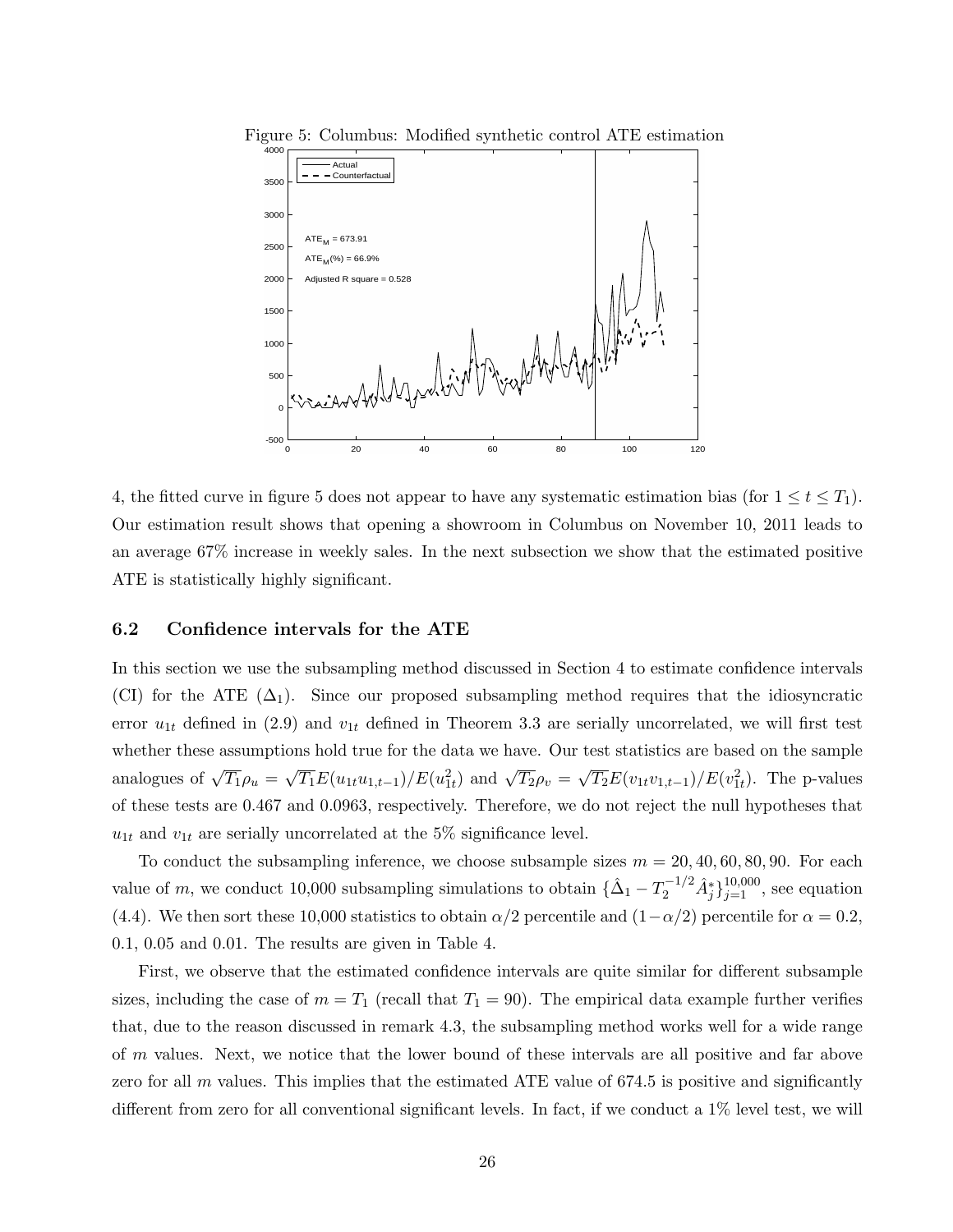reject  $\Delta_1 = 295$  and in favor of  $\Delta_1 > 295$  because 99% CIs are at the right of 295 for all m values considered. Similarly, if we conduct a 10% level test, we will reject  $\Delta_1 = 430$  and in favor of  $\Delta_1 > 430$ because all 90% CIs are at the right of 430. Thus, opening a showroom at Columbus significantly increases WarbyParker.com's eyeglasses sales.

|        | $m=20$          | $m=40$          | $m=60$          | $m=80$          | $m=90$          |
|--------|-----------------|-----------------|-----------------|-----------------|-----------------|
| 80% CI | [489.6, 880, 1] | [487.4, 870.1]  | [491.7, 876.5]  | [487.8, 871.4]  | [488.4, 876.5]  |
| 90% CI | [436.3, 941.9]  | [431.5, 927.8]  | [432.9, 926.4]  | [437.5, 921.6]  | [433.9, 929.9]  |
| 95% CI | [395.1, 996.0]  | [389.6, 975.5]  | [390.9, 978.4]  | [392.2, 967.6]  | [387.4, 977.6]  |
| 99% CI | [295.6, 1110.1] | [309.8, 1068.1] | [299.0, 1074.1] | [302.1, 1069.0] | [297.6, 1079.5] |

Table 4: Confidence intervals (based on 10,000 simulations)

#### 6.3 Robustness Checks

In this section we conduct the following robustness checks:

- 1. Change the treatment date from  $T_1 = 90$  to a pseudo treatment date  $T_0 = T_1 10 = 80$ .
- 2. Add three covariates (monthly data linear interpolated to weekly data): Unemployment rate, Labor force and Average weekly earnings (weekly average income in dollars) for all employees in private sector.
- 3. Selecting control units based on covariates matching.
- 4. Comparison with the unconstrained (least squares) estimation method.

#### 6.3.1 Change the treatment date

Columbus opened showroom at  $t = 90 (T_1 = 90)$ . We change the treatment date to be 10 weeks earlier as if the showroom were opened at  $t = 80$ . Using data from  $t = 1$  to 80 we estimate the model using the modified synthetic control method, then we predict Columbus' counterfactual sale from weeks 81 to 110. Since there were no showroom during  $t = 81$  to 90, there should not be significant differences between  $y_{1t}$  and  $\hat{y}_{1t}^0$  for  $81 \le t \le 90$ . From figure 6 we see that for the period 81 to 90, the predicted sale traces the actually sale quite closely. The percentage increase of ATE for this 10 period is 0.561% which is quite close to no effect as expected, while ATE for  $t = 91$  to 110 is 68.6% which is very close to the original ATE estimate is 67%. We also compute the 80%, 90%, 95% and 99% confidence intervals (CIs) for  $\Delta_1$  based on estimation result  $\hat{\Delta}_1$  using data from  $t = 81$  to 90 with 10,000 subsampling simulations. The results are given in Table 5. We see that all CIs contain zero. Hence, we cannot reject the null hypothesis that there is no treatment effects during the period of 81  $\leq t \leq 90$  at any conventional levels. Thus, this robust check supports the modified synthetic control estimation result.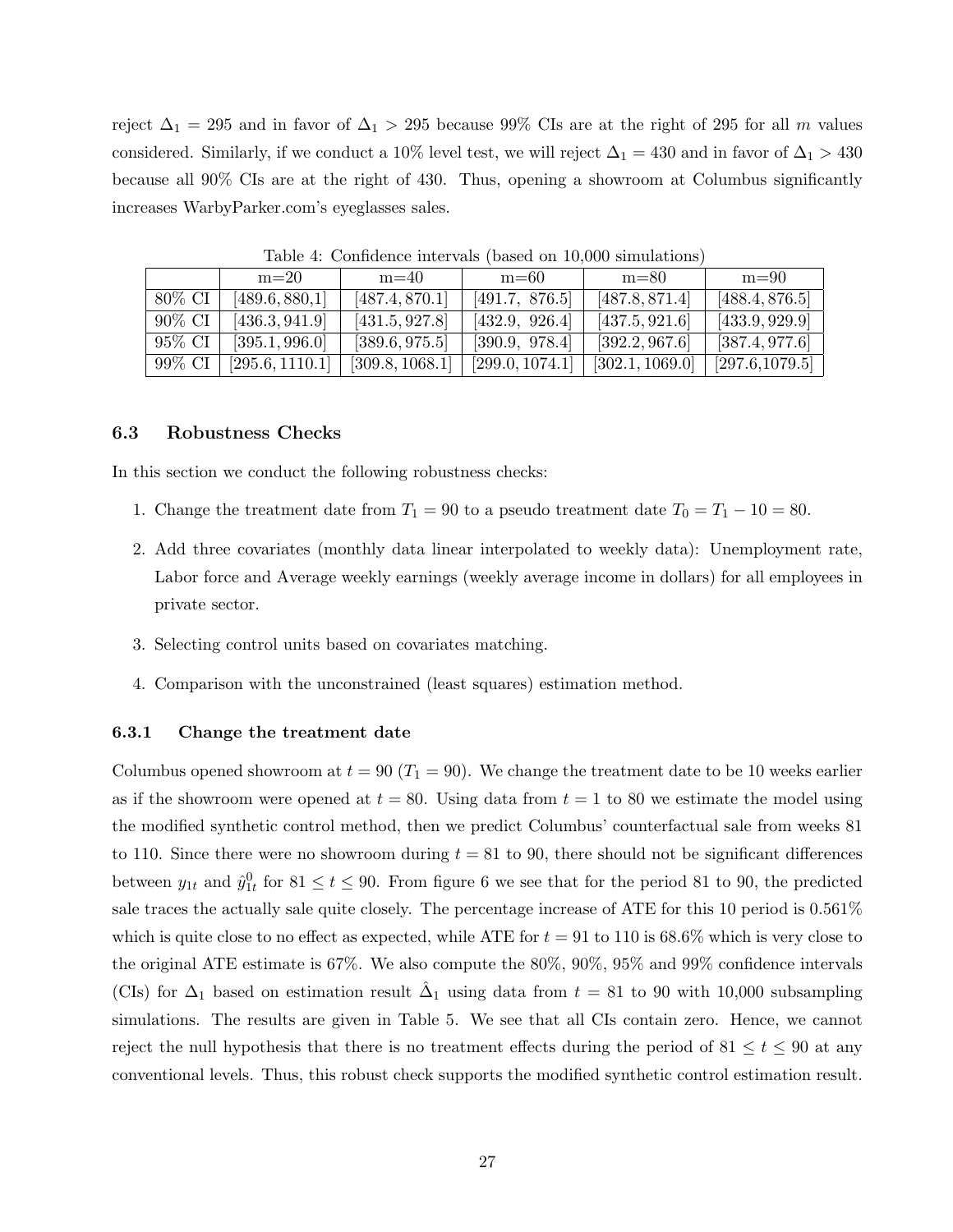|        | $m=20$            | $m=40$            | $m=60$            | $m=80$                                | $m=90$                 |  |  |  |  |  |
|--------|-------------------|-------------------|-------------------|---------------------------------------|------------------------|--|--|--|--|--|
| 80% CI | $[-132.7, 196.1]$ | $[-136.2, 176.6]$ | $[-136.3, 169.9]$ | $[-137.9, 165.5]$                     | $[-138.1, 162.7]$      |  |  |  |  |  |
| 90% CI | $[-176.4, 251.5]$ | $[-176.0, 224.4]$ | $[-178.8, 216.5]$ | $[-178.1, 210.3]$   $[-181.3, 204.5]$ |                        |  |  |  |  |  |
| 95% CI | $[-214.8, 308.1]$ | $[-213.9, 267.1]$ | $[-216.2, 255.0]$ | $[-215.5, 251.5]$   $[-215.7, 242.4]$ |                        |  |  |  |  |  |
| 99% CI | $[-284.6, 454.2]$ | $[-295.6, 354.1]$ | $[-276.7,340.9]$  | $[-290.3, 333.7]$                     | $\vert$ [-289.7,318.3] |  |  |  |  |  |

Table 5: Confidence intervals (based on 10,000 simulations)

Figure 6: Columbus: Modified synthetic control ATE: different  $T_1$ 



#### 6.3.2 Adding Covariates

We collect monthly data on unemployment rate (Unemp), labor force (LF) and average weekly earnings (Inc) for Columbus, and linear extrapolate them to weekly data. The data is downloaded from the Bureau of Labor Statistics website (bls.gov). The estimation model is

$$
y_{1t} = x_t^{\prime} \beta_0 + z_{1t}^{\prime} \gamma_0 + u_{1t}, \qquad t = 1, ..., T_1
$$
\n(6.1)

where  $x_t = (1, y_{2t}, ..., y_{Nt})'$ ,  $z_{1t} = (Unemp_t, LF_t, Inc_t)'$ ,  $\beta_0$  and  $\gamma_0$  are  $N \times 1$  and  $3 \times 1$  vector of parameters, respectively. Since obviously that opening a showroom has no (or negligible) effects on  $z_{1t}$ , we can use the above model to predict post-treatment counterfactual sale for the treated city. Specifically, we estimate model (6.1) under the restriction  $\beta_j \geq 0$  for  $j \geq 2$  using the pre-treatment data  $t = 1, ..., T_1$  (there is no restriction for other parameters). Let  $\hat{\beta}_{T_1}$  and  $\hat{\gamma}_{T_1}$  denote the corresponding estimators. We estimate the counterfactual outcome  $y_{1t}^0$  by  $\hat{y}_{1t}^0 = x_t'\hat{\beta}_{T_1} + z_{1t}'\hat{\gamma}_{T_1}$  for  $t = T_1 + 1, ..., T_t$ and estimate ATE by  $T_2^{-1} \sum_{t=T_1+1}^{T} (y_{1t} - \hat{y}_{1t}^0)$ .

Figure 7 plots the estimation result for Columbus. The ATE becomes 68.7% which is quite close to the original result of 67%. However, the adjusted  $R^2$  decreased slightly from 0.528 to 0.524, indicating that the three covariates do not have additional explanatory power to explain sale. The virtually same ATE estimation result with added covariates again supports our original ATE estimation result.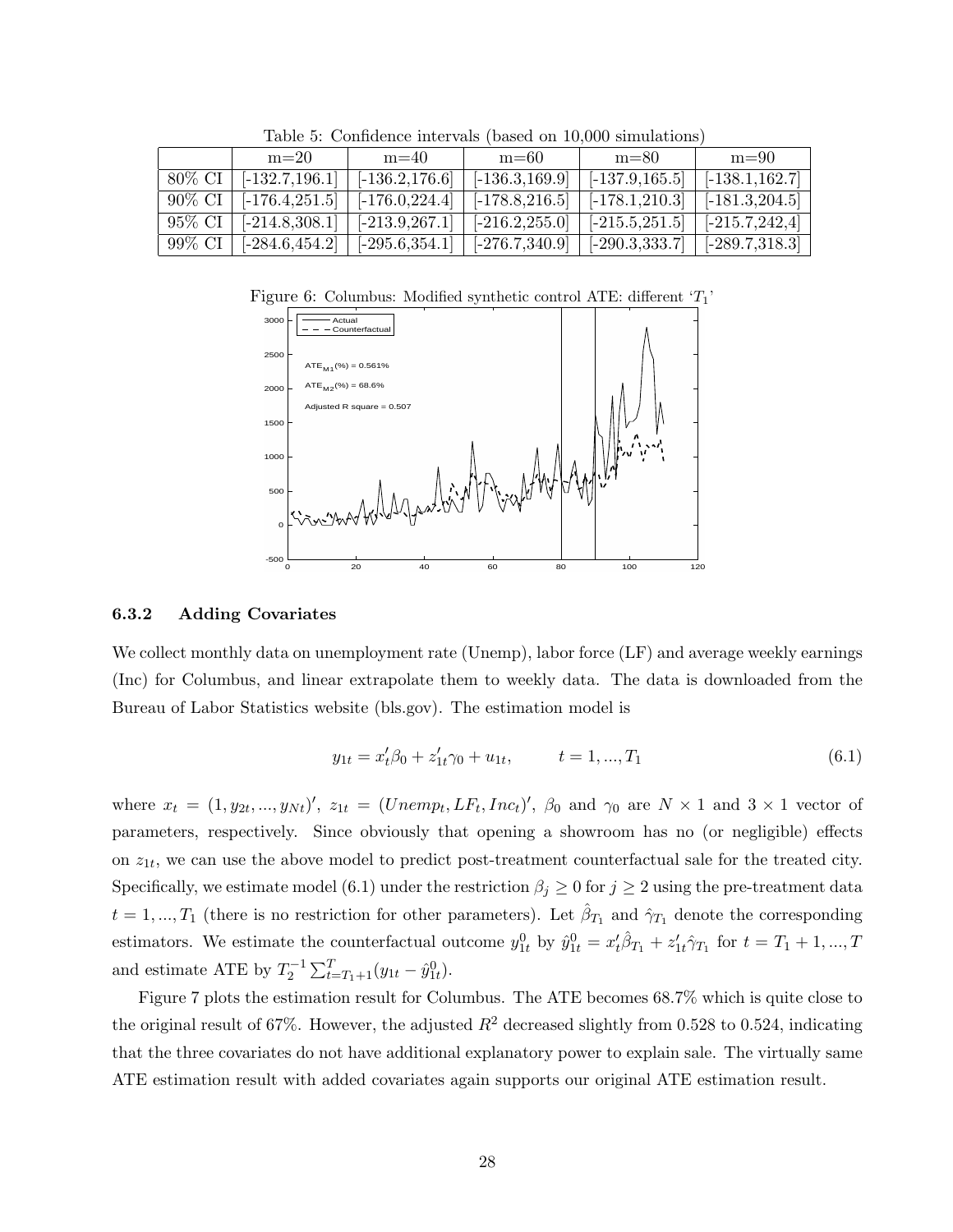

Figure 7: Columbus: Modified synthetic control ATE, add Covariates

#### 6.3.3 Select control units based on covariate matching

In this subsection we first select cities whose covariates are close to the covariates of the treated city. Then we select the number of control cities by comparing adjusted  $R^2$ . Finally we estimate ATE using the selected control units. We explain this procedure in more details below.

For each  $j = 1, 2, 3$  (corresponding to Unemp, LF, Inc), we regress  $z_{1,jt}$  on  $z_{i,jt}$  using the pretreatment data and obtain the goodness-of-fit  $R_{i,j}^2$  for  $i = 2, ..., 11$ . We obtain a total R-square for city i by  $R_i^2 = R_{i,1}^2 + R_{i,2}^2 + R_{i,3}^2$ . We order them in a non-increasing order:  $R_{(2)}^2 \ge R_{(3)}^2 \ge ... \ge R_{(11)}^2$ . Their corresponding sales are denoted by  $y_{(2),t},...,y_{(11),t}$  for  $t = 1,...,T_1$ . Next, we regress  $y_{1t}$  on  $y_{(2),t}$  and obtain an adjusted  $\bar{R}_{(2)}^2$ ; and we regress  $y_{1t}$  on  $(y_{(2),t}, y_{(3),t})$  and obtain an adjusted  $\bar{R}_{(2),(3)}^2$ ; continuing this way until we regress  $y_{1t}$  on all  $(y_{(2),t},...,y_{(11),t})$ . We choose a model with the largest adjusted  $\bar{R}^2$ . For Columbus, this method selects seven cities (Portland, Houston and Atlanta are not selected) gives the largest adjusted  $\bar{R}^2$ . Using the seven selected cities as control group, the modified synthetic control method's estimation result is plotted in figure 8. The ATE estimation result is 68.5% which is quite close to the original result of 67%.

#### 6.3.4 Comparison with with the unconstrained estimator

In this subsection we consider using the ordinary least squares method to estimate the counterfactual outcome. Let  $\hat{\beta}_{OLS}$  denote the least squares estimator of  $\beta$  using the pre-treatment sample, then the counterfactual outcome is estimated by  $\hat{y}_t^0 = x_t' \hat{\beta}_{OLS}$  (e.g., Hsiao, Ching and Wan (2012)). Applying this method to the Columbus data gives an estimated ATE of \$645.26 increase in weekly sale after the opening of a showroom in Columbus. While this number is close to the ATE estimation result of \$673.72 by the modified synthetic control, we would like to compare the out-of-sample forecasting performances of the two estimation methods in order to judge which method gives a more accurate ATE estimation result.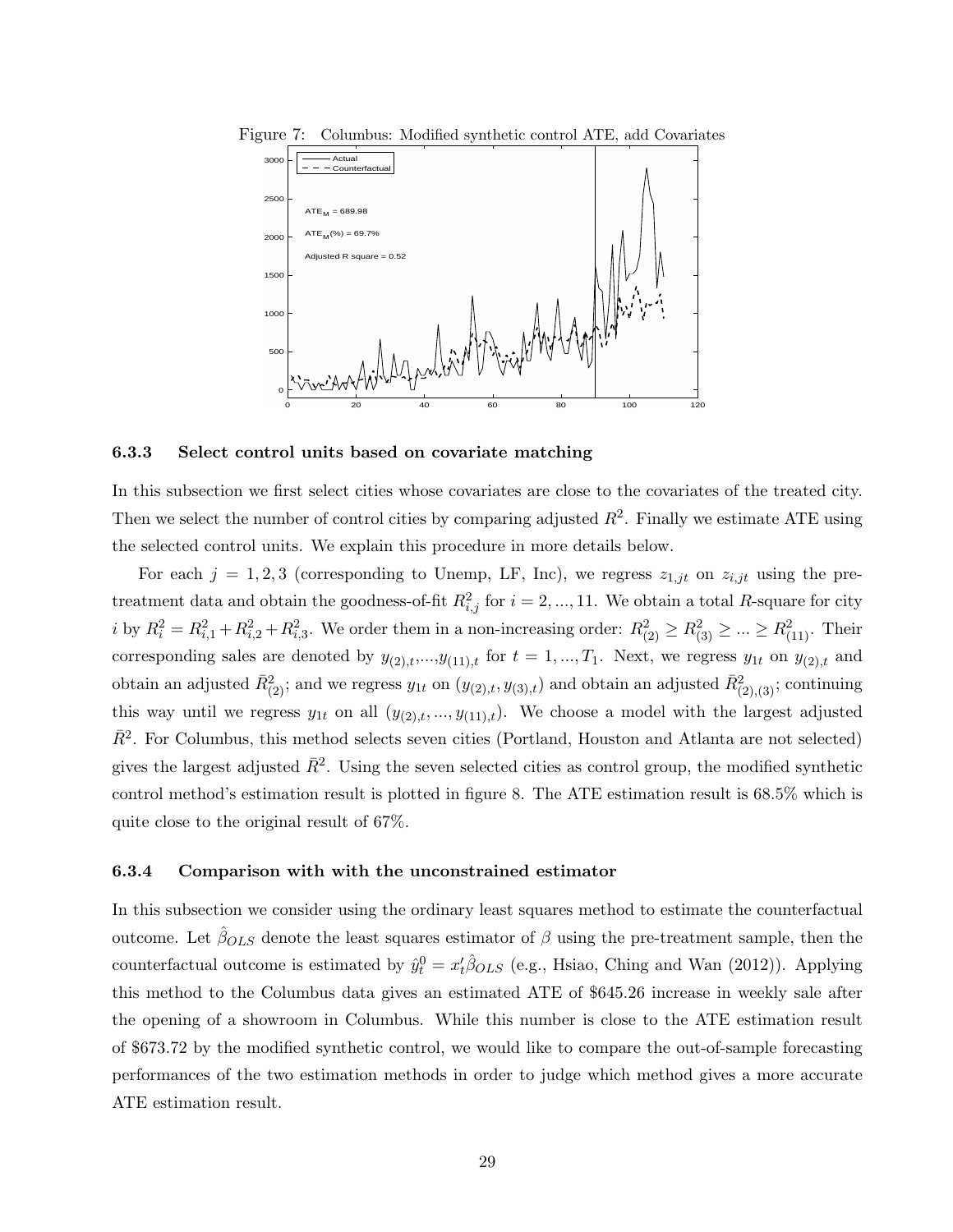



The difference between the least squares method and our modified synthetic control method is that the synthetic control method imposes non-negativity restriction on the slope coefficients when estimating the regression model with the pre-treatment data. The rationale for imposing the non-negativity constraints is that outcome variables from treated and control units are driven by some common factors and there they more likely to move ups/downs together. Imposing correction restriction can improve out-of-sample forecast. Therefore, in this section we compare the out-of-sample forecast performances of the modified synthetic control method and the least squares method. Specifically, we choose a value  $T_0 \in (1, T_1) = (1, 90)$  to estimate the regression model, then we forecast outcome  $y_{1t}$ for  $t = T_0 + 1, ..., T_1$ . Since there is not treatment prior to  $T_1$ , we can compare the average prediction squared error over the period  $t = T_0 + 1, ..., T_1$ . Specifically, we estimate the following model

$$
y_t = x_t' \beta + u_{1t} \qquad \qquad t = 1, ..., T_0 \qquad (6.2)
$$

by the modified synthetic control and the least squares method. Let  $\hat{\beta}_{T_0}$  and  $\hat{\beta}_{OLS}$  denote the resulting estimators using the two methods, respectively. We prediction  $y_{1t}^0$  by  $\hat{y}_{1t,Msyn}^0 = x_t'\hat{\beta}_{T_0}$  and  $\hat{y}_{1t,OLS}^0 =$  $x_t' \hat{\beta}_{OLS}$  for  $t = T_0 + 1, ..., T_1$ . Then we computet the prediction MSEs by

$$
PMSE_{Msyn} = \frac{1}{T_1 - T_0} \sum_{t=T_0+1}^{T_1} (y_{1t} - \hat{y}_{1t, Msyn}^0)^2,
$$
  

$$
PMSE_{OLS} = \frac{1}{T_1 - T_0} \sum_{t=T_0+1}^{T_1} (y_{1t} - \hat{y}_{1t,OLS}^0)^2.
$$

As suggested in Li and Bell (2017), we consider the cases that the 'pre-treatment' estimation sample is larger than the 'post-treatment' evaluation sample. We choose six different values for  $T_0 =$  $\{60, 65, 70, 75, 80, 85\}$ . The corresponding evaluation sample sizes are  $T_1 - T_0 = \{30, 25, 20, 15, 10, 5\}$ . We report the ratio of PMSE as  $PMSE_{OLS}/PMSE_{Msyn}$ . The results are reported in Table 6.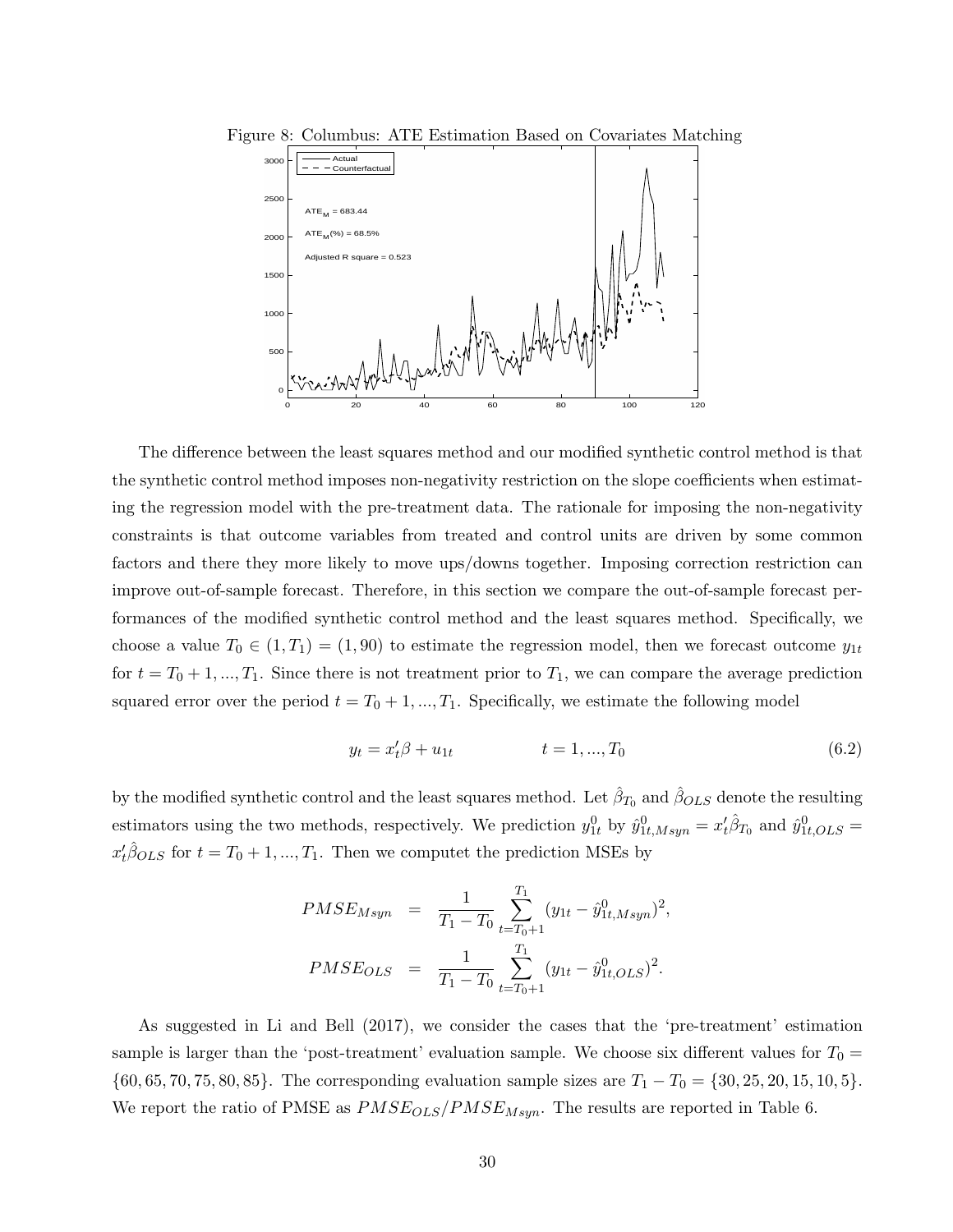| Table 0. Out of sample I featured mold famo |       |              |       |          |     |       |  |  |
|---------------------------------------------|-------|--------------|-------|----------|-----|-------|--|--|
| וו⊾                                         |       | $\sim$<br>b5 | 71    | 75<br>ెల |     | 85    |  |  |
| $PMSE_{OLS}$<br>$PMSE_{Msyn}$               | 1.680 | 1.104        | 1.020 | 1.273    | 188 | 1.143 |  |  |

Table 6: Out-of-sample Prediction MSE ratio

From Table 6 we observe that the least squares method has larger PMSE than the modified synthetic control method for all cases. The PMSE for the former ranges from 2% to 68% larger than the later. Thus, the empirical example shows that, in order to more accurately predict the counterfactual outcomes for the treated unit, it is helpful to impose non-negativity restriction on the slope coefficients when estimating model (6.2).

## 7 Conclusion

The synthetic control method is a popular and powerful way for estimating average treatment effects. In this paper we contribute to the theoretical analysis of the synthetic control method. Under the assumption that there is a long panel data with large pre and post-treatment periods, using the projection theory, we derive the asymptotic distribution of the synthetic control ATE estimator. The asymptotic distribution is non-normal and non-standard. Moreover, it is known that the standard bootstrap method does not work in this case. We resolve the difficulty by proposing an carefully designed and easy-to-implement subsampling method and we establish the validity of subsampling method in inferences. When one only has a long pre-treatment data, but a short post-treatment data, as suggested by Ferman and Pinto (2016a), Andrews' (2003) end of sample instability test can be used to test the null hypothesis for a given constant level of treatment effect ( $\Delta_{1t} = \Delta_{1,0}$  for all  $t = T_1 + 1, ..., T$ .

We also prove that, when the pre-treatment sample size is large than the number of control units (i.e.,  $T_1 > N - 1$ ), the synthetic control estimator, as a constrained minimization problem, has an unique solution under a mild condition that the  $T_1$  by N data matrix has a full column rank. We further show the modified synthetic control method can give reliable ATE estimation results even when the "parallel lines" assumption is violated for the standard synthetic control method. Simulations show that the modified synthetic control method performs well in practice. Finally, we apply the synthetic control method to a marketing data estimating ATE of opening a showroom at Columbus by WarbyParker.com. The empirical application demonstrates that when the standard synthetic control method fits the data poorly, the modified synthetic control method fits the data well and gives reasonable ATE estimation results.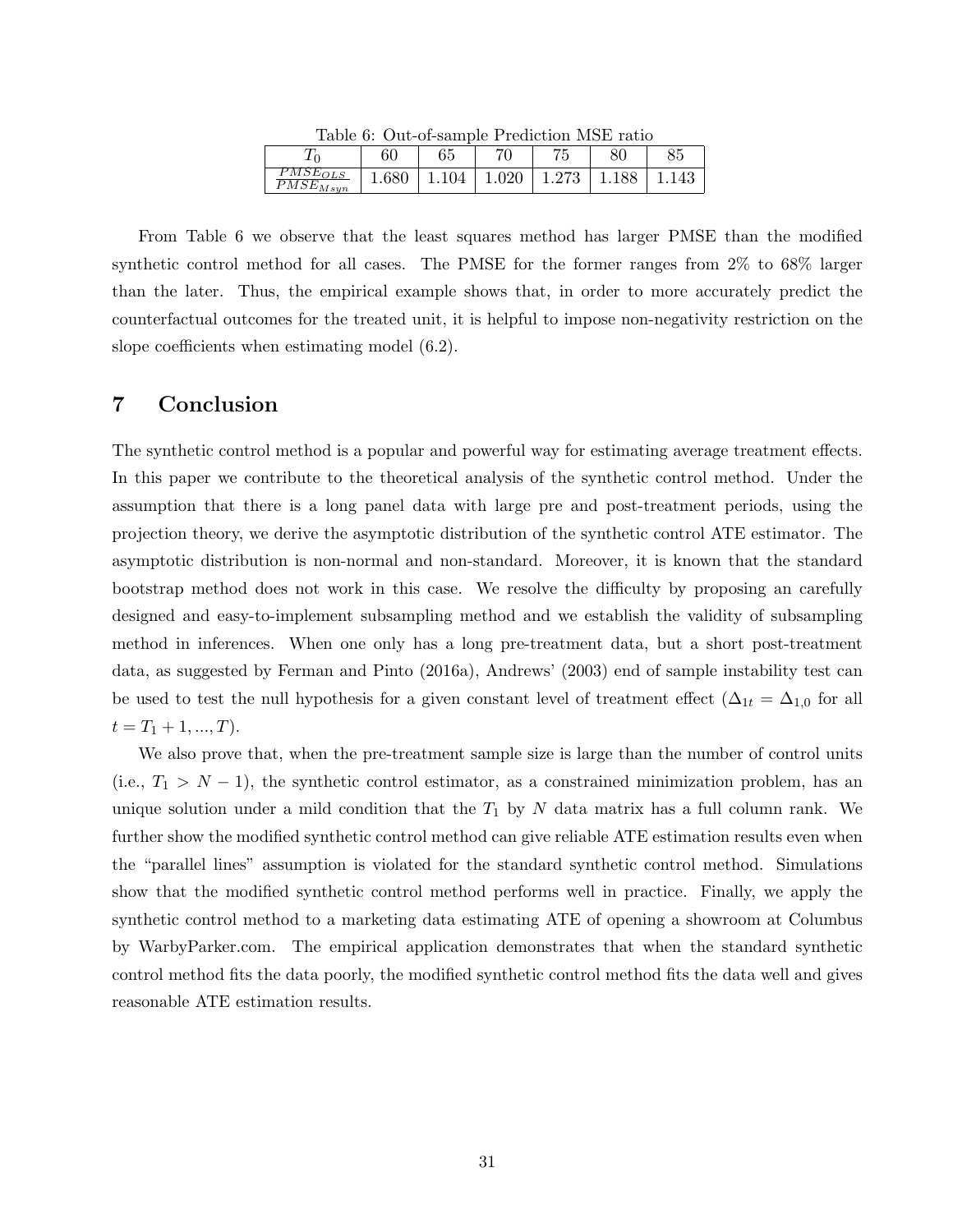## Appendix A: Uniqueness of the synthetic control estimator

#### A.1 Assumptions

We first list assumptions that are used in deriving the main results of the paper.

**Assumption 1.** The data  $\{x_t\}_{t=1}^T$  is a weakly dependent stationary process so that laws of large number holds:  $T_1^{-1} \sum_{t=1}^{T_1} x_t \stackrel{p}{\rightarrow} E(x_t)$  and  $(X'X/T_1) \equiv T_1^{-1} \sum_{t=1}^{T_1} x_t x_t' \stackrel{p}{\rightarrow} E(x_t x_t'), E(x_t x_t')$  is positive definite, where X is the  $T_1 \times N$  matrix with its  $t^{th}$  row given by  $x'_t = (1, y_{2t}, ..., y_{Nt})$ . Let  $\phi = \lim_{T_1, T_2 \to \infty} \sqrt{T_2/T_1}$ , then  $\phi$  is a finite non-negative constant.

**Assumption 2.**  $\{u_{1t}\}_{t=1}^T$  is zero mean, serially uncorrelated and satisfies  $T_1^{-1/2}$  $t_1^{-1/2} \sum_{t=1}^{T_1} x_t u_{1t} \stackrel{d}{\to}$  $N(0, \Sigma_1)$ , where  $\Sigma_1 = E(u_{1t}^2 x_t x_t')$ .

**Assumption 3**. Let  $v_{1t} = \Delta_{1t} - \Delta_1 + u_{1t}$ , we assume that  $v_{1t}$  has zero mean, serially uncorrelated and satisfies a central limit theorem:  $T_2^{-1/2}$  $E_2^{-1/2} \sum_{t=T_1+1}^{T} v_{1t} \stackrel{d}{\to} N(0, \Sigma_2)$ , where  $\Sigma_2 = E(v_{1t}^2)$ .

**Assumption 4.** Let  $w_t = (y_{1t}, y_{2t}, ..., y_{Nt}, \Delta_{1t}d_t)$  for  $t = 1, ..., T$ , where  $d_t = 0$  if  $t \leq T_1$  and  $d_t = 1$ if  $t \geq T_1 + 1$ . Assume that  $\{w_t\}_{t=1}^{T_1}$  and  $\{w_t\}_{t=T_1+1}^{T_1}$  are both weakly stationary processes. Define  $\rho(\tau) = \max_{1 \leq t \leq T} \max_{1 \leq i,j \leq N+1} |Cov(w_{it}, w_{j,t+\tau})| \sqrt{Var(w_t)Var(w_{j,t+\tau})}|$ . Then there exits some finite positive constants  $C > 0$ ,  $0 < \lambda < 1$  such that  $\rho(\tau) \le C\lambda^{\tau}$ .

Assumptions 1 and 2 imply that  $\sqrt{T_1}(\hat{\beta}_{OLS} - \beta_0) \stackrel{d}{\rightarrow} N(0, A^{-1}\Sigma_1 A^{-1})$ , where  $A = E(x_t x_t')$  and  $\Sigma_1$ is defined in assumption 2. Assumption 3 requires that a central limit theorem applies to a partial sum of  $v_{1t}$ . Assumption 4 is also used in Li and Bell (2017), this assumption ensures that the estimator  $\hat{\beta}_{T_1}$  using the pre-treatment data is asymptotically independent with an quantity that involves the post-treatment sample average of the de-mean treatment effects and the idiosyncratic error.

#### A.2 A projection of the unconstrained estimator

We write the regression model in a matrix form:

$$
Y = X\beta_0 + u,
$$

where Y and u are both  $T_1 \times 1$  vectors, X is of dimension  $T_1 \times N$  and has a full column rank,  $\beta_0$  is of dimension  $N \times 1$ . It is assumed that the true parameter  $\beta_0 \in \Lambda$ , where  $\Lambda$  is a closed and convex set  $(\Lambda = \Lambda_{Syn}$  or  $\Lambda_{Msyn}$  in our applications).

We denote the constrained least squares estimator as  $\hat{\beta}_{T_1}$ , i.e.,

$$
\hat{\beta}_{T_1} = \arg\min_{\beta \in \Lambda} (Y - X\beta)'(Y - X\beta) \equiv \arg\min_{\beta \in \Lambda} \|Y - X\beta\|^2,
$$

where  $||A||^2 = A'A$  for a vector A.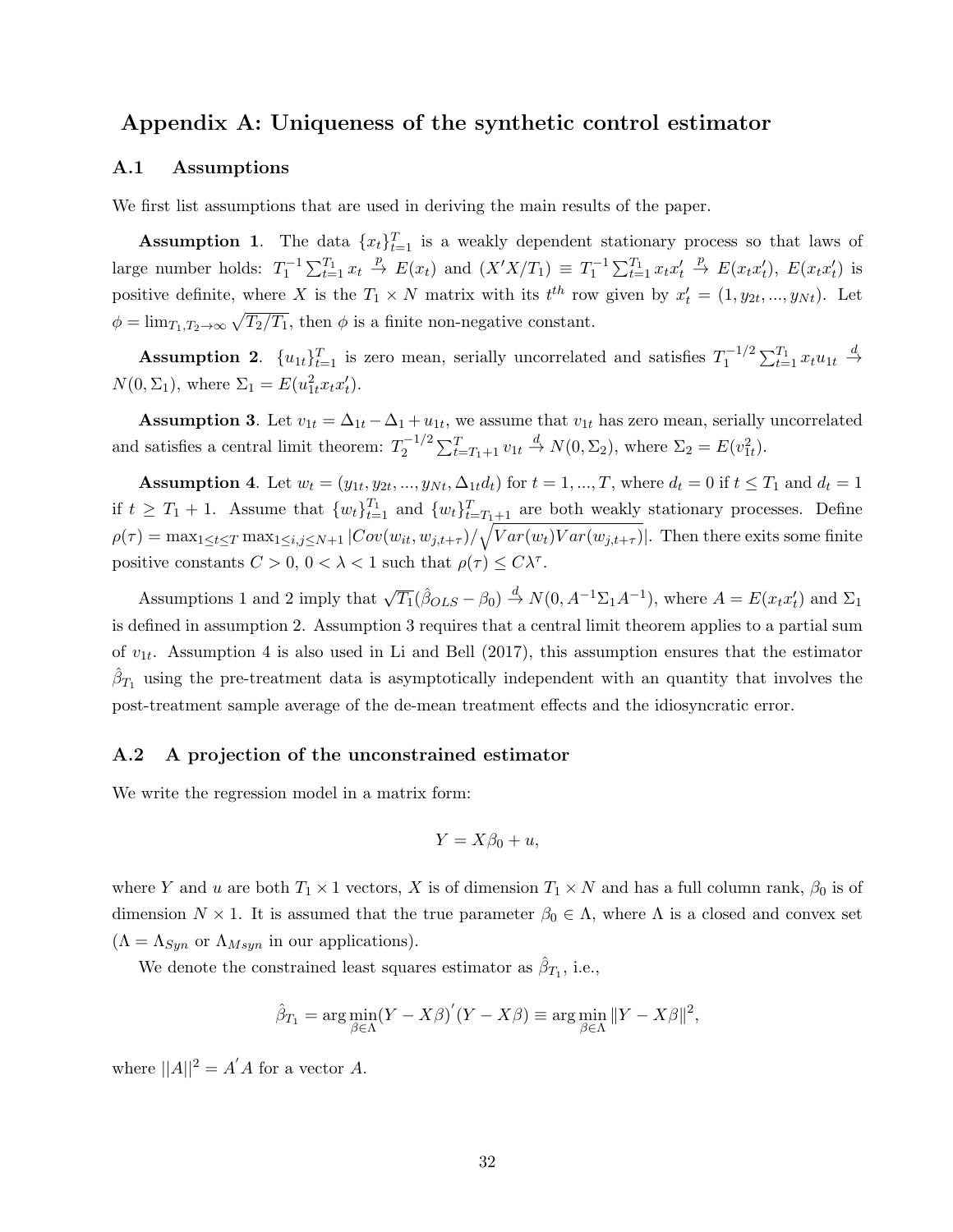We denote the unconstrained least squares estimator as  $\hat{\beta}_{OLS} = arg \min_{\beta \in \mathcal{R}^N} (Y - X\beta)'(Y - X\beta)$ , i.e.,  $\hat{\beta}_{OLS} = (X'X)^{-1}X'Y$ . By the definition of  $\hat{\beta}_{OLS}$ , we may write

$$
Y = X\hat{\beta}_{OLS} + \hat{u},
$$

where  $\hat{u} = Y - X\hat{\beta}_{OLS}$ . It follows that

$$
f(\beta) \stackrel{def}{=} ||Y - X\beta||^2
$$
  
=  $||X(\hat{\beta}_{OLS} - \beta) + \hat{u}||^2$   
=  $||X(\hat{\beta}_{OLS} - \beta)||^2 + 2\hat{u}'X(\hat{\beta}_{OLS} - \beta) + ||\hat{u}||^2$   
=  $||X(\hat{\beta}_{OLS} - \beta)||^2 + ||\hat{u}||^2$   
=  $(\hat{\beta}_{OLS} - \beta)'X'X(\hat{\beta}_{OLS} - \beta) + ||\hat{u}||^2,$  (A.1)

where the fourth equality follows from  $\hat{u}'X = 0$  (least squares residual  $\hat{u}$  is orthogonal to X).

Since  $\|\hat{u}\|^2$  is unrelated to  $\beta$ , the minimizer of  $f(\beta)$  is identical to the minimizer of  $(\hat{\beta}_{OLS}$  –  $\beta)' X' X (\hat{\beta}_{OLS} - \beta)$ . Thus, we have

$$
\hat{\beta} = \arg \min_{\beta \in \Lambda} (\hat{\beta}_{OLS} - \beta)' X' X (\hat{\beta}_{OLS} - \beta)
$$
  
= 
$$
\arg \min_{\beta \in \Lambda} (\hat{\beta}_{OLS} - \beta)' (X' X / T_1) (\hat{\beta}_{OLS} - \beta)
$$
  
= 
$$
\arg \min_{\beta \in \Lambda} ||\hat{\beta}_{OLS} - \beta||_X^2,
$$

where the second equality follows since  $T_1 > 0$ .

#### A.3 The uniqueness of the (modified) synthetic control estimator

We first give the definition of a strictly convex function. A function  $f$  is said to be *strictly convex* if  $f(\alpha x + (1 - \alpha)y) < \alpha f(x) + (1 - \alpha)f(y)$  for all  $0 < \alpha < 1$  and for all  $x \neq y, x, y \in D$ , where D is the domain of f.

Under the assumption that the data matrix  $X_{T_1 \times N}$  has a full column rank, we show below that  $f(\beta) \stackrel{def}{=} \sum_{t=1}^{T_1} (y_{1t}-x'_t\beta)^2$  is a strictly convex function. Since the objective function is a convex function and the constrained domains for  $\beta$ ,  $\Lambda_{Syn}$  and  $\Lambda_{Msyn}$ , are convex sets, then the constrained minimization problem has an unique (global) minimizer. To see this, we argue by contradiction. Suppose that we have two local minimizers  $z_1 \neq z_2$ . Then for any convex combination  $z_3 = \alpha z_1 + (1 - \alpha)z_2$ , we have  $f(z_3) < \alpha f(z_1) + (1 - \alpha)f(z_2)$  for all  $\alpha \in (0, 1)$ . This contradicts the fact that  $z_1$  and  $z_2$  are two minimizers. Hence, we must have  $z_1 = z_2$  and the minimizer is unique.

It remains to show that  $f(\beta) = (\hat{\beta}_{OLS} - \beta)'X'X(\hat{\beta}_{OLS} - \beta)$  is a strictly convex function (we ignore the irrelevant constant term  $\|\hat{u}\|^2$  in  $f(\beta)$  defined in (A.1)). We first establish an intermediate result.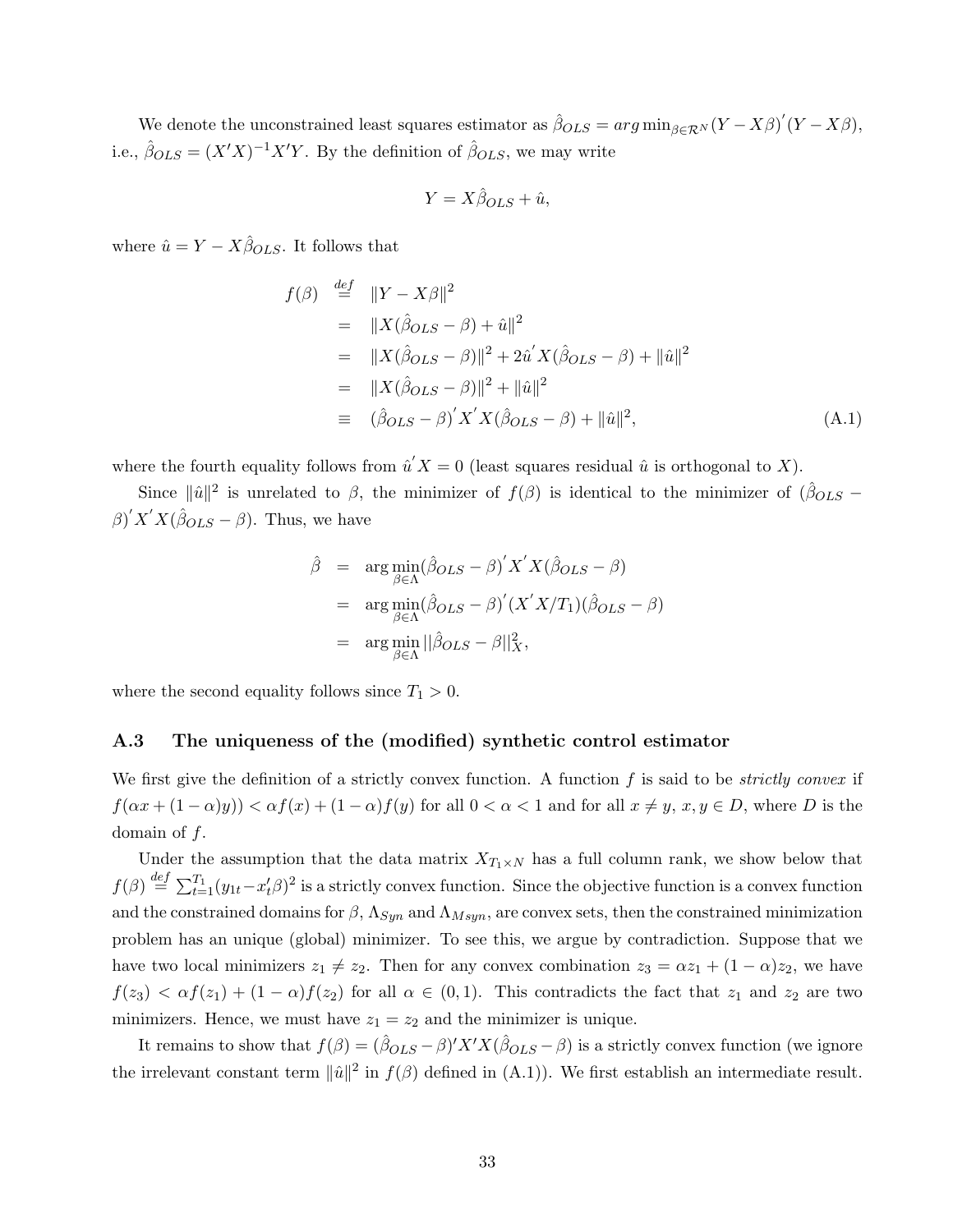For  $\beta, \gamma \in \mathcal{R}^N$  with  $\beta \neq \gamma$ , because  $A \equiv X'X$  is positive definite, we have

$$
0 < (\beta - \gamma)' A(\beta - \gamma)
$$
  
\n
$$
= ((\beta - \hat{\beta}_{OLS}) - (\gamma - \hat{\beta}_{OLS}))' A((\beta - \hat{\beta}_{OLS}) - (\gamma - \hat{\beta}_{OLS}))
$$
  
\n
$$
= (\beta - \hat{\beta}_{OLS})' A(\beta - \hat{\beta}_{OLS}) + (\gamma - \hat{\beta}_{OLS})' A(\gamma - \hat{\beta}_{OLS})
$$
  
\n
$$
-2(\beta - \hat{\beta}_{OLS})' A(\gamma - \hat{\beta}_{OLS})
$$
  
\n
$$
= f(\beta) + f(\gamma) - 2(\hat{\beta}_{OLS} - \beta)' A(\hat{\beta}_{OLS} - \gamma).
$$
 (A.2)

Then for all  $\alpha \in (0,1)$ , we have

$$
f(\alpha\beta + (1 - \alpha)\gamma) = (\hat{\beta}_{OLS} - (\alpha\beta + (1 - \alpha)\gamma))^{'} A(\hat{\beta}_{OLS} - (\alpha\beta + (1 - \alpha)\gamma))
$$
  
\n
$$
= (\alpha(\hat{\beta}_{OLS} - \beta) + (1 - \alpha)(\hat{\beta}_{OLS} - \gamma))^{'} A(\alpha(\hat{\beta}_{OLS} - \beta) + (1 - \alpha)(\hat{\beta}_{OLS} - \gamma))
$$
  
\n
$$
= \alpha^{2}(\hat{\beta}_{OLS} - \beta)^{'} A(\hat{\beta}_{OLS} - \beta) + (1 - \alpha)^{2}(\hat{\beta}_{OLS} - \gamma)^{'} A(\hat{\beta}_{OLS} - \gamma)
$$
  
\n
$$
+ 2\alpha(1 - \alpha)(\hat{\beta}_{OLS} - \beta)^{'} A(\hat{\beta}_{OLS} - \gamma)
$$
  
\n
$$
= \alpha^{2} f(\beta) + (1 - \alpha)^{2} f(\gamma) + 2\alpha(1 - \alpha)(\hat{\beta}_{OLS} - \beta)^{'} A(\hat{\beta}_{OLS} - \gamma)
$$
  
\n
$$
< \alpha^{2} f(\beta) + (1 - \alpha)^{2} f(\gamma) + \alpha(1 - \alpha)[f(\beta) + f(\gamma)]
$$
  
\n
$$
= \alpha f(\beta) + (1 - \alpha)f(\gamma), \qquad (A.3)
$$

where the above inequality follows from  $(A.2)$ . Equation  $(A.3)$  shows that  $f(.)$  is a strictly convex function.

## Appendix B: Proofs of Theorems 3.2, 3.3 and 4.1

#### B.1 Proof of Theorem 3.2

Continuing with the setup in Appendix A, the constrained estimator is defined by

$$
\hat{\beta}_{T_1} = \arg\min_{\beta \in \Lambda} (\beta - \hat{\beta}_{OLS})'(X'X/T_1)(\beta - \hat{\beta}_{OLS}).
$$
\n(B.1)

Thus,  $\hat{\beta}_{T_1}$  is the projection onto  $\Lambda$  with respect to the norm  $||a|| = \sqrt{a'(X'X/T_1)a}$  which is random, rendering the theory in Fang and Santos (2015) not directly applicable. However, since  $X'X/T_1 \stackrel{p}{\rightarrow}$  $E(X_t X_t')$ , we will show that one can replace  $X'X/T_1$  by  $E(X_t X_t')$  without affecting the asymptotic results. Define the following "infeasible estimator" (it is infeasible because  $E(X_t'X_t)$  is unknown in practice):

$$
\tilde{\beta}_{T_1} = \arg \min_{\beta \in \Lambda} (\beta - \hat{\beta}_{OLS})' E(X_t X_t') (\beta - \hat{\beta}_{OLS}) = \Pi_{\Lambda} \hat{\beta}_{OLS} ,
$$
\n(B.2)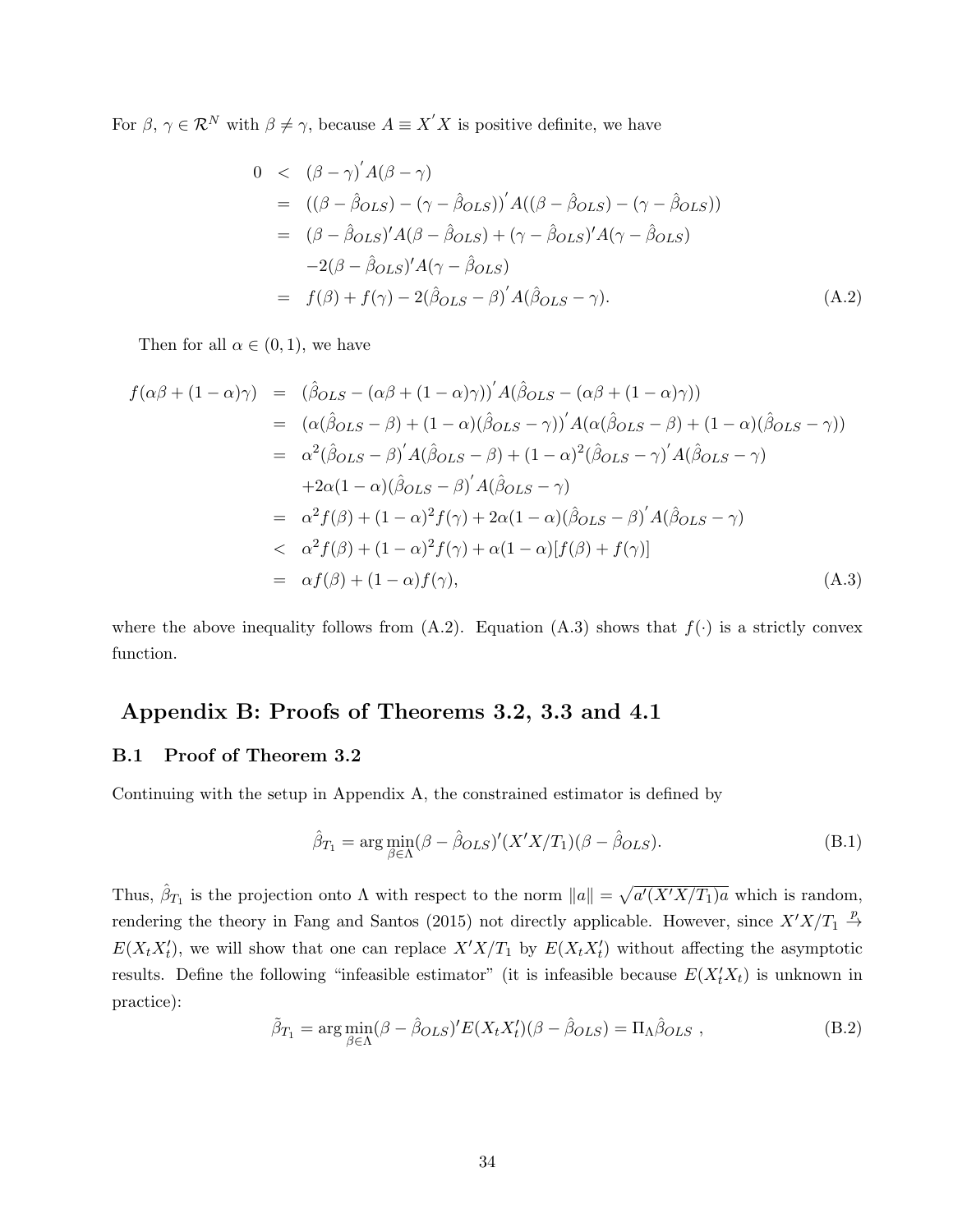where  $\Pi_{\Lambda}$  is the projection onto  $\Lambda$  with respect to the norm  $||a|| = \sqrt{a'E(X_tX_t')a}$ , i.e.,

$$
\Pi_{\Lambda}\beta = \arg\min_{\lambda \in \Lambda} (\beta - \lambda)' E(X_t X_t') (\beta - \lambda) .
$$
 (B.3)

By Lemma 4.6 of Zarantonello (1971, page 300), see also Proposition 4.1 of Fang and Santos (2015), we know that

$$
\sqrt{T_1}(\tilde{\beta}_{T_1} - \beta_0) = \sqrt{T_1}(\Pi_{\Lambda}\hat{\beta}_{OLS} - \Pi_{\Lambda}\beta_0)
$$
  
\n
$$
= \sqrt{T_1}\Pi_{T_{\Lambda,\beta_0}}(\hat{\beta}_{OLS} - \beta_0) + o_p(1)
$$
  
\n
$$
= \Pi_{T_{\Lambda,\beta_0}}\sqrt{T_1}(\hat{\beta}_{OLS} - \beta_0) + o_p(1)
$$
  
\n
$$
\xrightarrow{d} \Pi_{T_{\Lambda,\beta_0}}Z_1, \tag{B.4}
$$

where the first equality follows from  $\tilde{\beta}_{T_1} = \Pi_{\Lambda} \hat{\beta}_{OLS}$  and  $\beta_0 \in \Lambda$  so that  $\beta_0 = \Pi_{\Lambda} \beta_0$ .

We give some explanations of the above derivations. Hilbert Space projection onto convex sets was studied by Zarantonello (1971) and extended to general econometric model settings by Fang and Santos (2015). The projection operator  $\Pi_{\Lambda}: \mathcal{R}^N \to \Lambda$  ( $\Lambda$  is a convex subset in  $\mathcal{R}^N$ ) can be viewed as a functional mapping. Zarantonello (1971) showed that  $\Pi_{\Lambda}$  is (Hadamard) directional differentiable, and its directional derivative at  $\beta_0 \in \Lambda$  is  $\Pi_{T_{\Lambda,\beta_0}}$ , the projection onto the tangent cone of  $\Lambda$  at  $\beta_0$ . Hence, the second equality of (B.4) follows from a functional Taylor expansion, the third equality follows from that  $T_{\Lambda,\beta_0}$  is positive homogenous of degree one.<sup>4</sup> The last line follows from  $\sqrt{T_1}(\hat{\beta}O_{LS} - \Lambda\beta_0) \stackrel{d}{\rightarrow} Z_1$ and the continuous mapping theorem because projection is a continuous mapping.

We can also see the term 'tangent cone' is similar to what we term the derivative of a function at a given point as a 'tangent line' of the function at the given point. Now, the functional derivative of the mapping  $\Pi_{\Lambda}$  is a projection onto the cone  $\Pi_{T_{\Lambda,\beta_0}}$  (rather than a line). Therefore, it is called the 'tangent cone' of  $\Lambda$  at  $\beta_0$  and is denoted as  $T_{\Lambda,\beta_0}$ .

For readers' convenience, we give the formal definition of tangent cone of  $\Lambda$  at  $\theta \in \mathcal{R}^N$  below:

$$
T_{\Lambda,\theta} = \overline{\cup_{\alpha \ge 0} \alpha \{ \Lambda - \Pi_{\Lambda} \theta \}},
$$
\n(B.5)

where for any set  $A \in \mathcal{R}^N$ ,  $\overline{A}$  is the closure of A ( $\overline{A}$  is the smallest closed set than contains A).

It can be easily checked that for our synthetic control estimation problem, the tangent cone of Λ at  $\beta_0$  is the same as the asymptotic range of  $\sqrt{T_1}(\hat{\beta}_{T_1} - \beta_0)$ .

In Lemma C.1 of the supplementary Appendix C we show that

$$
\hat{\beta}_{T_1} = \tilde{\beta}_{T_1} + o_p(T_1^{-1/2}) = \Pi_\Lambda \hat{\beta}_{OLS} + o_p(T_1^{-1/2}).
$$
\n(B.6)

Theorem 3.2 follows from (B.4) and (B.6).

<sup>&</sup>lt;sup>4</sup>The Projection  $T_{\Lambda,\beta_0}$  is not a linear operator. However, for  $\alpha \geq 0$ , we have  $\alpha T_{\Lambda,\beta_0}$   $\theta = T_{\Lambda,\beta_0}$   $\alpha \theta$  for all  $\theta \in \mathcal{R}^N$ .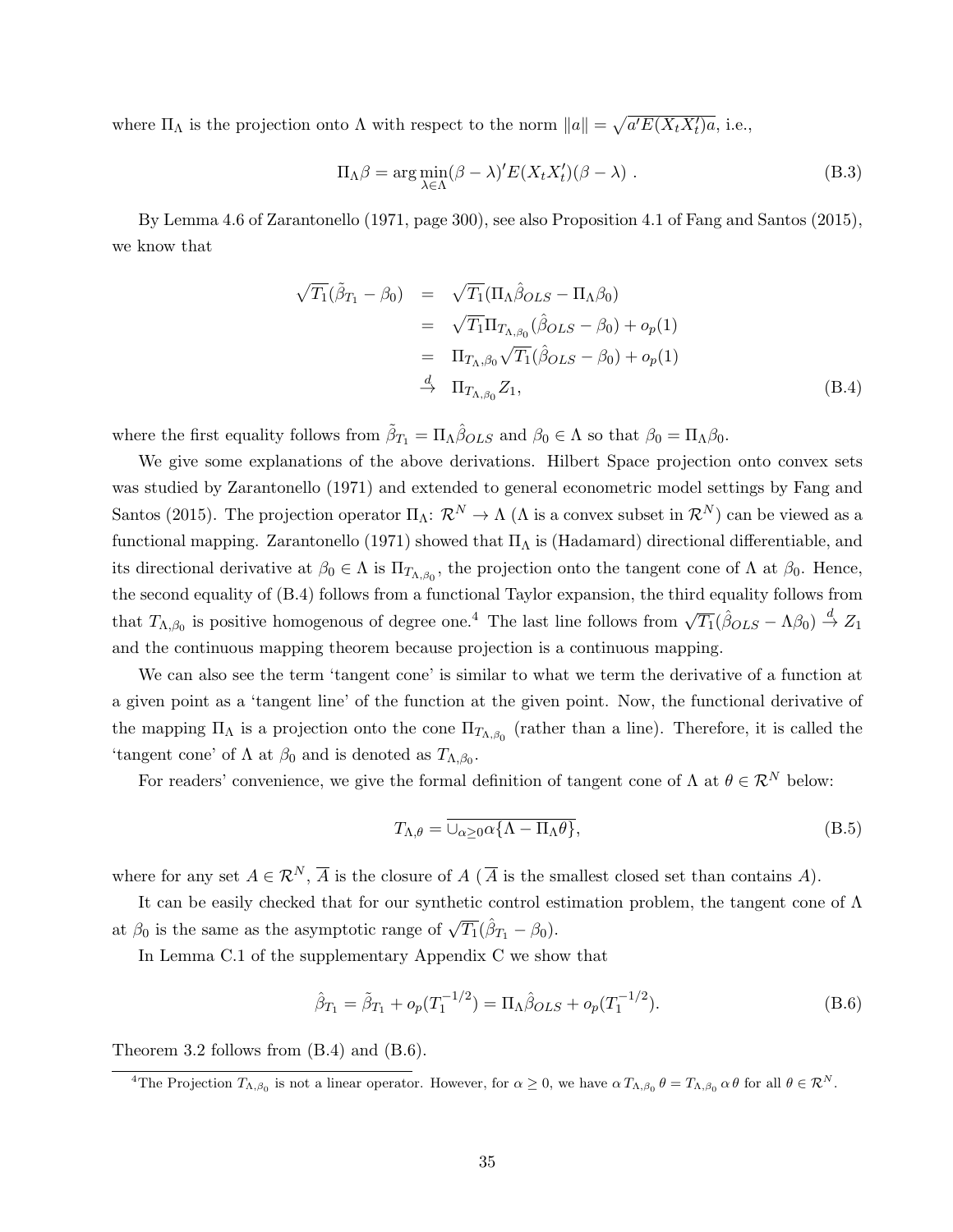#### B.2 Proof of Theorem 3.3

First, we write  $\hat{A} = \sqrt{T_2}(\hat{\Delta}_1 - \Delta_1)$  defined in (4.2) as  $\hat{A} = \hat{A}_1 + \hat{A}_2$ , where

$$
\hat{A}_1 = -\left[\frac{1}{T_2} \sum_{t=T_1+1}^T x_t'\right] \sqrt{\frac{T_2}{T_1}} \sqrt{T_1} (\hat{\beta}_{T_1} - \beta_0)
$$
\n
$$
\hat{A}_2 = \frac{1}{\sqrt{T_2}} \sum_{t=T_1+1}^T v_{1t}.
$$
\n(B.7)

We know that  $\hat{A}_2 \stackrel{d}{\rightarrow} Z_2$  by assumption 2, where  $Z_2$  is distributed as  $N(0, \Sigma_2)$  with  $\Sigma_2 = E(v_{1t}^2)$ .

By Theorem 3.2 and assumption 1, we have  $\hat{A}_1 \stackrel{d}{\to} A_1 = -\phi E(x_t') \Pi_{T_{\Lambda,\beta_0}} Z_1$ , where  $\phi = \lim_{T_1,T_2 \to \infty} \sqrt{T_2/T_1}$ and  $Z_1$  is the weak limit of  $\sqrt{T_1}(\hat{\beta}_{OLS} - \beta_0)$ , i.e.,  $\sqrt{T_1}(\hat{\beta}_{OLS} - \beta_0) \stackrel{d}{\rightarrow} Z_1$ .

Also, by Lemma A.1 and Theorem 3.2 of Li and Bell (2017), we know that  $Z_1$  and  $Z_2$  are asymptotically independent with each other, this implies that  $A_1 = -\phi E(x_t) \Pi_{T_{\Lambda,\beta_0}} Z_1$  is asymptotically independent of  $Z_2$ . Hence, we have

$$
\hat{A} \stackrel{d}{\to} -\phi E(x_t) \Pi_{T_{\Lambda,\beta_0}} Z_1 + Z_2. \tag{B.8}
$$

#### B.3 Proof of Theorem 4.1

The proof that  $\hat{A}^*$  can be used to approximate the distribution of  $\hat{A}$  consists of the following arguments. First, we show that one can consistently estimate  $\Sigma_2$  by  $\hat{\Sigma}_2 = \frac{1}{T}$  $\frac{1}{T_2} \sum_{t=T_1+1}^{T} \hat{v}_{1t}^2$ , where  $\hat{v}_{1t} = \hat{\Delta}_{1t} - \hat{\Delta}_{1}$ . From  $\hat{\Delta}_{1t} = y_{1t} - \hat{y}_{1t}^0 = x_t'(\beta_0 - \hat{\beta}_{T_1}) + \Delta_{1t} + u_{1t} = \Delta_{1t} + u_{1t} + O_p(T_1^{-1/2})$  $\hat{\Lambda}_1^{-1/2}$  and  $\hat{\Delta}_1 = \bar{x}'(\beta_0 - \hat{\beta}_{T_1}) + \bar{\Delta}_1 + \bar{u}_1 =$  $\Delta_1 + O_p(T_1^{-1/2} + T_2^{-1/2})$  $\binom{2}{2}$ , we have

$$
\hat{\Sigma}_2 = \frac{1}{T_2} \sum_{t=T_1+1}^T (\hat{\Delta}_{1t} - \hat{\Delta}_1)^2
$$
\n
$$
= \frac{1}{T_2} \sum_{t=T_1+1}^T (\Delta_{1t} + u_{1t} - \Delta_1)^2 + O_p(T_1^{-1/2} + T_2^{-1/2})
$$
\n
$$
= \frac{1}{T_2} \sum_{t=T_1+1}^T v_{1t}^2 + O_p(T_1^{-1/2} + T_2^{-1/2})
$$
\n
$$
= \Sigma_v + O_p(T_1^{-1/2} + T_2^{-1/2}). \tag{B.9}
$$

Next, it is obvious that  $T_2^{-1/2}$  $v_2^{-1/2} \sum_{t=T_1+1}^{T} v_{1t}^* \stackrel{d}{\sim} T_2^{-1/2}$  $\frac{1}{2} \sum_{t=T_1+1}^{T} v_{1t} \stackrel{d}{\rightarrow} Z_2$ , where  $A \stackrel{d}{\sim} B$  means that A and B have the same asymptotic distribution. By the conditions that  $m \to \infty$ ,  $m/T_1 \to 0$  as  $T_1 \to \infty$ and the weak convergence result of Theorem 3.2, we know that  $\sqrt{m}(\hat{\beta}_m^* - \hat{\beta}_{T_1}) \stackrel{d}{\sim} \sqrt{T_1}(\hat{\beta}_{T_1} - \beta_0)$  by Theorem 2.2.1 of Politis, Romano and Wolf (1999). It follows that  $\hat{A}^*$  defined in (4.3) and  $\hat{A}$  defined in (4.2) have the same asymptotic distribution. This completes the proof of Theorem 4.1.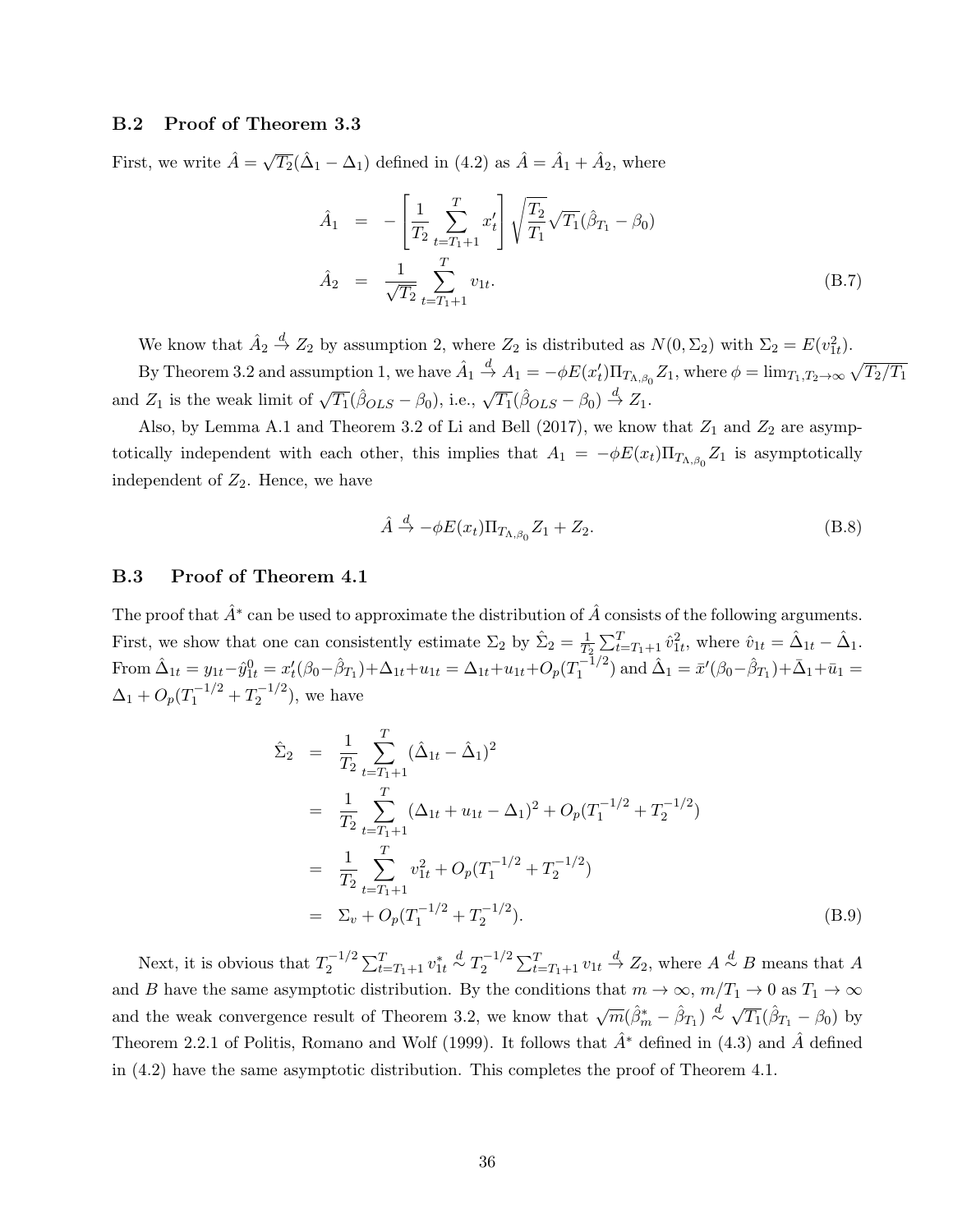## 8 References

Abadie, A. (2005). Semiparametric difference-in-differences estimators. Review of Economic Studies 72, 1-19.

Abadie, A., A. Diamond and J. Hainmueller (2010). Synthetic control methods for comparative case studies: Estimating the effect of California's tobacco control program. Journal of the American Statistical Association 105, 493-505.

Abadie, A. and J. Gardeazabal (2003). The economic costs of conflict: A case study of the Basque Country. American Economic Review 93, 113-132.

Andrews, D.W.K. (2000). Inconsistency of the bootstrap when a parameter is on the boundary of the parameter Space. Econometrica 68, 399-405.

Andrews, D.W.K. (2003). End-of-sample instability tests. Econometrica 71, 16611694.

Ashenfelter O (1978) Estimating the Effects of Training Programs on Earnings. The Review of Economics and Statistics. 60, 47-57.

Ashenfelter O, Card D (1985) Using the Longitudinal Structure of Earnings to Estimate the Effect of Training Programs. 1985. The Review of Economics and Statistics. 67, 648-660.

Athey, S., and G. Imbens (2016). The State of Applied Econometrics: Causality and Policy Evaluation. Working Paper.

Bickel, J.P., Gotze, F. and van Zwet, W. (1997). Resampling fewer than n observations: gains, losses and remedies for losses. Statistic Sinica 7, 1-31.

Bickel, J.P. and A. Sakov. (2008). On the choice of  $m$  in the  $m$  out of  $n$  bootstrap and confidence bounds for extrema. Statistica Sinica 18, 967-985.

Bradley, E., Hastie, T., Johnstone, T., and R. Tibshirani (2004). Least Angle Regression. Annals of Statistics 32, 407-499.

Busse, M., Silva-Risso J, Zettlemeyer F (2006) \$ 1,000 Cash Back: The Pass-Through of Auto Manufacturer Promotions. The American Economic Review. 96, 1253-1270.

Chevalier, J, Mayzlin D (2006) The Effect of Word of Mouth on Sales: Online Book Reviews. Journal of Marketing Research. 48, 345-354.

Conley, T.G. and C.R. Taber (2011). Inference with "difference in differences" with a small number of policy changes. The Review of Economics and Statistics, 93, 113-125.

Doudchenko, N. and G. Imbens (2016). Balancing, regression, difference-in-differences and synthetic control methods: A synthesis.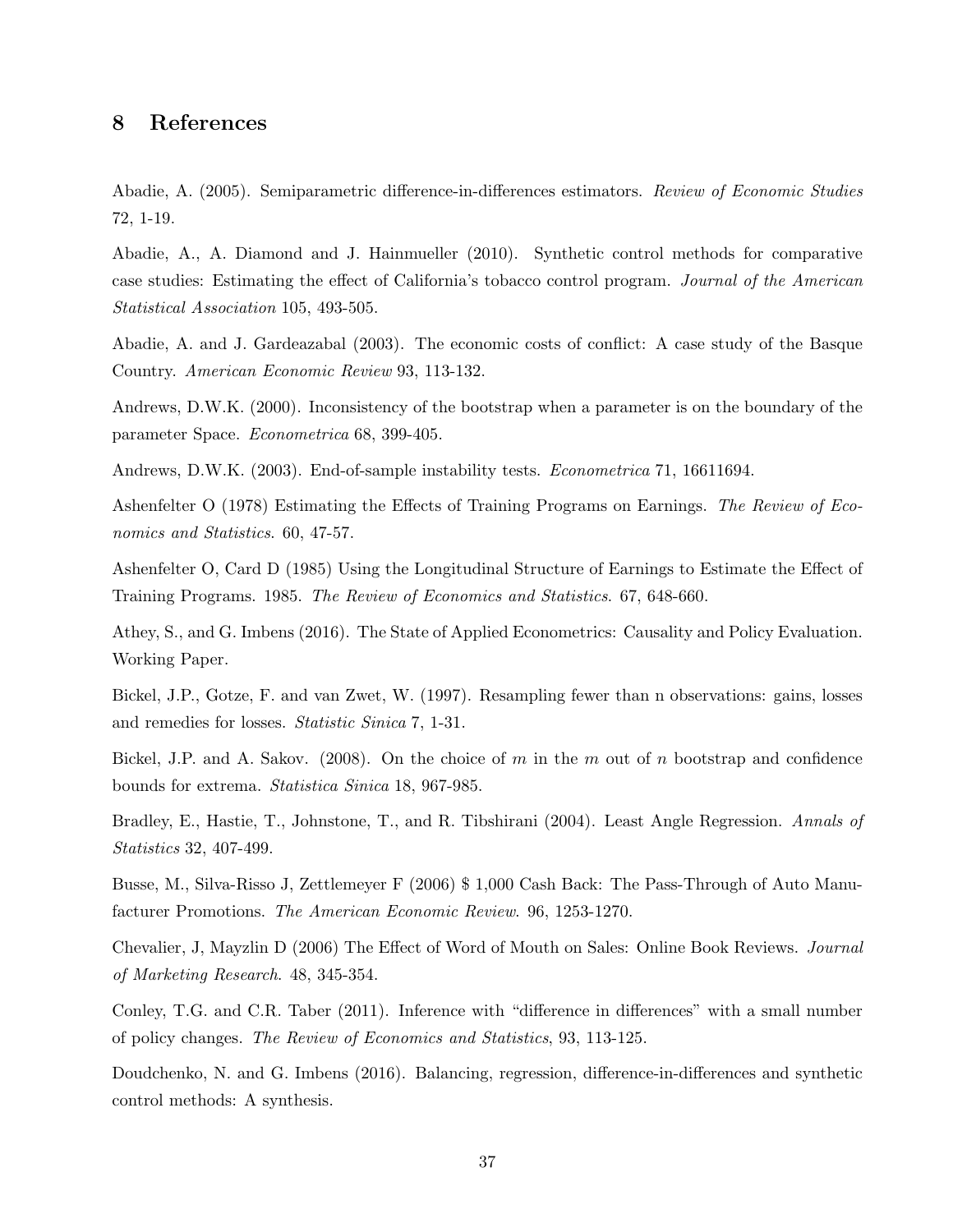Du, Z. and L. Zhang (2015). Home-Purchase Restriction, Property Tax and Housing Price in China: A Counterfactual Analysis. Journal of Econometrics. 188, 558-568

Fang, Z. and A. Santos (2015). Inference on directionally differentiable functions. Under revision for Review of Economic Studies.

Ferman, B. and C. Pinto (2016a). Inference in Differences-in-difference with Few Treated Groups and Heteroskedasticity. Unpublished working paper.

Ferman, B. and C. Pinto (2016b). Revisiting the Synthetic Control Estimator. Unpublished working paper.

Forman C, Ghose A, Goldfarb A (2009) Competition Between Local and Electronic Markets: How the Benefit of Buying Online Depends on Where You Live. Management Science 55, 47-57.

Goldfarb A, Tucker C (2011) Private Regulation and Online Advertising. *Management Science.* 57, 40-56.

Hahn, J. and R. Shi (2016). Synthetic Control and Inference. Unpublished working paper.

Hsiao, C., Ching, H.S. and S.K. Wan (2012). A panel data approach for program evaluation: Measuring the benefit of political and economic integration of Hong Kong with mainland China. Journal of Applied Econometrics 27, 705-740.

Hong, H. and J. Li (2017). The Numerical Delta Method and Bootstrap Unpublished working paper.

Li, K. and D. Bell. (2017). Estimation of average treatment effects with panel data: asymptotic theory and implementation. Journal of Econometrics 197, 65-75.

Mantin, B. and E. Rubin. (2016). Fare Prediction Websites and Transaction Prices: Empirical Evidence from the Airline Industry Marketing Sciences 35, 640-655.

Ozturk, O.C., S. Venkataraman and P. K. Chintagunta. (2016). Price Reactions to Rivals Local Channel Exits Marketing Sciences 35, 588604.

Politis, D.N., J.P. Romano and M. Wolf. (1999). Subsampling. Springer.

Wang, K. and A. Goldfarb. (2017). Can offline stores drive online sales? forthcoming in *Journal of* Marketing Research

Zarantonello, E.H. (1971). Projection on convex sets and Hilbert Spaces and spectral theory. In Contributions to Nonlinear Functional Analysis (E.H. Zarantonello ed.). Academic Press.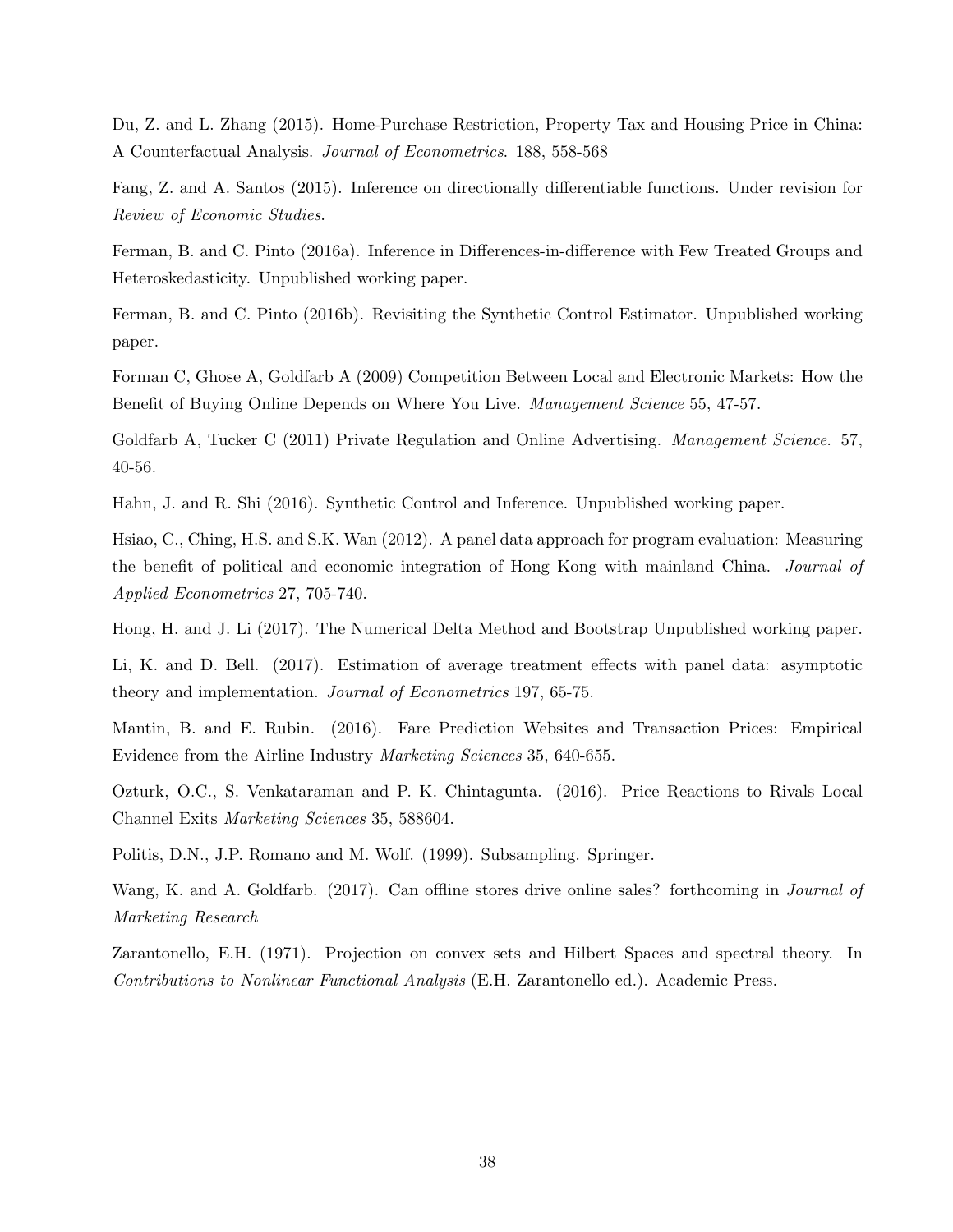## Supplementary Appendix C: Two useful lemmas

In this supplementary appendix we prove two lemmas that are used to prove Theorem 3.2.

**Lemma C.1** Under the same conditions as in Theorem 3.2, we have

$$
\hat{\beta}_{T_1} = \tilde{\beta}_{T_1} + o_p(T_1^{-1/2}) = \Pi_\Lambda \hat{\beta}_{OLS} + o_p(T_1^{-1/2}).
$$

Proof: For any fixed  $\epsilon > 0$ , suppose that  $\sqrt{T_1} \|\hat{\beta}_{T_1} - \tilde{\beta}_{T_1}\| > \epsilon$ , then we have

$$
\sqrt{T_1}(\hat{\beta}_{T_1} - \hat{\beta}_{OLS})'(X'X/T_1)\sqrt{T_1}(\hat{\beta}_{T_1} - \hat{\beta}_{OLS}) < \sqrt{T_1}(\tilde{\beta}_{T_1} - \hat{\beta}_{OLS})'(X'X/T_1)\sqrt{T_1}(\tilde{\beta}_{T_1} - \hat{\beta}_{OLS}), \quad (C.1)
$$

where the strict inequality is due to uniqueness of the projection and the assumption that  $\epsilon > 0$  which implies that  $\hat{\beta}_{T_1} \neq \tilde{\beta}_{T_1}$ . By simple algebra (adding/subtracting terms), we have:

$$
\sqrt{T_1}(\hat{\beta}_{T_1} - \hat{\beta}_{OLS})'(X'X/T_1)\sqrt{T_1}(\hat{\beta}_{T_1} - \hat{\beta}_{OLS})
$$
  
\n
$$
= \sqrt{T_1}(\hat{\beta}_{T_1} - \tilde{\beta}_{T_1} + \tilde{\beta}_{T_1} - \hat{\beta}_{OLS})'(X'X/T_1)\sqrt{T_1}(\hat{\beta}_{T_1} - \tilde{\beta}_{T_1} + \tilde{\beta}_{T_1} - \hat{\beta}_{OLS})
$$
  
\n
$$
= \sqrt{T_1}(\tilde{\beta}_{T_1} - \hat{\beta}_{OLS})'(X'X/T_1)\sqrt{T_1}(\tilde{\beta}_{T_1} - \hat{\beta}_{OLS})
$$
  
\n
$$
+ \sqrt{T_1}(\tilde{\beta}_{T_1} - \hat{\beta}_{T_1})'(X'X/T_1)\sqrt{T_1}(\tilde{\beta}_{T_1} - \hat{\beta}_{T_1})
$$
  
\n
$$
+ 2\sqrt{T_1}(\tilde{\beta}_{T_1} - \hat{\beta}_{OLS})'(X'X/T_1)\sqrt{T_1}(\hat{\beta}_{T_1} - \tilde{\beta}_{T_1}).
$$
 (C.2)

By  $(C.1)$  and  $(C.2)$  we know that the sum of the last two terms in  $(C.2)$  is negative, i.e.,

$$
D_{T_1} \stackrel{\text{def}}{=} \sqrt{T_1} (\tilde{\beta}_{T_1} - \hat{\beta}_{T_1})' \left(\frac{1}{T_1} X' X\right) \sqrt{T_1} (\tilde{\beta}_{T_1} - \hat{\beta}_{T_1}) + 2\sqrt{T_1} (\tilde{\beta}_{T_1} - \hat{\beta}_{OLS})' \left(\frac{1}{T_1} X' X\right) \sqrt{T_1} (\hat{\beta}_{T_1} - \tilde{\beta}_{T_1})
$$
  
\n
$$
\equiv D_{1,T_1} + D_{2,T_1} < 0. \tag{C.3}
$$

Let  $\mathcal{S}^N = \{a \in \mathcal{R}^N : ||a|| = 1\}$  denote the unit sphere in  $\mathcal{R}^N$ , we have:

$$
D_{1,T_1} = \sqrt{T_1}(\tilde{\beta}_{T_1} - \hat{\beta}_{T_1})' \left(\frac{1}{T_1}X'X\right) \sqrt{T_1}(\tilde{\beta}_{T_1} - \hat{\beta}_{T_1})
$$
  
\n
$$
= \|\sqrt{T_1}(\tilde{\beta}_{T_1} - \hat{\beta}_{T_1})\|^2 \left[\frac{\sqrt{T_1}(\tilde{\beta}_{T_1} - \hat{\beta}_{T_1})'}{\|\sqrt{T_1}(\tilde{\beta}_{T_1} - \hat{\beta}_{T_1})\|} \left(\frac{1}{T_1}X'X\right) \frac{\sqrt{T_1}(\tilde{\beta}_{T_1} - \hat{\beta}_{T_1})}{\|\sqrt{T_1}(\tilde{\beta}_{T_1} - \hat{\beta}_{T_1})\|}\right]
$$
  
\n
$$
\geq T_1 \|\tilde{\beta}_{T_1} - \hat{\beta}_{T_1}\|^2 \inf_{a \in \mathcal{S}^N} a' \left(\frac{1}{T_1}X'X\right) a
$$
  
\n
$$
= T_1 \|\tilde{\beta}_{T_1} - \hat{\beta}_{T_1}\|^2 \lambda_{\min} \left(\frac{1}{T_1}X'X\right)
$$
  
\n
$$
\geq \epsilon^2 \lambda_{\min} \left(\frac{1}{T_1}X'X\right)
$$
  
\n
$$
\stackrel{p}{\to} \epsilon^2 \lambda_{\min} [E(X_tX_t')] > 0 , \tag{C.4}
$$

because  $\sqrt{T_1} \|\tilde{\beta}_{T_1} - \hat{\beta}_{T_1}\| \geq \epsilon$  and  $E(X_t X_t')$  is nonsingular, where  $\lambda_{\min}(A)$  denotes the minimum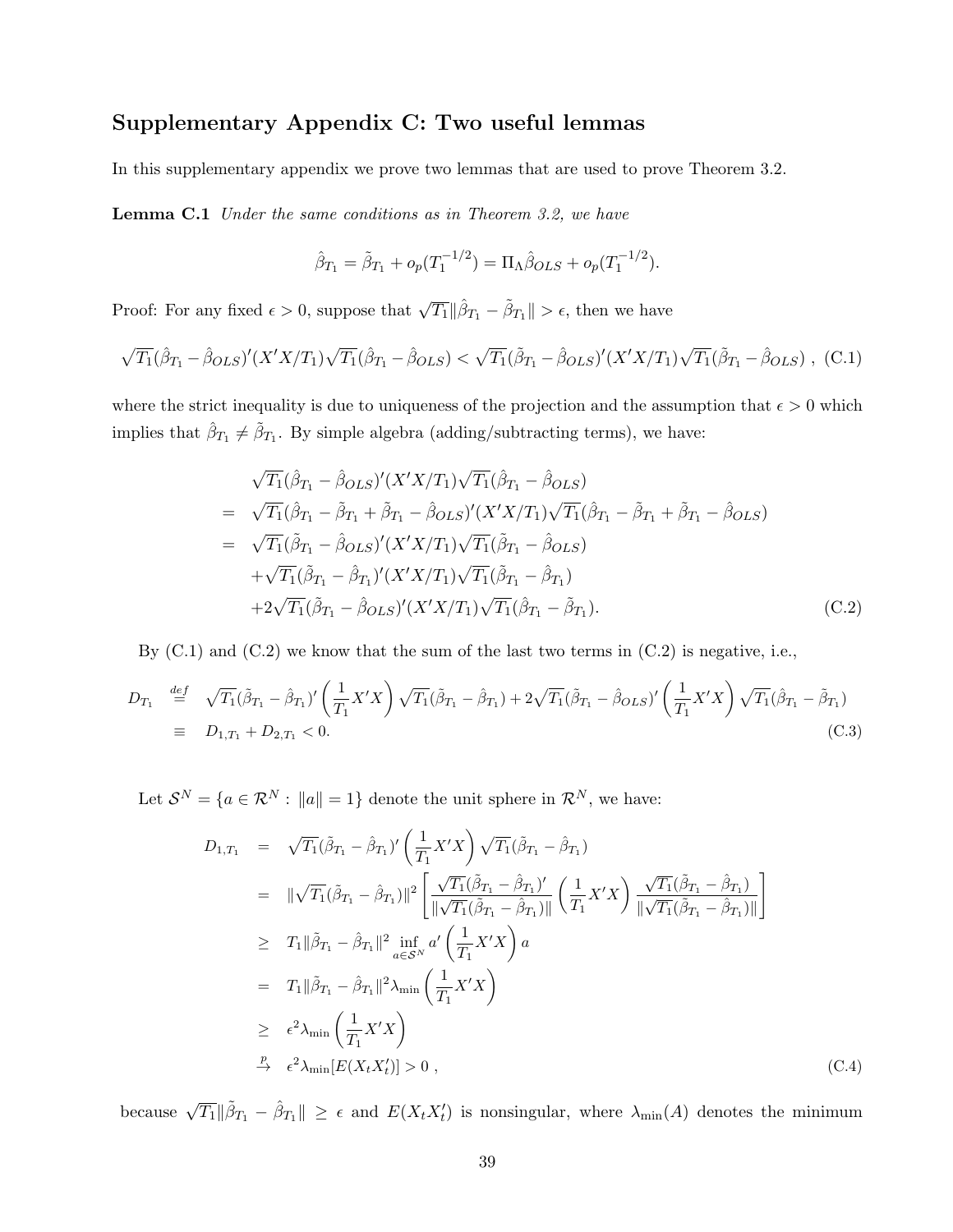eigenvalue of a square matrix  $A$ , the third equality used Lemma C.2 which is proved at the end of this Appendix.

By writing  $(X'X/T_1) = E(X_tX_t') + (X'X/T_1) - E(X_tX_t')$ , the second term in (C.3) can be rewritten as:

$$
D_{2,T_1} = 2\sqrt{T_1}(\tilde{\beta}_{T_1} - \hat{\beta}_{OLS})'(X'X/T_1)\sqrt{T_1}(\hat{\beta}_{T_1} - \tilde{\beta}_{T_1})
$$
  
\n
$$
= 2\sqrt{T_1}(\tilde{\beta}_{T_1} - \hat{\beta}_{OLS})'[E(X_tX_t')]\sqrt{T_1}(\hat{\beta}_{T_1} - \tilde{\beta}_{T_1})
$$
  
\n
$$
+2\sqrt{T_1}(\tilde{\beta}_{T_1} - \hat{\beta}_{OLS})'(X'X/T_1 - E[X_tX_t'])\sqrt{T_1}(\hat{\beta}_{T_1} - \tilde{\beta}_{T_1})
$$
  
\n
$$
= D_{2,1,T_1} + D_{2,2,T_1}. \qquad (C.5)
$$

By the definition of  $\tilde{\beta}_{T_1}$  and Lemma 1.1 in Zarantonello (1971, page 239),

$$
D_{2,1,T_1} = \sqrt{T_1} (\tilde{\beta}_{T_1} - \hat{\beta}_{OLS})' [E(X_t X_t')] \sqrt{T_1} (\hat{\beta}_{T_1} - \tilde{\beta}_{T_1}) \ge 0.
$$
 (C.6)

By a law of large numbers,  $X'X/T_1 - E(X_tX_t') = o_p(1)$ . Also,  $\sqrt{T_1}(\tilde{\beta}_{T_1} - \hat{\beta}_{OLS}) = O_p(1)$  and  $\sqrt{T_1}(\hat{\beta}_{T_1} - \tilde{\beta}_{T_1}) = O_p(1)$  because:

$$
\begin{array}{rcl}\n\|\sqrt{T_1}(\hat{\beta}_{T_1} - \tilde{\beta}_{T_1})\| & \leq & \|\sqrt{T_1}(\hat{\beta}_{T_1} - \beta_0)\| + \|\sqrt{T_1}(\tilde{\beta}_{T_1} - \beta_0)\| \\
& = & \|\sqrt{T_1}(\Pi_{\Lambda, T_1} \hat{\beta}_{OLS} - \beta_0)\| + \|\sqrt{T_1}(\Pi_{\Lambda} \hat{\beta}_{OLS} - \beta_0)\| \\
& \leq & \sqrt{T_1}\|\hat{\beta}_{OLS} - \beta_0\|_{T_1} + \sqrt{T_1}\|\hat{\beta}_{OLS} - \beta_0\| = O_p(1)\n\end{array},
$$

where we used the Lipschitz continuity of projection operators (Zarantonello, 1971; p.241, first display in equation (1.8)), and  $\Pi_{\Lambda,T_1}$  is the projection onto  $\Lambda$  with respect to the aforementioned random norm  $||a||_{T_1} = \sqrt{a'(X'X/T_1)a}$ . Hence, we have  $D_{2,2,T_1} = o_p(1)$ . Combining  $D_{2,2,T_1} = o_p(1)$  and (C.6), we obtain

$$
D_{2,T_1} \ge o_p(1). \tag{C.7}
$$

Thus, we have shown that: if  $\sqrt{T_1} \|\hat{\beta}_{T_1} - \tilde{\beta}_{T_1}\| > \epsilon$ , then  $D_{T_1} < 0$ , which implies that (if A implies B, then  $P(A) \leq P(B)$ , this argument is used twice in (C.8) below)

$$
P(\sqrt{T_1} \|\hat{\beta}_{T_1} - \tilde{\beta}_{T_1}\| > \epsilon) \le P(D_{T_1} < 0)
$$
  
\n
$$
\le P(o_p(1) + \epsilon^2 \lambda_{\min} \left(\frac{1}{T_1} X'X\right) < 0)
$$
  
\n
$$
\to P(\epsilon^2 \lambda_{\min} (E(X_t X_t')) \le 0)
$$
  
\n
$$
= 0,
$$
 (C.8)

where the second inequality above follows from  $D_{T_1} = D_{1,T_1} + D_{2,T_1} \geq \epsilon^2 \lambda_{min}(X'X/T_1) + o_p(1)$  by (C.4) and (C.7), hence,  $D_{T_1} < 0$  implies  $\epsilon^2 \lambda_{min}(X'X/T_1) + o_p(1) < 0$ .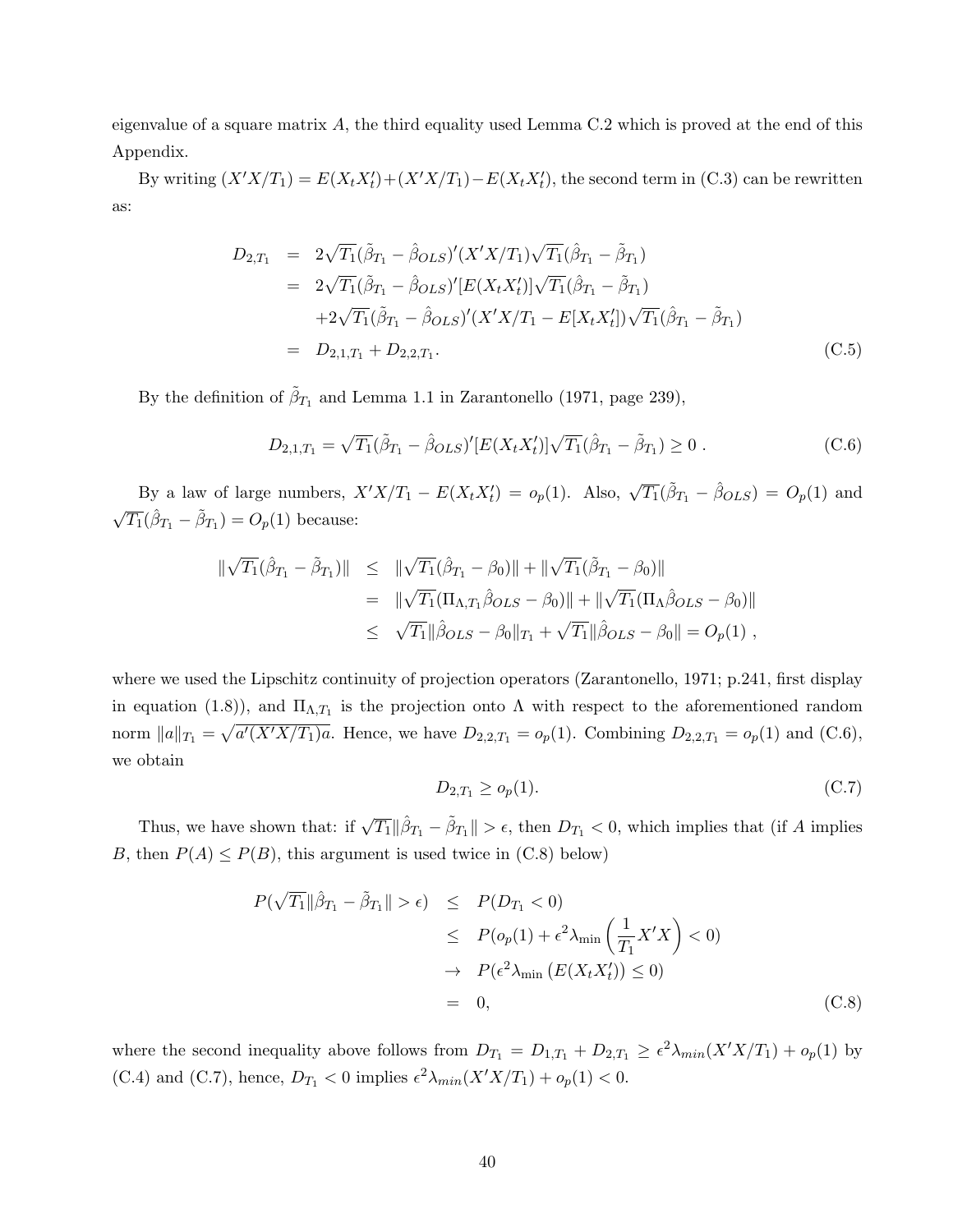Equation (C.8) is equivalent to  $\hat{\beta}_{T_1} - \tilde{\beta}_{T_1} = o_p(T_1^{-1/2})$  $j_1^{-1/2}$ ), or

$$
\hat{\beta}_{T_1} = \Pi_{\Lambda} \hat{\beta}_{OLS} + o_p(T_1^{-1/2}) \ . \tag{C.9}
$$

This finishes the proof of Lemma C.1.

**Lemma C.2** Let A be an  $N \times N$  positive definite matrix,  $\mathcal{S}^N = \{a \in \mathcal{R}^N : ||a|| = 1\}$  denote the unit sphere in  $\mathcal{R}^N$ , then we have  $\inf_{a \in \mathcal{S}^N} a' A a = \lambda_{min}(A)$ .

Proof: Let  $v_1, ..., v_N$  be N eigen-vectors of A with corresponding eigen-values  $\lambda_1, ..., \lambda_N$  so that  $Av_j =$  $\lambda_j v_j$  for  $j = 1, ..., N$ . Then since  $v_1, ..., v_N$  form an orthonormal base for  $S^N$ , we have for any  $a \in S^N$ ,  $a = \sum_{i=1}^{N} c_i v_i$  with  $\sum_{i=1}^{N} c_i^2 = 1$  since  $a'a = 1$  and  $v'_i v_j = \delta_{ij}$  (the Kronecker delta). Then we have

$$
a' A a = \sum_{i=1}^{N} \sum_{j=1}^{N} c_i v_i' A c_j v_j
$$
  
\n
$$
= \sum_{i=1}^{N} \sum_{j=1}^{N} c_i v_i' c_j A v_j
$$
  
\n
$$
= \sum_{i=1}^{N} \sum_{j=1}^{N} c_i c_j \lambda_j v_i' v_j
$$
  
\n
$$
= \sum_{i=1}^{N} \lambda_j c_j^2
$$
  
\n
$$
\geq \lambda_{min} \sum_{j=1}^{N} c_j^2
$$
  
\n
$$
= \lambda_{min}, \qquad (C.10)
$$

which implies (i)  $\inf_{a \in \mathcal{S}^N} a' A a \geq \lambda_{min}$ .

On the other hand, pre-multiplying  $Av_j = \lambda_j v_j$  by  $v'_j$ , we get  $\lambda_j = v'_j Av_j \ge \inf_{a \in \mathcal{S}^N} a' A a$  for all  $j = 1, ..., N$ , which implies (ii)  $\lambda_{min} \ge \inf_{a \in S^N} a' A a$ . Combining (i) and (ii) we finish the proof of Lemma C.2.

## Supplementary Appendix D: Asymptotic theory with trend stationary data

#### Asymptotic theory for the unconstrained estimator

In this section, we derive the asymptotic distribution of the ATE estimator  $\hat{\Delta}_1$  defined in (3.9). For the post-treatment period, we have  $y_{1t}^1 = y_{1t}^0 + \Delta_{1t}$ . Hence, we have for  $t = 1, ..., T$ ,

$$
y_{1t} = \alpha t + z_t' \beta + d_t \Delta_{1t} + v_{1t}, \tag{D.1}
$$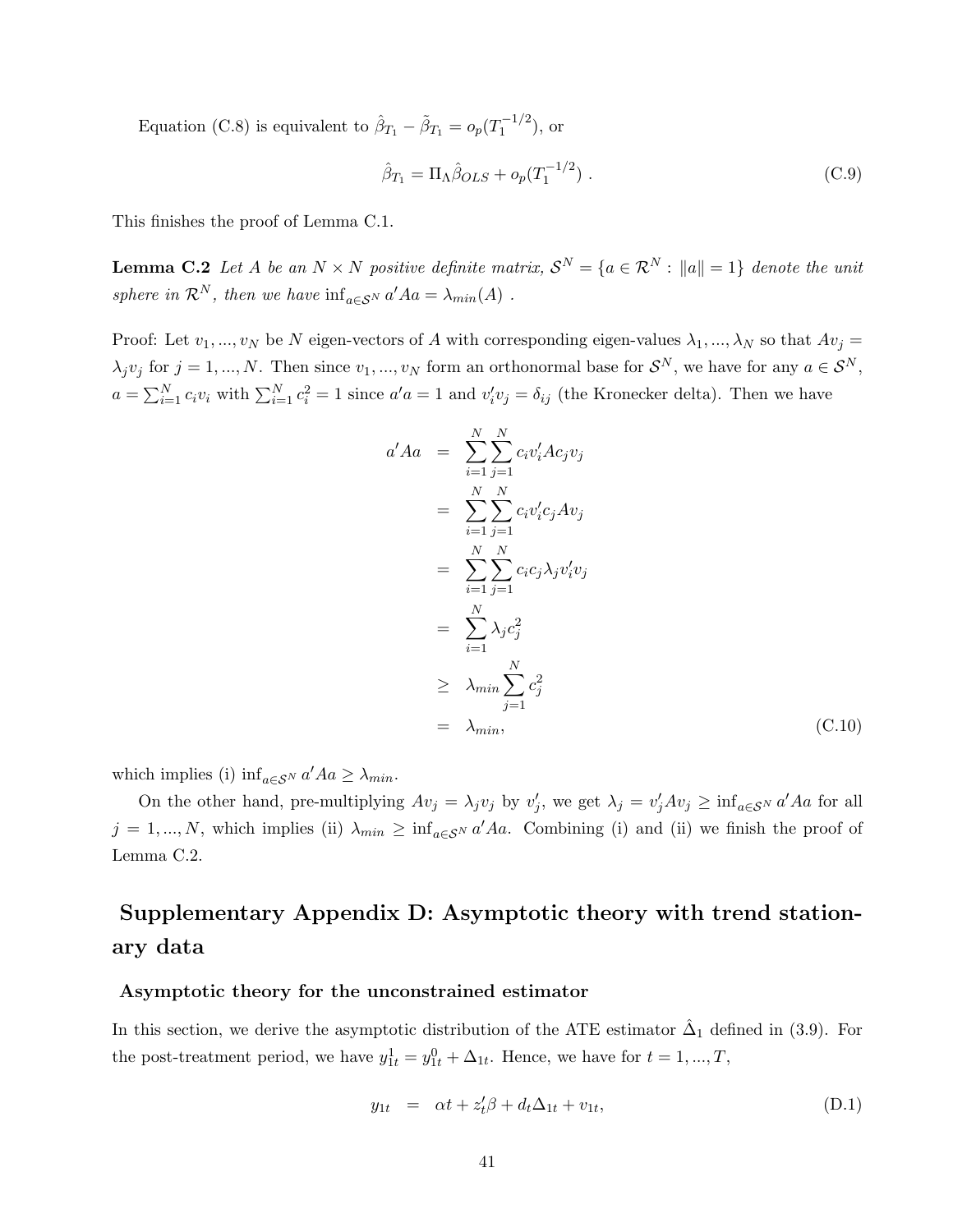where  $d_t = 0$  for  $t \leq T_1$  and  $d_t = 1$  for  $t \geq T_1 + 1$ .

Let  $\hat{\alpha}$  and  $\hat{\beta}$  be the least squares estimators of  $\alpha$  and  $\beta$  based on (3.8). Then it is well established that (e.g., Hamilton (1994), Chapter 16)  $\hat{\alpha} - \alpha = O_p(T_1^{-3/2})$  $\int_{1}^{\pi-3/2}$  and  $\hat{\beta} - \beta = O_p(T_1^{-1/2})$  $\binom{1}{1}$ . Thus, using  $(3.9)$  and  $(D.1)$  we have

$$
\hat{\Delta}_1 - \Delta_1 = \frac{1}{T_2} \sum_{t=T_1+1}^T \left[ y_{1t} - \hat{y}_{1t}^0 \right] - \Delta_1
$$
\n
$$
= -\frac{1}{T_2} \sum_{t=T_1+1}^T \left[ (\hat{\alpha}_{T_1} - \alpha_0)t - z_t'(\hat{\beta}_{T_1} - \beta_0) + \Delta_{1t} - \Delta_1 + v_{1t} \right]
$$
\n
$$
= -\left[ \frac{2T_1 + T_2 + 1}{2} \right] (\hat{\alpha} - \alpha) - \left[ E(z_t') + o_p(1) \right] (\hat{\beta} - \beta) + \frac{1}{T_2} \sum_{t=T_1+1}^T v_{1t}, \qquad (D.2)
$$

where we used  $\sum_{t=T_1+1}^{T} t = (T_1 + 1 + T)T_2/2 = (2T_1 + T_2 + 1)T_2/2$ ,  $v_{1t} = \Delta_{1t} - \Delta_1 + u_{1t}$ . Hence,

$$
\sqrt{T_2}(\hat{\Delta}_1 - \Delta_1) = -\sqrt{T_2/T_1} \left[ \frac{2 + T_2/T_1}{2} \right] \sqrt{T_1^3} (\hat{\alpha}_{T_1} - \alpha_0) - \sqrt{T_2/T_1} E(z_t') \sqrt{T_1} (\hat{\beta}_{T_1} - \beta_0)
$$
  
+ 
$$
\frac{1}{\sqrt{T_2}} \sum_{t=T_1+1}^{T} v_{1t} + o_p(1)
$$
  
= 
$$
- \left( \sqrt{T_2/T_1} (2 + T_2/T_1)/2, \sqrt{T_2/T_1} E(z_t') \right) \left( \frac{\sqrt{T_1^3} (\hat{\alpha}_{T_1} - \alpha_0)}{\sqrt{T_1} (\hat{\beta}_{T_1} - \beta_0)} \right)
$$
  
+ 
$$
\frac{1}{\sqrt{T_2}} \sum_{t=T_1+1}^{T} v_{1t} + o_p(1)
$$
  
= 
$$
-c' M_{T_1} (\hat{\gamma}_{T_1} - \gamma_0) + \frac{1}{\sqrt{T_2}} \sum_{t=T_1+1}^{T} v_{1t} + o_p(1),
$$
 (D.3)

where  $c = (\sqrt{\phi}(2 + \phi)/2,$ √  $\overline{\phi}E(z'_t)$ ',  $\phi = \lim_{T_1, T_2 \to \infty} T_2/T_1$ ,  $\hat{\gamma}_{T_1} = (\hat{\alpha}_{T_1}, \hat{\beta}'_{T_1})'$  and  $\gamma_0 = (\alpha_0, \beta'_0)'$ ,  $M_{T_1} =$ √  $\overline{T_1}diag(T_1,1,...,1)$  which is an  $(N + 1) \times (N + 1)$  diagonal matrix with the first diagonal element equals to  $T_1^{3/2}$  $\frac{1}{2}$ <sup>3/2</sup> and all other diagonal elements equal to  $\sqrt{T_1}$ .

To establish the asymptotic distribution of  $\sqrt{T_2}(\hat{\Delta}_1 - \Delta_1)$ , we make the following assumptions. **Assumption D1**. Let  $z_t = (1, \eta_{2t}, ..., \eta_{Nt})'$ . We assume that (i)  $\{z_t\}_{t=1}^T$  is a weakly dependent and weakly stationary process,  $T_1^{-1} \sum_{t=1}^{T_1} z_t z_t' \stackrel{p}{\to} E(z_t z_t')$  as  $T_1 \to \infty$ , and  $[E(z_t z_t')]$  is invertible; (ii)  $M_{T_1}(\hat{\gamma}_{OLS} - \gamma) \stackrel{d}{\rightarrow} N(0, \Omega)$ , where  $\Omega$  is a positive definite matrix.

**Assumption D2.** Let  $v_{1t} = \Delta_{1t} - \Delta_1 + v_{1t}$ . Then  $T_2^{-1/2}$  $E_2^{-1/2} \sum_{t=T_1+1}^T v_{1t} \stackrel{d}{\rightarrow} N(0, \Sigma_2)$  as  $T_2 \rightarrow \infty$ , where  $\Sigma_2 = E(v_{1t}^2).$ 

**Assumption D3**. Let  $w_t = (v_{1t}, \eta_{2t}, ..., \eta_{Nt})'$ . We assume that  $w_t$  is a  $\rho$ -mixing process with the mixing coefficient  $\rho(\tau)$  satisfies the condition:  $\rho(\tau) \leq C \lambda^{\tau}$  for some finite positive constants  $C > 0$ and  $0 < \lambda < 1$ , where  $\rho(\tau) = \max_{1 \le i,j \le N} |Cov(w_{it}, w_{j,t+\tau})| / \sqrt{Var(w_{it})Var(w_{j,t+\tau})}$ ,  $w_{it}$  is the  $i^{th}$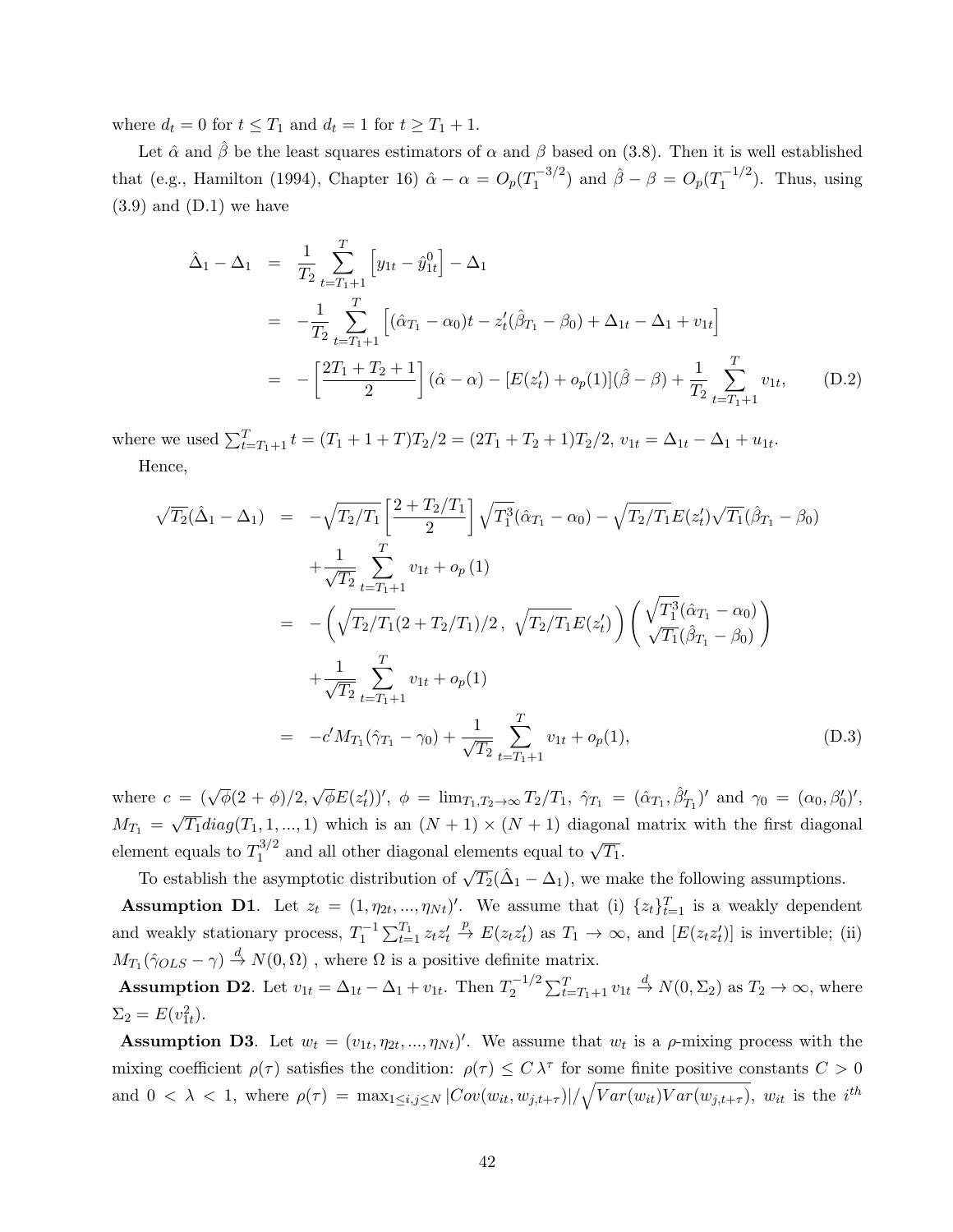component of  $w_t$  for  $i = 1, ..., N$ .

Assumptions D1 and D2 are not restrictive. They require that  $(z_t, v_{1t})$  to be a weakly dependent stationary process so that law of large numbers and central limit theorem hold for their (partial) sums. If  $E(z_t z_t')$  is not invertible, we can remove the linearly dependent regressors and redefine  $z_t$  as a subset of  $(1, \eta_{2t}, ..., \eta_{Nt})'$  such that assumption 1 holds. Assumption D3 further imposes an exponential decay rate for the  $\rho$ -mixing processes. Many ARMA processes are known to be  $\rho$ -mixing with exponential decay rate.

By Assumption D3 and the proof of Theorem 3.2 and Lemma 1 in Li and Bell (2017), we know that  $\hat{\gamma} - \gamma$  is asymptotic independent with  $T_2^{-1/2}$  $\sum_{t=T_1+1}^{T} v_{1t}$ . Therefore, applying the projection theory to (D.3) we immediately have the following result.

Under assumptions D1 to D3 and note that  $\gamma_0 \in \Lambda$ , we have

$$
\sqrt{T_2}(\hat{\Delta}_1 - \Delta_1) = -c'M_{T_1}(\hat{\gamma}_{T_1} - \gamma_0) + \frac{1}{\sqrt{T_2}} \sum_{t=T_1+1}^T v_{1t} + o_p(1)
$$
  
\n
$$
= -c'M_{T_1}(\Pi_{\Lambda}\hat{\gamma}_{OLS} - \Pi_{\Lambda}\gamma_0) + \frac{1}{\sqrt{T_2}} \sum_{t=T_1+1}^T v_{1t} + o_p(1)
$$
  
\n
$$
= -c'\Pi_{T_{\Lambda,\gamma_0}}M_{T_1}(\hat{\gamma}_{OLS} - \gamma_0) + \frac{1}{\sqrt{T_2}} \sum_{t=T_1+1}^T v_{1t} + o_p(1)
$$
  
\n
$$
\stackrel{d}{\to} -c'\Pi_{T_{\Lambda,\gamma_0}}Z_3 + Z_2,
$$
 (D.4)

where  $Z_3$  is the weak limit of  $M_{T_1}(\hat{\gamma}_{OLS} - \gamma_0)$  as described in Assumption C1,  $Z_2$  is independent with  $Z_3$ , and is normally distributed with a zero mean and variance  $\Sigma_2 = E(v_{1t}^2)$ .

## Supplementary Appendix E: Explanation of subsampling method works for a wide range of subsample sizes

In this appendix, we explain why the subsampling method works well for our estimated ATE estimator for a wide range of subsample size m values.

#### E.1 A simple example from Andrews (2000)

We consider a simple example as considered in Andrews (2000), where  $Y_i$ , for  $i = 1, ..., n$ , is iid  $N(\mu_0, 1)$  with  $\mu_0 \geq 0$ , i.e.,  $Y_i = \mu_0 + u_i$  with  $u_i$  iid  $N(0, 1)$  and that  $\mu_0 \in \Lambda = \mathcal{R}^+ \stackrel{def}{=} \{y : y \geq 0\}.$ The constrained least squares estimator of  $\mu_0$  is  $\hat{\mu}_n = \max{\{\bar{Y}_n, 0\}}$ , where  $\bar{Y}_n = n^{-1} \sum_{i=1}^n Y_i$ . It is easy to show that

$$
\hat{S}_n \stackrel{def}{=} \sqrt{n}(\hat{\mu}_n - \mu_0) \stackrel{d}{\rightarrow} \begin{cases} Z & \text{if } \mu_0 > 0 \\ \max\{Z, 0\} & \text{if } \mu_0 = 0, \end{cases}
$$
 (E.1)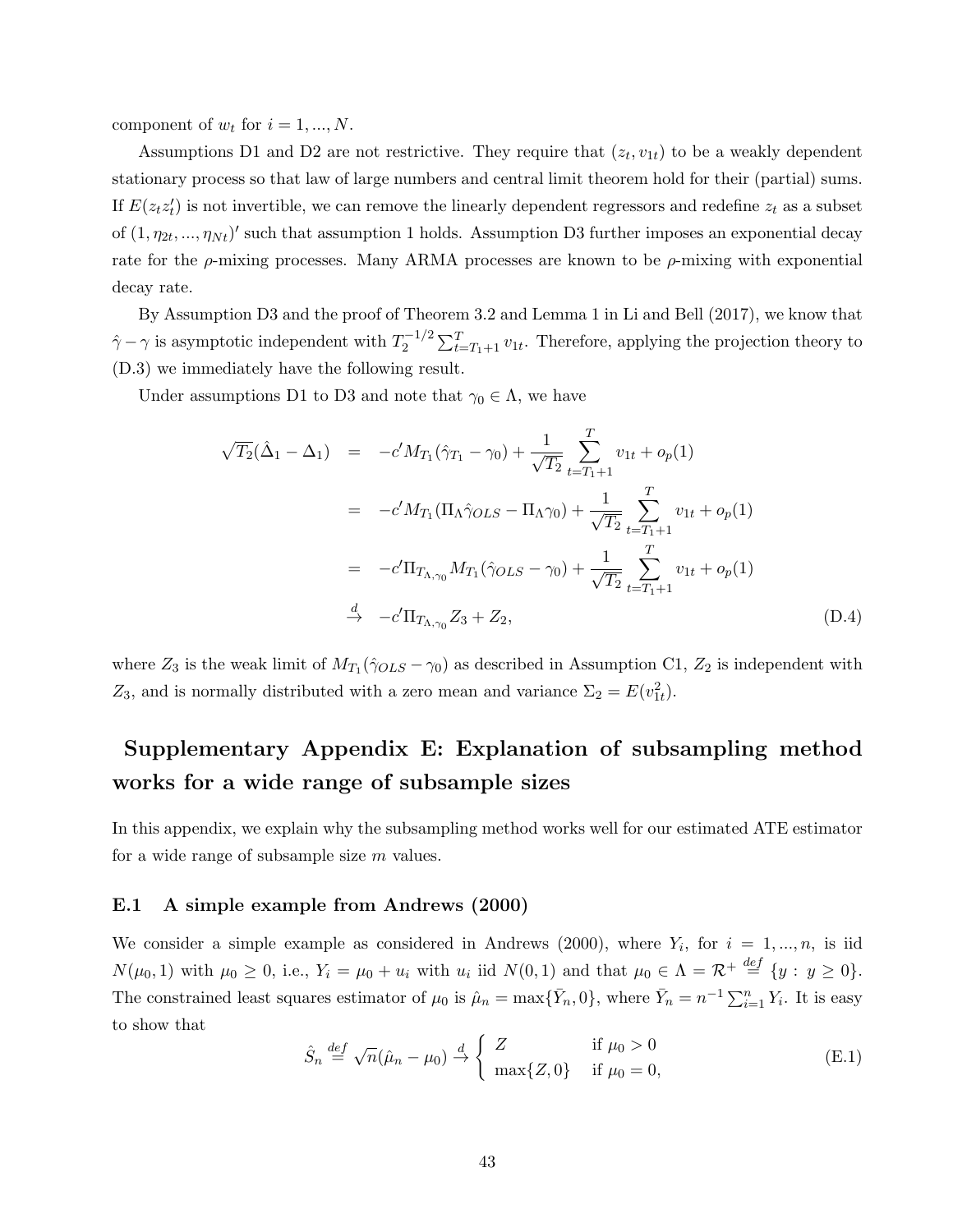where Z denotes a standard normal random variable. Let  $Y_i^*$  be random draws from  $\{Y_j\}_{j=1}^n$ , then a bootstrap analogue of  $(E.1)$  is  $\sqrt{n}(\tilde{\mu}_n^* - \hat{\mu}_n)$ , where  $\tilde{\mu}_n^* = \max{\{\bar{Y}_n^*,0\}}$ , where  $\bar{Y}_n^* = n^{-1}\sum_{i=1}^n Y_i^*$ . Andrews (2000) show that this standard resampling bootstrap method as well as several parametric bootstrap methods do not work in the sense that, when  $\mu_0 = 0,$ ,  $\tilde{S}_n^* = \sqrt{n}(\tilde{\mu}_n^* - \hat{\mu}_n)$  will not converge to  $\max\{Z,0\}$ , the limiting distribution of  $\hat{S}_n$ . In fact, Andrews shows that  $\hat{S}_n^*$  converges to a distribution that is to the left of  $\max\{Z, 0\}$ .

Andrews (2000) also suggests a few re-sampling methods that overcome the problem. One particular easy-to-implement method is a parametric subsampling method. Specifically, for  $m$  satisfies that  $m \to \infty$  and  $m/n \to 0$  as  $n \to \infty$ , one can use  $\tilde{S}_m^* = \sqrt{m}(\hat{\mu}_m^* - \hat{\mu}_n)$  to approximate the distribution of  $\sqrt{n}(\hat{\mu}_n - \mu_0)$ , where  $\hat{\mu}_m = \max{\{\bar{Y}_m^*, 0\}}$ ,  $\bar{Y}_m^* = m^{-1} \sum_{i=1}^m Y_i^*$  with  $Y_i^*$  is iid draws from  $N(\bar{Y}_n, 1)$ , i.e.,  $Y_i^* = \overline{Y}_n + u_i^*$  with  $u_i^*$  iid  $N(0, 1)$ . To see that the subsampling method indeed works, we have that, conditional on  $\{Y_i\}_{i=1}^n$ ,

$$
\hat{S}_{m}^{*} \stackrel{\text{def}}{=} \sqrt{m}(\hat{\mu}_{m}^{*} - \hat{\mu}_{n})
$$
\n
$$
= \max \{ \sqrt{m} \, \bar{Y}_{m}^{*}, 0 \} - \sqrt{m} \, \hat{\mu}_{n}
$$
\n
$$
= \max \{ \sqrt{m} \, \bar{Y}_{m}^{*}, 0 \} - \sqrt{m} \, \mu_{0} - \sqrt{m}(\hat{\mu}_{n} - \mu_{0})
$$
\n
$$
= \max \{ \sqrt{m}(\bar{Y}_{m}^{*} - \bar{Y}_{n} + \bar{Y}_{n} - \mu_{0}), -\sqrt{m} \, \mu_{0} \} - \sqrt{m}(\hat{\mu}_{n} - \mu_{0})
$$
\n
$$
= \max \{ \sqrt{m}(\bar{Y}_{m}^{*} - \bar{Y}_{n}) + \sqrt{m/n} \sqrt{n}(\bar{Y}_{n} - \mu_{0}), -\sqrt{m} \, \mu_{0} \} - \sqrt{m/n} \sqrt{n}(\hat{\mu}_{n} - \mu_{0})
$$
\n
$$
= \max \{ \sqrt{m}(\bar{Y}_{m}^{*} - \bar{Y}_{n}) + o_{p}(1), -\sqrt{m} \, \mu_{0} \} + o_{p}(1)
$$
\n
$$
\stackrel{d}{\rightarrow} \begin{cases} Z & \text{if } \mu_{0} > 0 \\ \max \{ Z, 0 \} & \text{if } \mu_{0} = 0, \end{cases} (E.2)
$$

where the second equality follows from the definition of  $\hat{\mu}_m^*$ , we add/subtract  $\sqrt{m}\mu_0$  at the third equality, the fourth equality follows from  $\max\{a, b\} - c = \max\{a - c, b - c\}$ , the sixth equality follows from  $m/n = o(1)$ ,  $\sqrt{n}(\bar{Y}_n - \mu_0) = O_p(1)$  and  $o(1)O_p(1) = o_p(1)$ . The last equality follows from the fact that  $Y_i^* - \bar{Y}_n = u_i^*$  is iid  $N(0, 1)$ . Hence,  $\sqrt{m}(\hat{Y}_m^* - \bar{Y}_n) \stackrel{d}{\sim} N(0, 1) \equiv Z$  for any value of m. If  $\{Y_i^*\}_{i=1}^m$ is iid with mean  $\bar{Y}_n$  and unit variance but is not normally distributed, then we need m to be large so that  $\sqrt{m}(\hat{Y}_m^* - \bar{Y}_n) \stackrel{d}{\rightarrow} N(0, 1) \equiv Z$  by virtue of a central limit theorem argument (as  $m \to \infty$ ).

Comparing (E.1) and (E.2), we see that subsampling method works under very mild conditions that  $m \to \infty$  and  $m/n \to 0$  as  $n \to \infty$ .

#### E.2 Testing zero ATE by subsampling method

We conduct simulations to examine the finite sample performances of the subsampling method. We generate  $Y_i$  iid  $N(0,1)$  (i.e.,  $\mu_0 = 0$ ) for  $i = 1, ..., n$  and we choose  $n = 100$  and conduct 5000 simulations. Within each simulation, we generate 2000 subsampling samples with subsample sizes  $m \in \{5, 10, 20, 30, 50, 100\}$ . Note that we select the largest  $m = n = 100$  because we want to show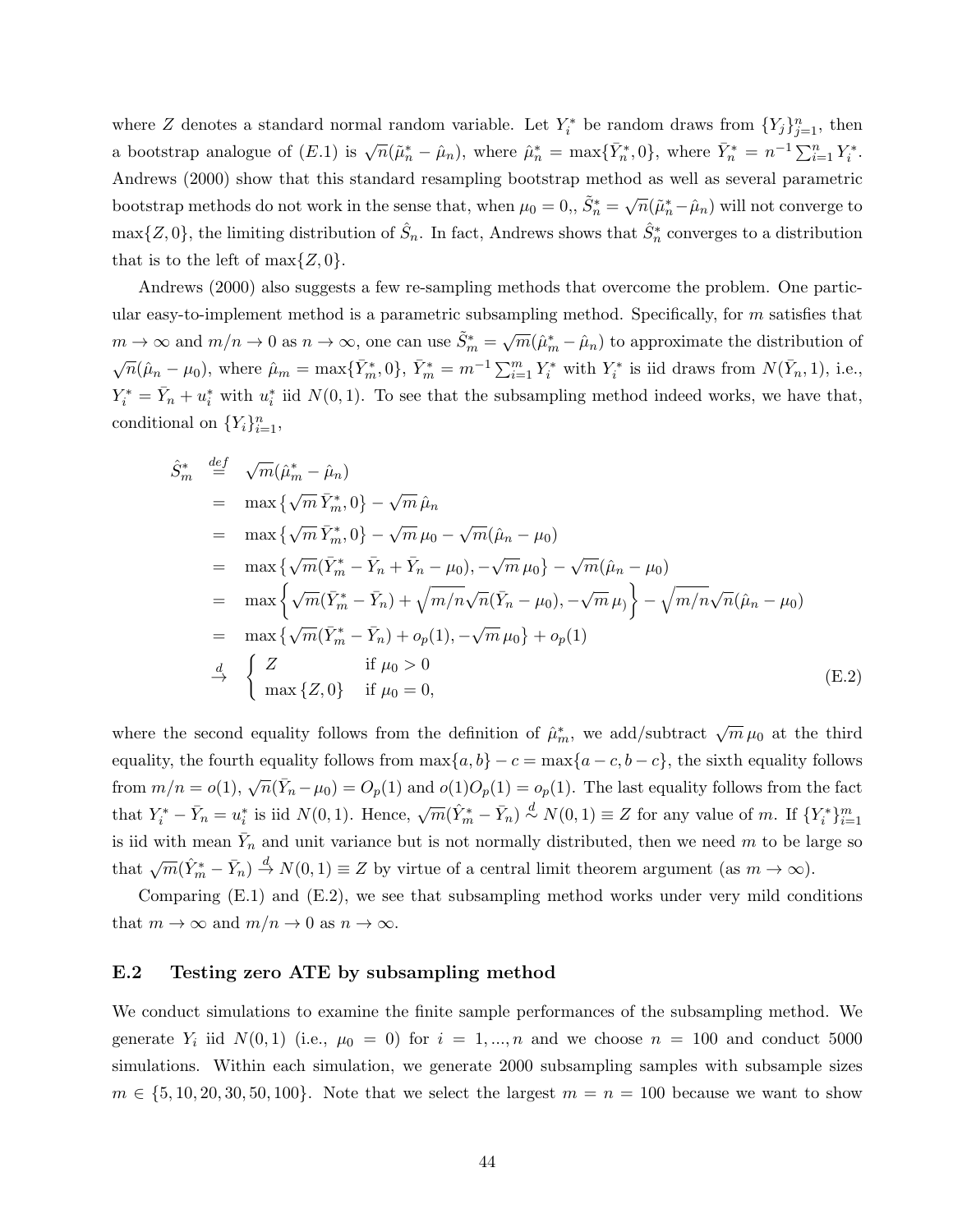numerically that the standard bootstrap method does not work. For each fixed value  $m$ , we sort the 2000 subsampling statistics in an ascending order such that  $\hat{S}_{m,(1)}^* \leq \hat{S}_{m,(2)}^* \leq ... \leq \hat{S}_{m,(2000)}^*$ , then we get right-tail  $\alpha$ -percentile value by  $\hat{S}^*_{((1-\alpha)(2000))}$ . We record rejection rate as the percentage that  $\hat{S}$  is greater or equal to  $\hat{S}^*_{((1-\alpha)(2000))}$  for  $\alpha \in \{0.01, 0.05, 0.1, 0.2\}$ . We consider two cases: (i) We generate  $Y_i$  iid  $N(0, 1)$  and  $Y_i^* = \overline{Y}_n + v_i$  with  $v_i$  iiid  $N(0, 1)$ ; and (ii) We generate  $Y_i$  uniformly distributed over [− √ 3, √ 3 (so that it has zero mean and unit variance) and  $Y_i^* = \overline{Y}_n + v_i$  with  $v_i$  iid uniformly distributed over  $[-\sqrt{3}, \sqrt{3}]$ . The results for the two cases are almost identical. To save space we only √ √ report the normally distributed  $v_i$  case in Table 7.

| $-107 - 11$ |       |        |        |        |        |         |  |  |  |
|-------------|-------|--------|--------|--------|--------|---------|--|--|--|
|             | $m=5$ | $m=10$ | $m=20$ | $m=30$ | $m=50$ | $m=100$ |  |  |  |
| $1\%$       | .0132 | .0126  | .0124  | .0130  | .0136  | .0248   |  |  |  |
| $5\%$       | .0516 | .0518  | .0518  | .0532  | .0658  | .1032   |  |  |  |
| 10\%        | .0960 | .0968  | .1006  | .1104  | .1346  | .2014   |  |  |  |
| 20%         | .1936 | .2004  | .2278  | .2588  | .3164  | .4020   |  |  |  |

Table 7: Estimated sizes  $(Y_i^* \sim N(\bar{Y}_n, 1))$ 

First, we see that the subsampling method with  $5 \le m \le 20$  seem to work well. Second, we see clearly that using  $m = n$  or m close to  $n \ (m \geq 50)$  do not work. For example, when  $m = n$ , it gives estimated rejection rates double that of the nominal levels. Andrews (2000) showed that the distribution of  $\sqrt{n}(\hat{\mu}_n^* - \hat{\mu}_n)$  is to the left of that of  $\sqrt{n}(\hat{\mu}_n - \mu_0)$ . Hence, the bootstrap method will lead to over rejection of the null hypothesis. Our simulation results verifies Andrews' theoretical analysis.

The simulation results seem to be in contradiction to the simulation results reported in Section 5 where even for  $m = n$ , the subsampling method seems to be fine. We explain the seemingly contradictory results in the next subsection.

#### E.3 Not all parameters are at the boundary

Our simulations reported in Section 5 corresponds to the case of  $\beta_{0,j} > 0$  for  $j = 2, ..., 7$  and  $\beta_{0,j} = 0$ for  $j = 8, ..., 11$ . The constrained estimators  $\hat{\beta}_{T_1,j}$   $(\hat{\beta}_{m,j}^*)$  for  $j = 8, 9, 10, 11$  can cause problems for the standard bootstrap method not to work. However, notice that our ATE estimator also depends on  $(\hat{\beta}_{T_1,j}(\hat{\beta}_{m,j}^*)$  for  $j=1,...,7$ , which does not take boundary value 0. This helps to improve subsampling method for large value of m. More importantly, our ATE estimator also contains a term not related to  $\hat{\beta}_{T_1}$  (see the second term at the right hand side of (4.5)) and the existence of this term further improves the performance of the subsampling method when  $m$  is close to or equal to  $n$ . This is the reason why in our simulations even when  $m = n$  the subsampling method seems to work fine. To numerically verify this conjecture, we generate a sequence of iid  $Z_1, Z_2 \sim N(0, \sigma_v^2)$  random variables and add them to  $\hat{S}_n$  and  $\hat{S}_m^*$ , i.e.,  $\tilde{S}_n = \hat{S}_n + Z_1$  and  $\tilde{S}_m^* = \hat{S}_m^* + Z_2$ , we then repeat the simulations to compute the estimated sizes. The results for  $\sigma_v = 1$  and 5 are reported in Table 8. We observe the performance of the subsampling statistic  $\tilde{S}_m^*$  improves significantly over  $\hat{S}_m^*$  for  $m = 50$  and 100.